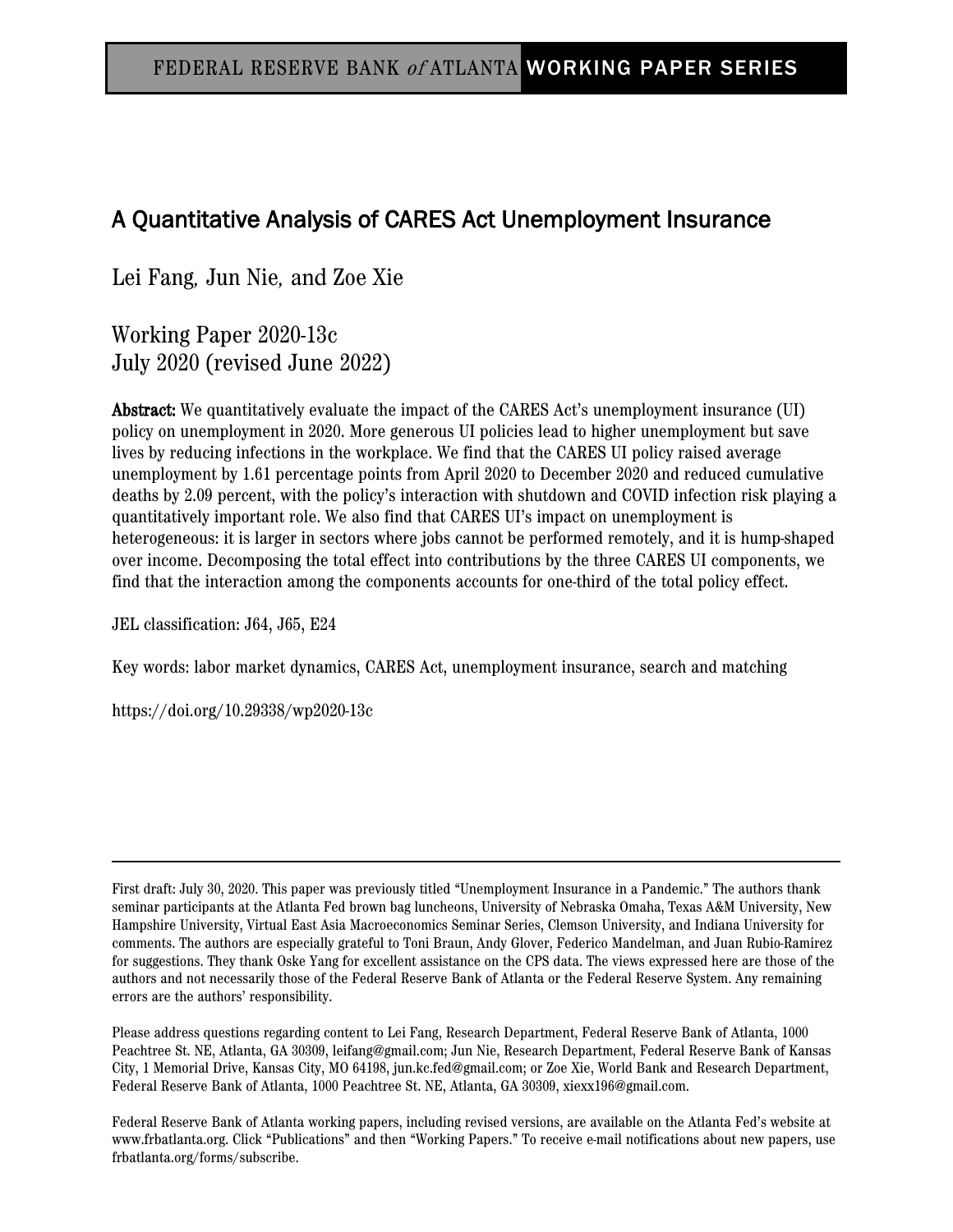# **1. Introduction**

The COVID-19 outbreak led to widely implemented shutdown policies across the United States. In response to the unprecedented employment and income losses, the congress passed the CARES Act, which dramatically increased the generosity of unemployment insurance  $(UI)^{1}$  $(UI)^{1}$  $(UI)^{1}$ In addition to the usual extension in benefit duration (by 13 weeks) as in the previous recessions, CARES Act also increased the weekly benefit payment by \$600 and expanded UI benefits to a large group of usually ineligible unemployed workers. Amid these unprecedented changes, the U.S. unemployment rate rose rapidly from 3.5% in February 2020 to a post-war record high in April, before it fell to a single-digit level by the end of 2020 as shutdown policies were removed and infection risks faded. Though the spike and the following quick decline in the unemployment rate may largely reflect changes in the shutdown policy, the increase in the generosity of UI polices also triggered concerns that the CARES UI may have contributed to the increased unemployment by keeping workers away from work.<sup>[2](#page-1-1)</sup>

In this paper, we develop a model to quantify the effects of the CARES UI policy on the labor market dynamics in 2020. We explore the interaction between UI policies and the shutdown policy and infection risks, decompose the total effects of CARES UI into its three policy components, and investigate the heterogeneous impact of CARES UI across different sectors and income levels. The policy impact is heterogeneous because of the special nature of the shutdown policy and the unique features of the CARES UI. First, during the pandemic, the shutdown policy generates large job losses in sectors where jobs could not be performed remotely. Thus, workers in these sectors were more exposed to unemployment shocks and more affected by the CARES UI policy. Second, the extra \$600 per week generated higher UI income than working wages for many workers and was more valuable to low-income workers. With the eligibility expansion, low-income workers, who were ineligible for UI before the pandemic due to minimum income requirements, were temporarily eligible for UI. The heterogeneity in these policy aspects and the resulting heterogeneous responses of workers lead to quantitatively differential impacts of the CARES UI policy by sector and income.

Although we focus on the quantitative effects of the CARES UI on labor market dynamics, our approach and its implications go beyond the COVID pandemic. First, our analyses of

<span id="page-1-0"></span><sup>&</sup>lt;sup>1</sup>CARES Act extended the UI benefit duration for 13 weeks ("Pandemic Emergency Unemployment Compensation," or PEUC), increased the weekly payment by \$600 ("Federal Pandemic Unemployment Compensation," or FPUC), expanded the UI benefit to a large group of usually ineligible unemployed workers ("Pandemic Unemployment Assistance," or PUA), such as self-employed, part-time workers, and individuals who cannot work for a wide variety of coronavirus related reasons.

<span id="page-1-1"></span><sup>2</sup>For example, New York Times article on May 28, 2020 ([https://www.nytimes.com/2020/05/28/business/](https://www.nytimes.com/2020/05/28/business/economy/coronavirus-stimulus-unemployment.html) [economy/coronavirus-stimulus-unemployment.html](https://www.nytimes.com/2020/05/28/business/economy/coronavirus-stimulus-unemployment.html)) stated that "some Republican lawmakers" were concerned that "as the economy reopens, they say, the benefits could impede the recovery by providing an incentive not to return to work."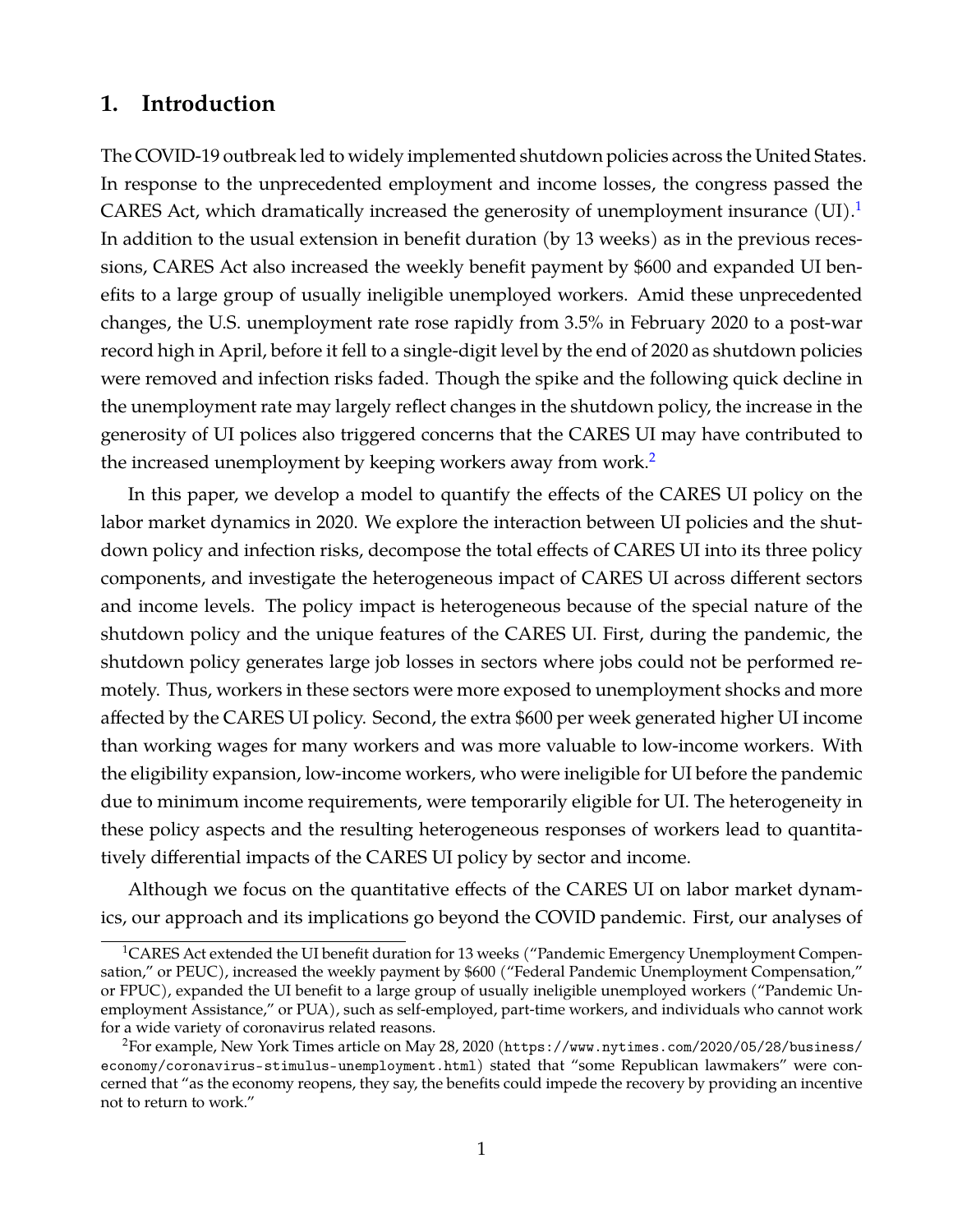the CARES UI, including its heterogeneous effect by income and the decomposition into its components and their interactions, are not specific to the COVID pandemic. They depend on the structure of the UI policy and the heterogeneous responses of workers. Second, the economic environment here is not unique to the pandemic. The shutdown policy is a large negative shock on employment which also interacts with the impact of UI policy on employment. Other shocks, such as a natural disaster or a sectoral trade shock, can have similar interactions with UI policy. As such, our setup is helpful in understanding the UI effects in more broader contexts.

We embed an extended version of the epidemiological SIR model in a search-and-matching framework. The pandemic is modeled by the risk of COVID-19 infection. Individuals with mild or no symptoms can work and spread virus at workplaces, which in turn increases the overall infection and deaths. Because old agents face higher probabilities of dying from the infection than young agents, they are impacted more by higher infections. We assume that working in a subset of industries—the contact sector—increases the worker's infection probability, as workers in this sector have to perform their jobs at the workplace and cannot work remotely. Infected workers face utility and income losses, and so a higher infection risk reduces work incentives and leads to higher unemployment.

The model allows for heterogeneity in labor market and policies. In the model, unemployed workers may separate from their jobs temporarily or permanently. Temporarily separated workers can be recalled back to their old job with a probability. In addition, we allow the exogenous job separation rates to differ by income as in the data. We model the shutdown policy that is implemented in the U.S. as a direct destruction of jobs only in the contact sector (see also [Glover et al.](#page-37-0) [2020\)](#page-37-0), which leads to a drastic increase in temporary layoffs in the contact sector. The UI policy is modeled along the three dimensions of the CARES UI policy: eligibility, duration, and weekly benefit payment. We focus on the initial CARES UI policy which ended in December 2020. To better capture the heterogeneous effect of the eligibility expansion, we allow the probability that a worker receives UI pre-pandemic to depend on their income, following a quadratic relationship to best match the data. Shutdown raises unemployment directly, while a more generous UI policy reduces workers' incentives to work and in turn raises unemployment. By raising unemployment, both policies reduce workplace infection and hence reduce the overall infection and save lives.

We calibrate the pre-pandemic steady state economy to match the sectoral distributions of wage income, moments on labor market flows, and UI policy. Over the transition with pandemic, we calibrate COVID-related parameters to match reported death numbers for the young and old at different points in time, since death numbers are arguably more accurately recorded than infection levels, especially in the early months of the pandemic. Additionally, we calibrate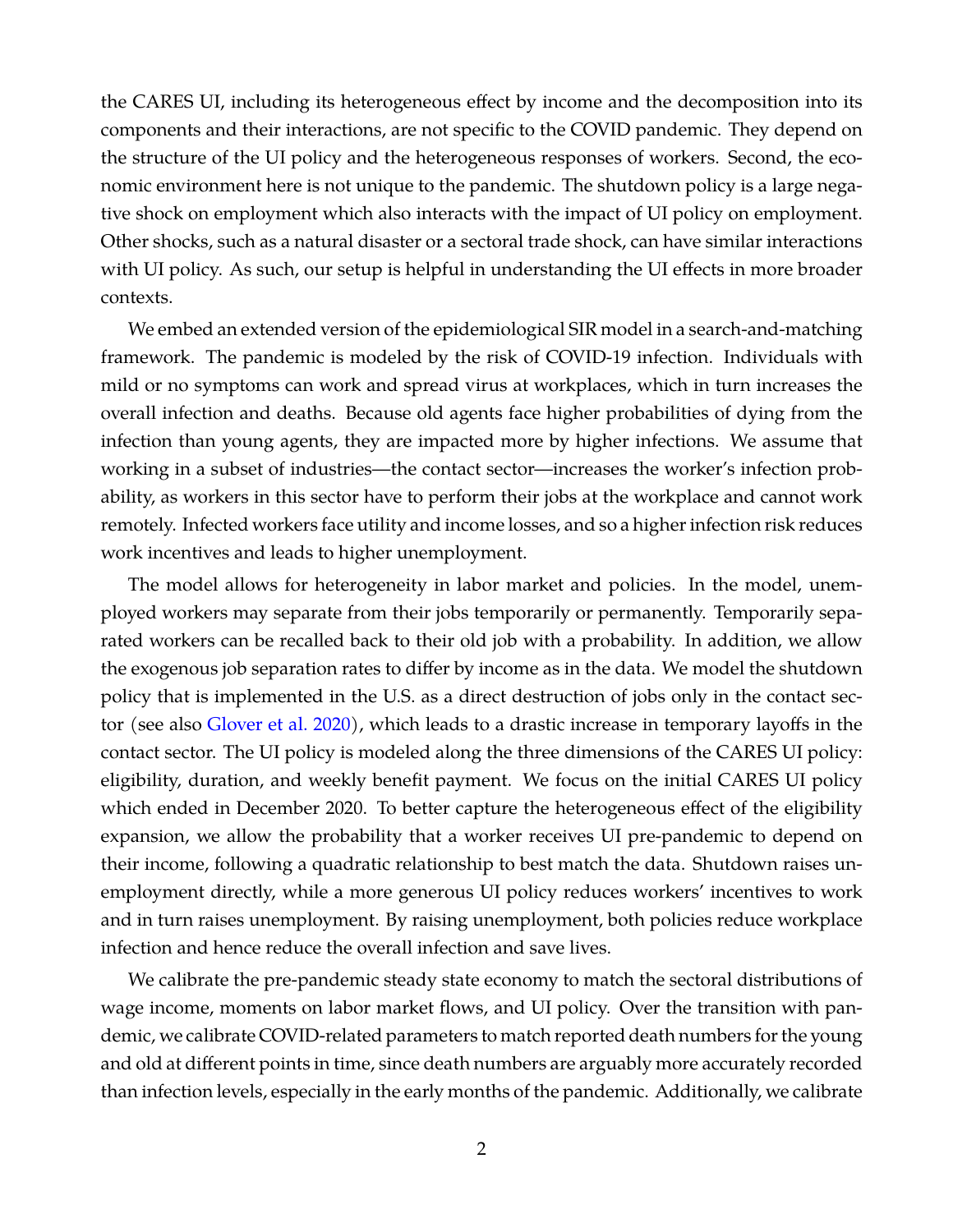a drop in infection probabilities after the initial periods to reflect voluntary reduction in social activities, such as mask wearing and social distancing. We calibrate the shutdown policy and the share of temporary layoffs over the transition to match the dynamics of overall unemployment rate and the temporary layoff to unemployment ratio. We also calibrate the changes in the UI policy along the three dimensions to best reflect the data and the UI policy changes. The resulting model matches well the targeted moments and the untargeted moments both in the steady state and over the transition. Moreover, with the calibrated wage distributions, the \$600 increase in weekly UI payment generates a distribution of UI replacement rates that is very close to the distribution in the micro data. $3$ 

We find that the CARES UI policy raises the average unemployment rate during April to December 2020 by 1.61 percentage points (ppt), out of a 9-ppt total increase in the average unemployment. By raising unemployment, the policy lowers infection and reduces the total cumulative deaths by 2.09%, or 12 thousand lives saved. Shutdown policy and infection risk amplify the effects of CARES UI on unemployment, as they both raise unemployment and thus increase the numbers of workers who are impacted by CARES UI. Absent these amplification effects in a world without COVID infection risk and shutdown, the same UI policy would only raise unemployment by 0.59 ppt.

The eligibility expansion and the \$600 top-up are unprecedented UI policies and the policy changes along these two dimensions are also large. The eligibility expansion expands UI benefits to almost all active workers and \$600 per week is roughly 70% of the average personal income in the United States (CPS 2015-2019). Accordingly, we found large impacts on unemployment from these two policy dimensions. Specifically, we decompose the total effect of CARES UI into the effects of its three components. The decomposition shows that out of the 1.61 ppts increase in average unemployment from April to December 2020, the \$600 top-up alone accounts for 0.33 ppt, eligibility expansion for 0.57 ppt, and duration extension for 0.17 ppt. The remaining 0.55 ppt is accounted for by the interaction among the three components. Moreover, out of the 2.09% reduction in total cumulative deaths, the \$600 top-up, eligibility expansion, and duration extension each accounts for 0.24%, 0.93%, and 0.08%, respectively, while the interaction effect accounts for 0.84%. The decomposition results suggest that while most policy discussion has focused on the effect of the \$600 top-up, the eligibility expansion and the interaction effect among the three components have even larger effects.

The impacts of the CARES UI policy differ by sector and also by income. The policy effects on unemployment and infection are larger in the contact sector, because the sector has an extra infection risk and is directly impacted by the shutdown policy. Within each sector, the policy

<span id="page-3-0"></span><sup>&</sup>lt;sup>3</sup>See, for example, [Ganong et al.](#page-37-1) [\(2020\)](#page-37-1) for distribution of UI replacement rates during the pandemic based on micro data.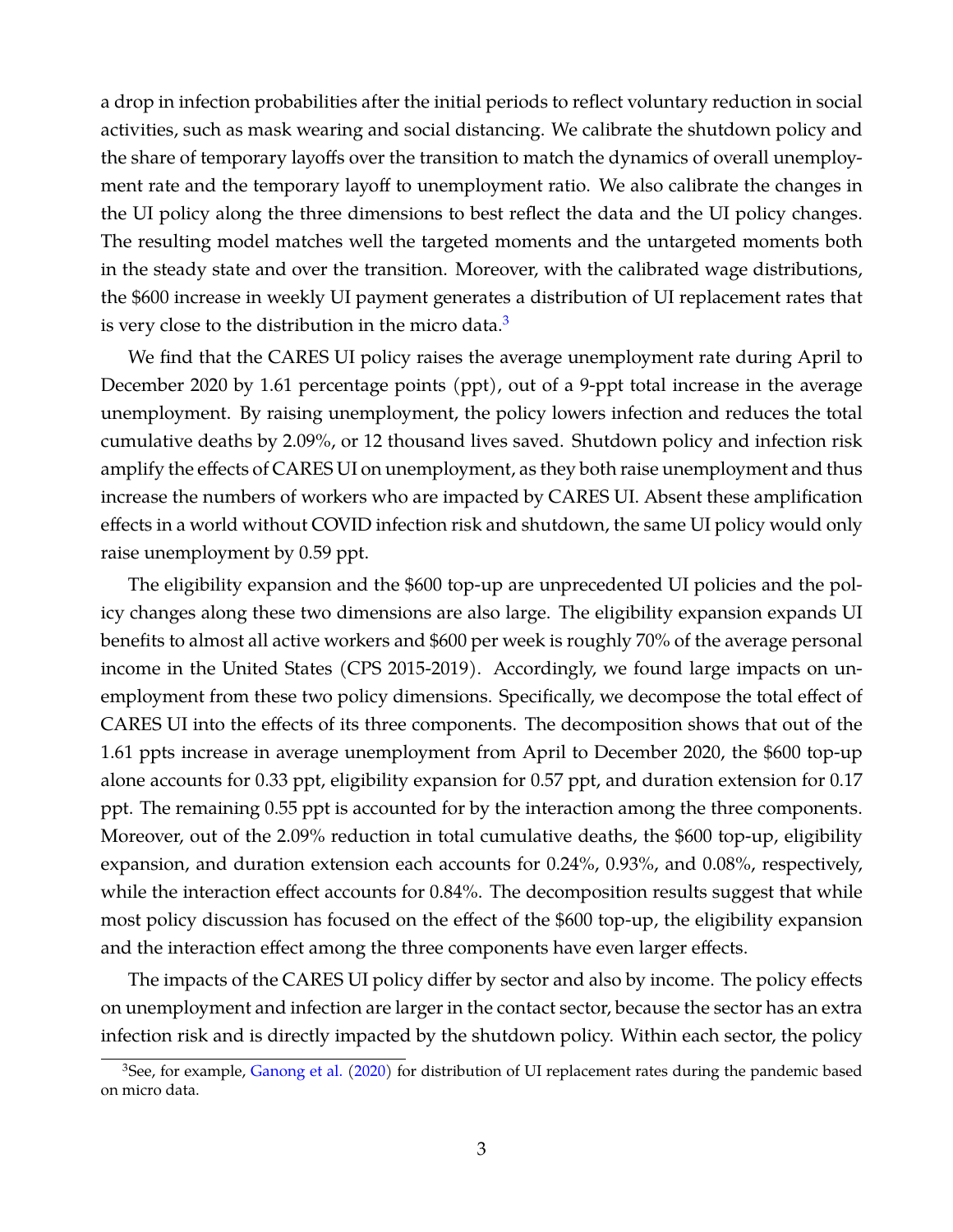effect on unemployment is hump-shaped over income and is the largest among workers in the middle income range. In the equilibrium, workers with very low incomes have few jobs to search for. So, whether more generous UI policies reduce their search, the impact on their average job finding probabilities and unemployment rate is very small. Workers with very high incomes respond little to the \$600 UI top-up, as the money is a very small proportion of their wage income. The eligibility expansion potentially increases the UI recipient rate the most among the low income workers, because most of them were ineligible for UI pre-pandemic. But in the equilibrium, the effect is not large enough to change the shape of the overall impact of CARES UI.

Because of the heterogeneous impacts of CARES UI, shutdown, and infection on different groups of people, the welfare effects of CARES UI also differ across the population. In general, non-workers like the policy less than workers, because they do not receive the benefits but have to pay the taxes used to finance the program. Among non-workers, old agents like the policy more, or dislike it less, than young agents who are out of the labor force, because the old are more likely to die from the infection and the policy helps reduce infection. Among workers, those in the contact sector experience much larger welfare gains, as they are more impacted by the shutdown-induced unemployment and the CARES UI policy provides income insurance. Since much of the infection risk originates in the contact sector, an alternate UI policy targeting this sector would work better. In particular, a policy that gives UI top-up only to those in the contact-sector (while keeping other policy dimensions and total budget as the CARES UI) would reduce total deaths by 0.7% more and generate similar unemployment effects compared to CARES UI.

Our paper is related to several branches of literature on the effects of UI policies on the labor market. First, our paper is closely related to the literature on the health and economic consequences of the COVID-19 pandemic. Within this literature, [Glover, Heathcote, Krueger, and](#page-37-0) [Ríos-Rull](#page-37-0) [\(2020\)](#page-37-0) study the optimal shutdown and redistributional policy (such as taxes and transfers); [Kapicka and Rupert](#page-37-2) [\(2020\)](#page-37-2) focus on the interaction between infection, wages and unemployment; [Birinci, Karahan, Mercan, and See](#page-36-0) [\(2021\)](#page-36-0) compare the welfare implications of UI benefit level increase and the payroll subsidies to firms (Paycheck Protection Program); [Chao](#page-36-1) [\(2021\)](#page-36-1) looks at the welfare impacts of the CARES Act UI eligibility expansion policy on workers of different income groups.<sup>[4](#page-4-0)</sup> Compared with these studies, our paper focuses on quantifying the impacts of CARES UI and interactions among its components, and shows that heterogeneous responses of workers and interactions with health and shutdown shocks are

<span id="page-4-0"></span><sup>4</sup>See also [Atkeson, Kopecky, and Zha](#page-36-2) [\(2020\)](#page-36-2); [Eichenbaum, Rebelo, and Trabandt](#page-36-3) [\(2020\)](#page-36-3); [Faria-e Castro](#page-36-4) [\(2021\)](#page-36-4); [Aum, Lee, and Shin](#page-36-5) [\(2021\)](#page-36-5); [Gregory, Menzio, and Wiczer](#page-37-3) [\(2020\)](#page-37-3); [Mitman and Rabinovich](#page-37-4) [\(2021\)](#page-37-4); [Guerrieri,](#page-37-5) [Lorenzoni, Straub, and Werning](#page-37-5) [\(forthcoming\)](#page-37-5); [Jones, Philippon, and Venkateswaran](#page-37-6) [\(2020\)](#page-37-6); [Alon, Kim, La](#page-36-6)[gakos, and VanVuren](#page-36-6) [\(2022\)](#page-36-6).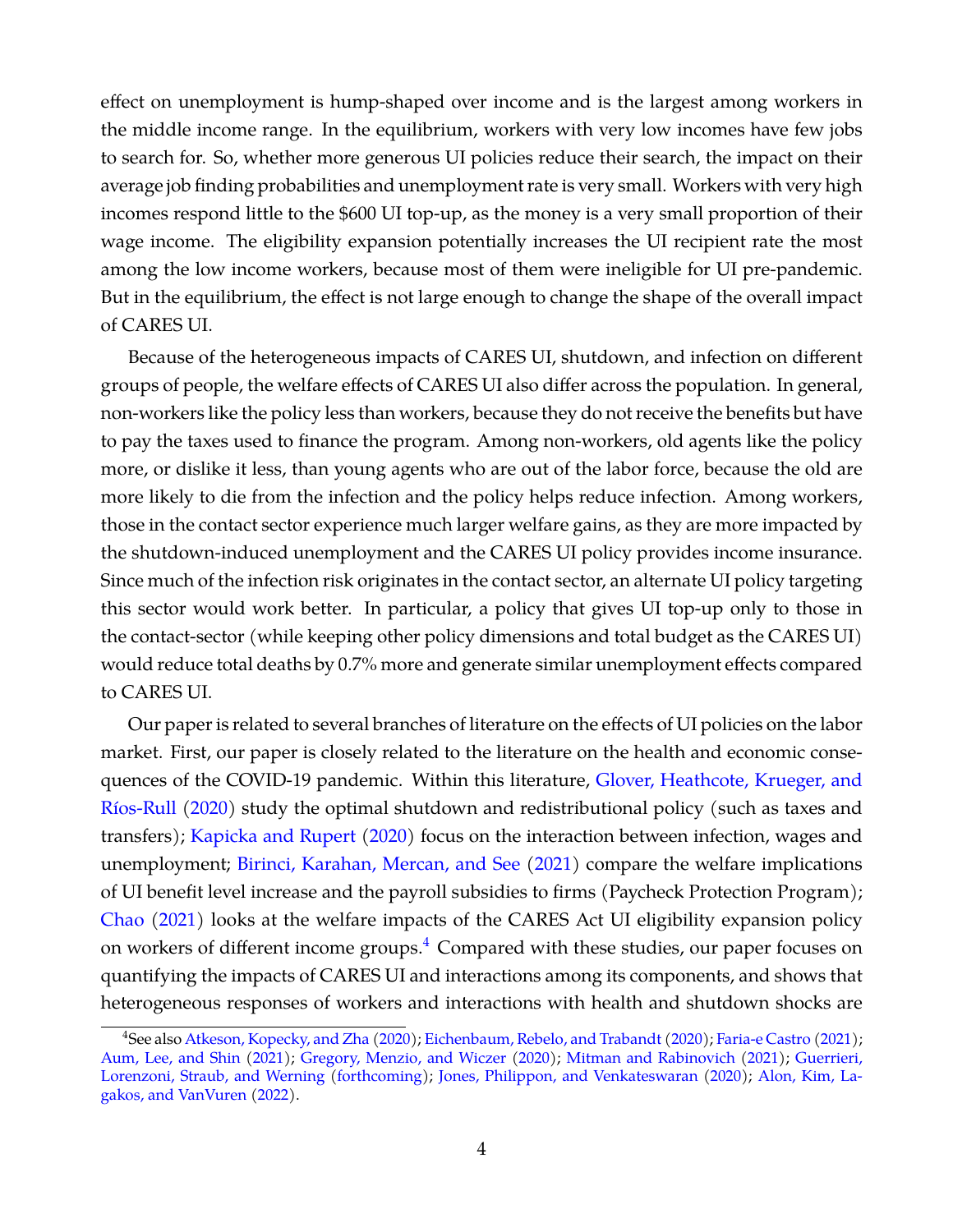important drivers of the overall effects.

Second, our paper is related to studies on the individual worker's response to the \$600 weekly benefit top-up, which is a component of CARES UI. [Altonji et al.](#page-36-7) [\(2020\)](#page-36-7) use an empirical approach and find that workers who experienced larger increases in UI generosity did not experience larger declines in employment when the \$600 top-up went into effect. [Petrosky-](#page-38-0)[Nadeau](#page-38-0) [\(2020\)](#page-38-0) and [Boar and Mongey](#page-36-8) [\(2020\)](#page-36-8) use partial equilibrium search models and find that under the increased UI payments, few workers would turn down an offer to return to work at their previous wage. In contrast to these works, we study the macro-level aggregate effects of all three CARES UI components, and we find that the \$600 top-up alone increases the average unemployment rate over April–December 2020 by 0.33 ppt. Much of this effect comes from the amplification effects of shutdown and infection risk, without which the \$600 top-up would only increase the average unemployment by 0.06 ppt.

Finally, although the macroeconomic shocks and the specific policies are different, our findings for the total effect of CARES UI (1.61 ppts) and the individual effect of each policy component (0.17–0.57 ppt) are in the same ballpark as the effects of UI duration extensions during the Great Recession: [Rothstein](#page-38-1) [\(2011\)](#page-38-1) finds that extensions increased unemployment rate by 0.1- 0.5 ppt, [Nakajima](#page-38-2) [\(2012\)](#page-38-2) finds an effect of 1.4 ppts on unemployment rate, and [Fujita](#page-37-7) [\(2010\)](#page-37-7) finds an effect of 0.8-1.8 ppts.

The rest of the paper is organized as follows. Section [2](#page-5-0) lays out our SIR-search model. Section [3](#page-14-0) describes the calibration strategies in steady state and over the transition path. Section [4](#page-23-0) presents the main results and discusses several robustness exercises. Section [5](#page-35-0) concludes.

# <span id="page-5-0"></span>**2. A SIR-Search Model**

In this section we embed the SIR epidemiology model into a standard search-matching model. There are two production sectors: contact sector and non-contact sector. Among other things, the two sectors differ in the extent to which jobs can be done at home instead of at the workplace. Contact sector has to operate at the workplace, while non-contact sector can fully operate remotely. Because workers in the contact sector cannot work remotely, working in that sector increases the probability of getting infected. Infected workers can also spread the virus to non-workers. To evaluate the overall effects of the CARES UI policy we also model nonworkers. It is well documented that COVID affects young and old people differently, thus we divide non-workers into young out of labor force (YOLF) and Old (65+). In addition to the heterogeneity in infection dynamics, workers are also heterogeneous in their labor efficiency units, the probability of separating from their jobs, and the probability of receiving UI benefits. There is no aggregate uncertainty in the model. All off-steady state movements are driven by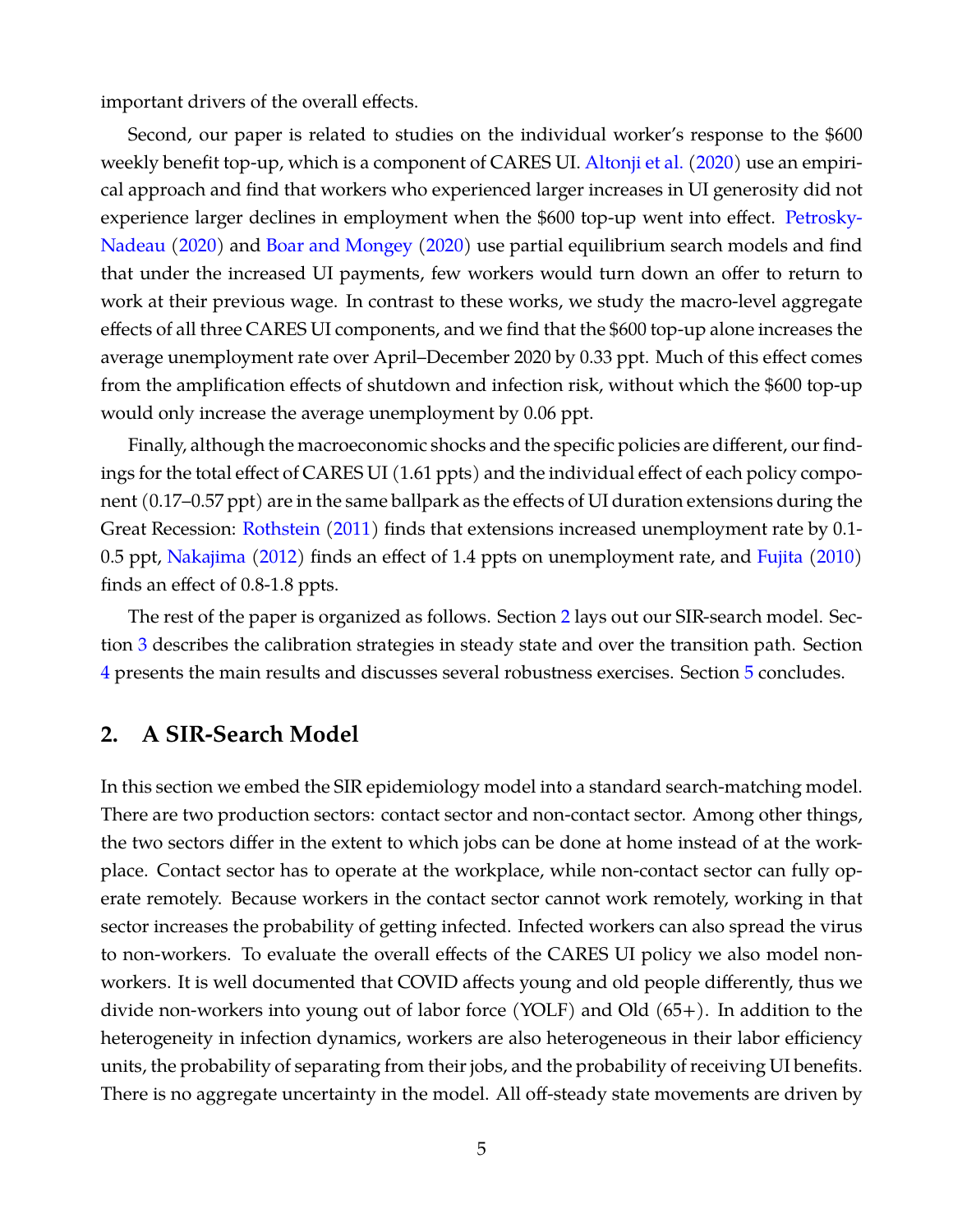changes in policies.

#### **2.1. Model Environment**

**Population.** The population size is normalized to one. There are three types of agents: young workers, YOLF, and Old. We abstract from aging and assume workers cannot transit in and out of the labor force or between the two sectors.<sup>[5](#page-6-0)</sup> Based on our classification of sectors, only  $2\%$  of workers switch between the two sectors in a month.<sup>[6](#page-6-1)</sup> The Old and YOLF only consume and do not work, but they are important for the welfare evaluation of policies, because they can be infected and policies affect the infection probabilities.

Young workers supply their labor inelastically. Each worker is born with an efficiency unit  $a$  which does not change over time. The variation of  $a$  across workers generates a distribution of income which helps to capture the different effects of the eligibility expansion and the \$600 UI top-up for various income levels. The distribution of the efficiency unit  $F_i(a)$  for  $j \in \{con, nc\}$  differs by sector, where  $con$  denotes contact sector and  $nc$  denotes non-contact sector. A worker's labor income is the product of her efficiency unit and the sector-specific wage per efficiency unit  $w_i$ a. Agents cannot borrow or save.

**Health.** There are five possible health states: **S**usceptible, Infected **M**ild, **I**nfected Severe, **R**ecovered, and **D**ead. Susceptible (type **S**) agents have not been infected by the virus; Infected Mild (type **M**) agents are infected but with mild or no symptoms; Infected Severe (type **I**) agents have more severe symptoms and are possibly hospitalized; Recovered (type **R**) agents have survived the disease and acquired immunity from future infections; Dead (type **D**) is the group that dies from the disease.

An infection may occur when a type **S** meets a type **M** or **I**. This can happen in two ways. First, all agents can be infected at the same rate out of workplace. This "base" infection channel includes, for example, infections at home, in hospitals, and through consumption activities. Second, contact sector workers can be infected at workplace, while the non-working population (YOLF and Old) and non-contact sector workers, who can work at home, do not get infected through this channel. To capture the reduction in infection rates following the voluntary reduction in social activities (e.g. mask wearing, keeping social distance), we allow reduced

<span id="page-6-0"></span><sup>5</sup>While recent works have documented a 4% fall in labor force participation in April 2020, which has since partially recovered, evidence has also shown that much of the fall reflects women having to take up childcare responsibilities at home, which is unrelated to changes in UI. For example, [Lofton et al.](#page-37-8) [\(2021\)](#page-37-8) find the labor force participation of mothers fell by 5% in April 2020, recovered less than other groups in summer 2020, and again fell to 5% below pre-pandemic level at the start of the school year.

<span id="page-6-1"></span> $6B$ ased on the CPS data, the worker transition rates between the two sectors did not change much during the pandemic.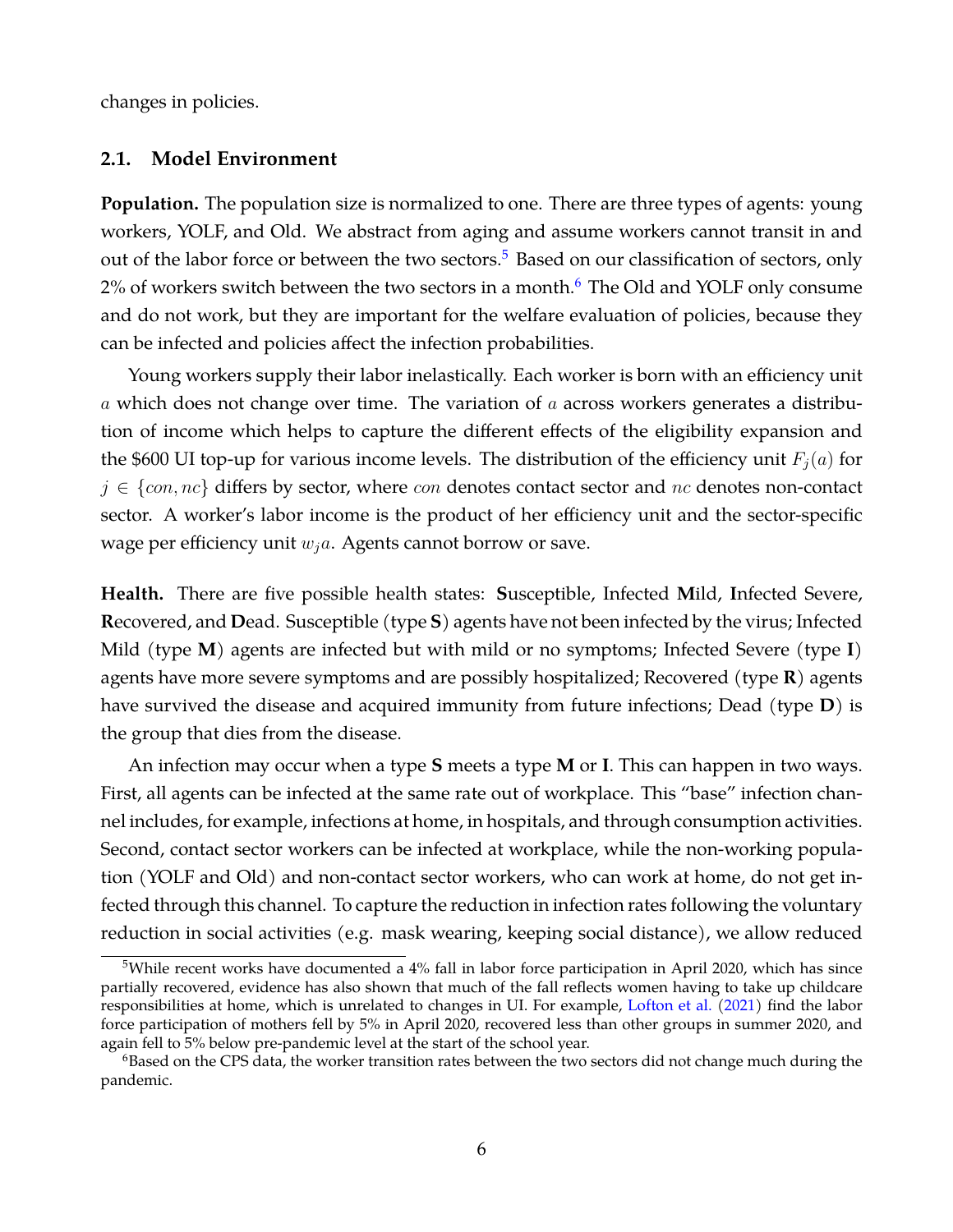probabilities for both types of infection after the initial periods of the pandemic. Because we focus on the labor market dynamics in 2020, we abstract from the availability of vaccine.

Once infected, the disease progresses stochastically, following age-dependent probabilities, from **M**, to **I**, and to **D**. Death is only possible from **I**, while recovery is possible from both **M** and **I**. **R** and **D** are both absorbing states. There is an intrinsic value to health, captured by the utility costs of sickness and death. Let h denote the health status, then the utility cost is  $\hat{u}_h$ , with  $0 \geq \hat{u}_M > \hat{u}_I > \hat{u}_D$  and  $\hat{u}_S = \hat{u}_R = 0$ .

**UI and Social Welfare Policies.** The UI policy is modeled as follows. A newly separated worker receives UI with probability  $\lambda_{ja}$  in the first period of unemployment. The probability  $\lambda_{ia}$  depends on the wage income of a worker  $(w_i a)$  to capture the variation of UI recipient rate over income in the U.S. (details in Section [3.1\)](#page-15-0). An unemployed worker collecting UI loses the UI entitlement with probability  $\varepsilon$  every period. Once she loses entitlement, she has to work to regain eligibility. The benefit amount  $b_{j,a}$  is tied to the worker's employment earnings and thus differs by sector and by efficiency unit. The CARES Act UI policies are modeled as changes of  $\lambda_{ja}$ ,  $\varepsilon$ , and  $b_{i,a}$  from their pre-pandemic values. The Old receive a Social Security benefit  $b_o$ . Unemployed workers without UI and YOLF receive social welfare benefits  $c$ . The government balances its budget by imposing a flat proportional tax on all income to pay for the UI, welfare and Social Security benefits. For easy exposition, we abstract from tax when describing the worker's value functions.

**Production and Matching.** A matched pair of firm and worker produces output  $z_i$  where  $z_i$  is the labor productivity in sector  $j$  and is constant over time. Wage rate  $w_j$  is sector-specific and set exogenously.[7](#page-7-0) Workers with health status **S**, **M**, or **R** can work while workers with health **I** cannot work.<sup>[8](#page-7-1)</sup> Firms post vacancies in the  $(j, a)$  submarket with a posting cost  $\kappa z_j a$  which is proportional to the submarket productivity  $z_j$ a. Workers who remain unemployed (those who are not recalled or are permanently separated) in sector  $j$  with efficiency  $a$  search in the  $(j, a)$  submarket. Let  $X_{ja}$  denote the aggregate search effort and  $V_{ja}$  be the aggregate number of vacancies posted in the  $(j, a)$  submarket. The number of new matches created is determined by the matching function  $M_i$  ( $X_{ja}$ ,  $V_{ja}$ ), where the matching parameter potentially differs by sector. The submarket tightness is  $\theta_{ja} = V_{ja}/X_{ja}$ . Assuming a constant returns to scale matching function, worker's per-search unit job-finding rate is  $f(\theta_{ja}) = M_j(X_{ja}, V_{ja})/X_{ja}$ , and firm's job-filling rate is  $q(\theta_{ja}) = M_j(X_{ja}, V_{ja})/V_{ja}$ .

<span id="page-7-0"></span><sup>&</sup>lt;sup>7</sup>We assume that workers' labor income is exogenously determined (see also [Nakajima](#page-38-2) [2012;](#page-38-2) [McKay and](#page-37-9) [Reis](#page-37-9) [2017\)](#page-37-9), and is not an outcome of endogenous bargaining. Although past works have demonstrated that UI generosity can affect job creation through changes in equilibrium wages (e.g. [Krusell et al.](#page-37-10) [2010,](#page-37-10) [Hagedorn et al.](#page-37-11) [2016\)](#page-37-11), our modeling choice makes the model cleaner and more focused on the interaction between infection and the CARES UI policy.

<span id="page-7-1"></span><sup>8</sup>We count the type **I** workers as unemployed because they are eligible to collect UI benefits under CARES UI.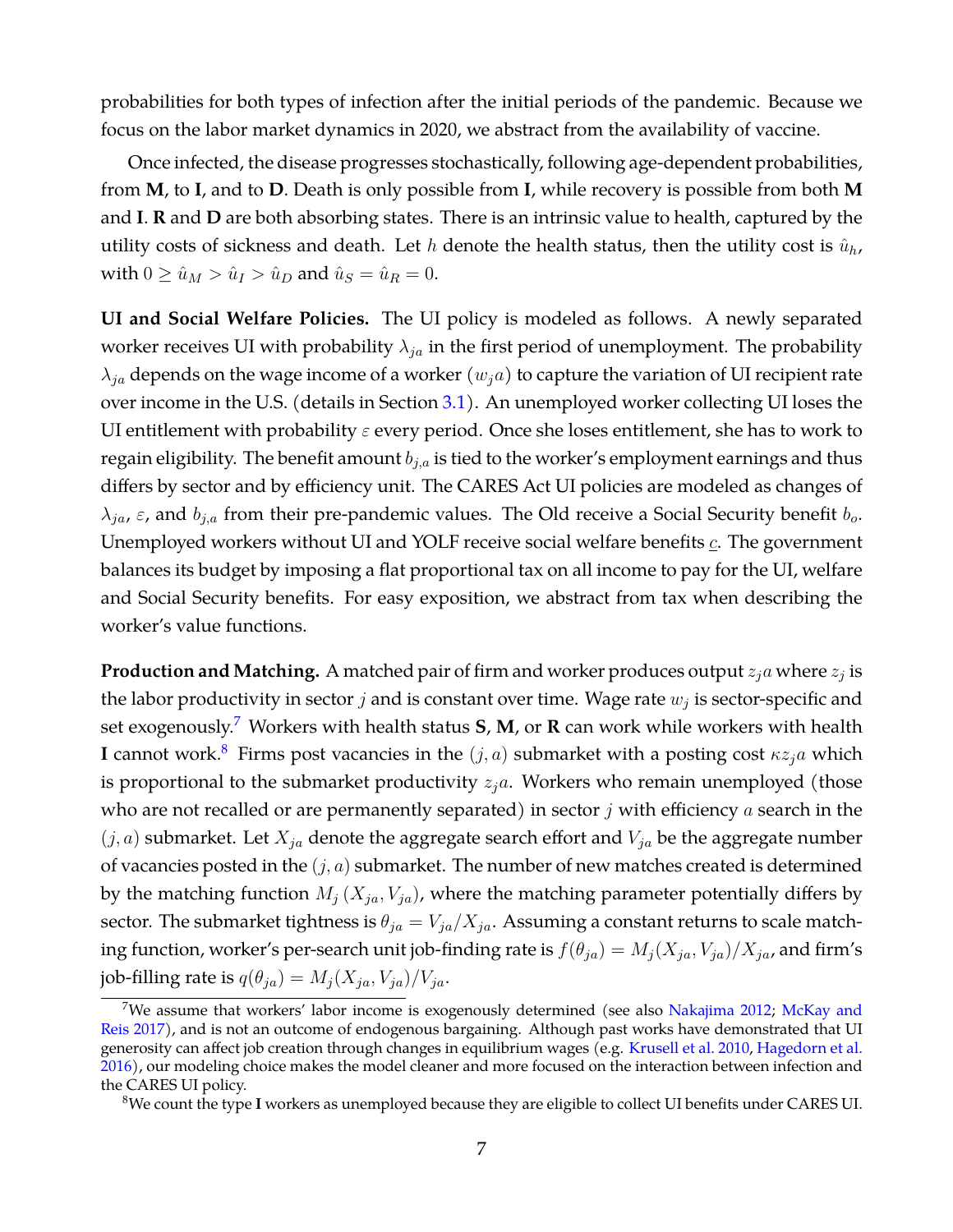**Separation and Temporary Layoff.** The separation of a match depends on sector and efficiency unit. Let  $\delta_{ja}^{ex}$  be the exogenous separation rate for a match in sector  $j$  and with efficiency unit a. without policy intervention, a match separates every period at rate  $\delta_{ja} = \delta_{ja}^{ex}$ . A newly separated worker can be on either temporary or permanent layoff. Among all the separations, a share  $\delta$  is temporary layoff, and the rest is permanent separation from job. This share is the same across sector and efficiency unit. Each period, a worker on temporary layoff can be recalled back to work with probability  $r$  without going through the search and matching process. If a worker on temporary layoff does not get recalled at the beginning of the period, she can search for a new job in the period. If she does not find a job, with probability  $\zeta$  her temporary layoff expires and she is permanently separated from her employer at the end of the period.

A worker on temporary layoff who finds a new job through search will accept the job instead of waiting for a recall in the next period, because the wages are the same for the two jobs. The reason for this is that the worker's efficiency unit stays the same over time and the sector-specific wage is exogenous and constant. For the same reason, a recalled worker will accept the option and work for her old employer. However, a worker's health status may change while on temporary layoff, and we allow the recalling firm to keep track of this. We assume that if a type **I** worker on temporary layoff is recalled, she becomes permanently separated from her old employer since she cannot work and the associated job will become available to other unemployed workers.

**Shutdown Policy.** During the pandemic, an unprecedented portion of unemployed workers (up to 78% in April 2020) are on temporary layoffs, compared to an average level of no more than 30% during the post-war period. In the model, the rise in the share of temporary layoffs are driven by both the shutdown policy and changes in  $\tilde{\delta}$ . We model the shutdown policy  $m \geq 1$ 0 as an increase in the contact sector's job separation rate, and all shutdown-related separations are assumed to be temporary layoffs. As such, the contact sector's total job separation rate is  $\delta_{con,a} = \delta^{ex}_{con,a} + m(1 - \delta^{ex}_{con,a})$ , and separation into temporary layoff is  $\tilde{\delta} \delta^{ex}_{con,a} + m(1 - \delta^{ex}_{con,a})$ . The shutdown policy only applies to the contact sector and reduces workplace infection in the sector. Shutdown may also reduce infection for consumers, for example, through reduced activities in restaurants, hotels and retail. We only model its labor market effect to focus on its interaction with UI policies, and capture the consumption effect through a change in the exogenous infection probability, as a part of voluntary social distancing.<sup>[9](#page-8-0)</sup>

To summarize, the contact and non-contact sector differs in the distribution of efficiency

<span id="page-8-0"></span><sup>&</sup>lt;sup>9</sup>While shutdown may have initiated the changes in consumer behavior, those changes have stayed on even after shutdown is lifted. We thus capture these behavioral changes as part of the effect of voluntary social distancing after the initial periods of the pandemic.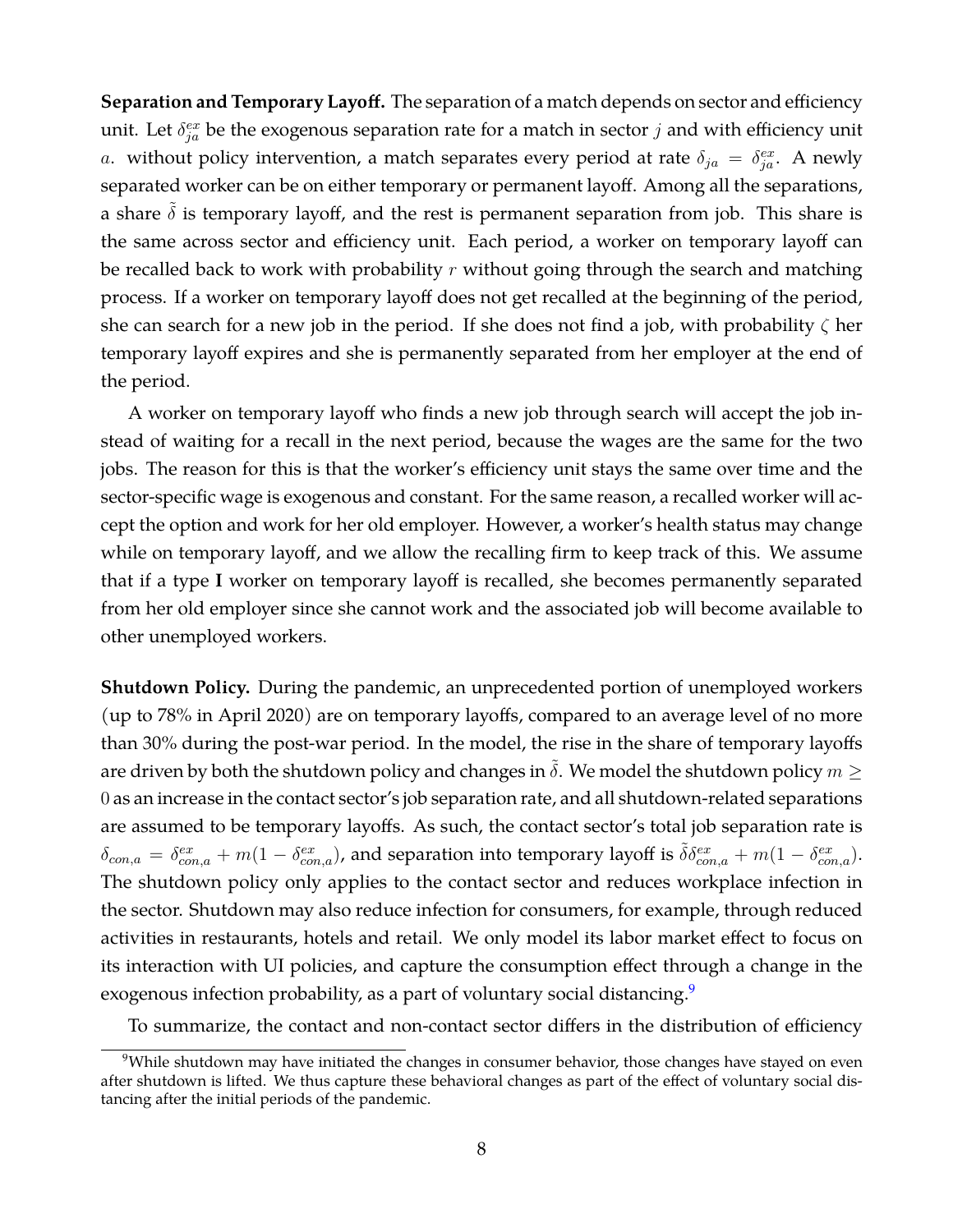unit  $F_i(a)$ , labor productivity  $z_i$  and therefore wage per efficiency unit  $w_i$ , matching technology, separation rate  $\delta_{ja}^{ex}$ , infection rate, and the shutdown policy.

**Timing.** At the beginning of a period, some employed workers lose their jobs and become either temporarily or permanently laid-off. Workers on temporary layoff may get recalled. Workers who remain unemployed (those who are are not recalled or are permanently separated) search for jobs, while vacant firms post jobs. Production happens next. At the end of the period, agents' new health status is realized, unemployed workers with UI lose their benefits with probability  $\varepsilon$ , and workers on temporary layoff become permanently separated with probability  $\zeta$ <sup>[10](#page-9-0)</sup>

#### <span id="page-9-2"></span>**2.2. Worker's Problem**

This subsection lays out the worker's problem. Since the Old and YOLF do not make choices, their value functions are simple and are included in Appendix [B.2.](#page-44-0) The most important decision of workers is that unemployed workers choose how much search effort to exert. Higher search increases job finding probability, but also comes with a utility cost. The UI policy, shutdown, and infection risk all affect workers' search effort and thus the labor market outcomes.

A worker's period utility function is given by  $u(\text{Income}) + \hat{u}_h$ . A worker has four state variables: sector j, efficiency a, health status h, and labor market status  $\omega$ .  $\omega$  is defined at the beginning of a period and can take three values:  $e$ ,  $b$  and  $n$ , denoting employed, unemployed with UI benefits, and unemployed without UI benefits, respectively. An unemployed worker can be on temporary or permanent layoff. The value functions are denoted by  $W^e$  for employed workers, by  $W^b$  and  $W^n$  for workers on permanent layoffs, and by  $\tilde{W}^b$  and  $\tilde{W}^n$  for workers on temporary layoffs. Given the beginning-of-period labor market status, whether the worker works in this period is determined by labor market transitions. Because a worker's infection probability depends on whether she works and her sector, we define the health transition probability matrix from this period's health h to next period  $h'$ :  $\Gamma^1_j(h, h')$  and  $\Gamma^0_j(h, h')$ for workers in sector  $j$  who work and do not work, respectively.<sup>[11](#page-9-1)</sup>

Let  $\beta$  be the time discount factor. The value function for an employed worker  $(j, a, h)$  where

<span id="page-9-1"></span><span id="page-9-0"></span> $10$ Appendix [B.1](#page-44-1) includes a timeline to illustrate the within-period timing.

<sup>&</sup>lt;sup>11</sup>Since we assume workers do not move between sectors, unemployed workers, like employed workers, also belong to fixed sectors.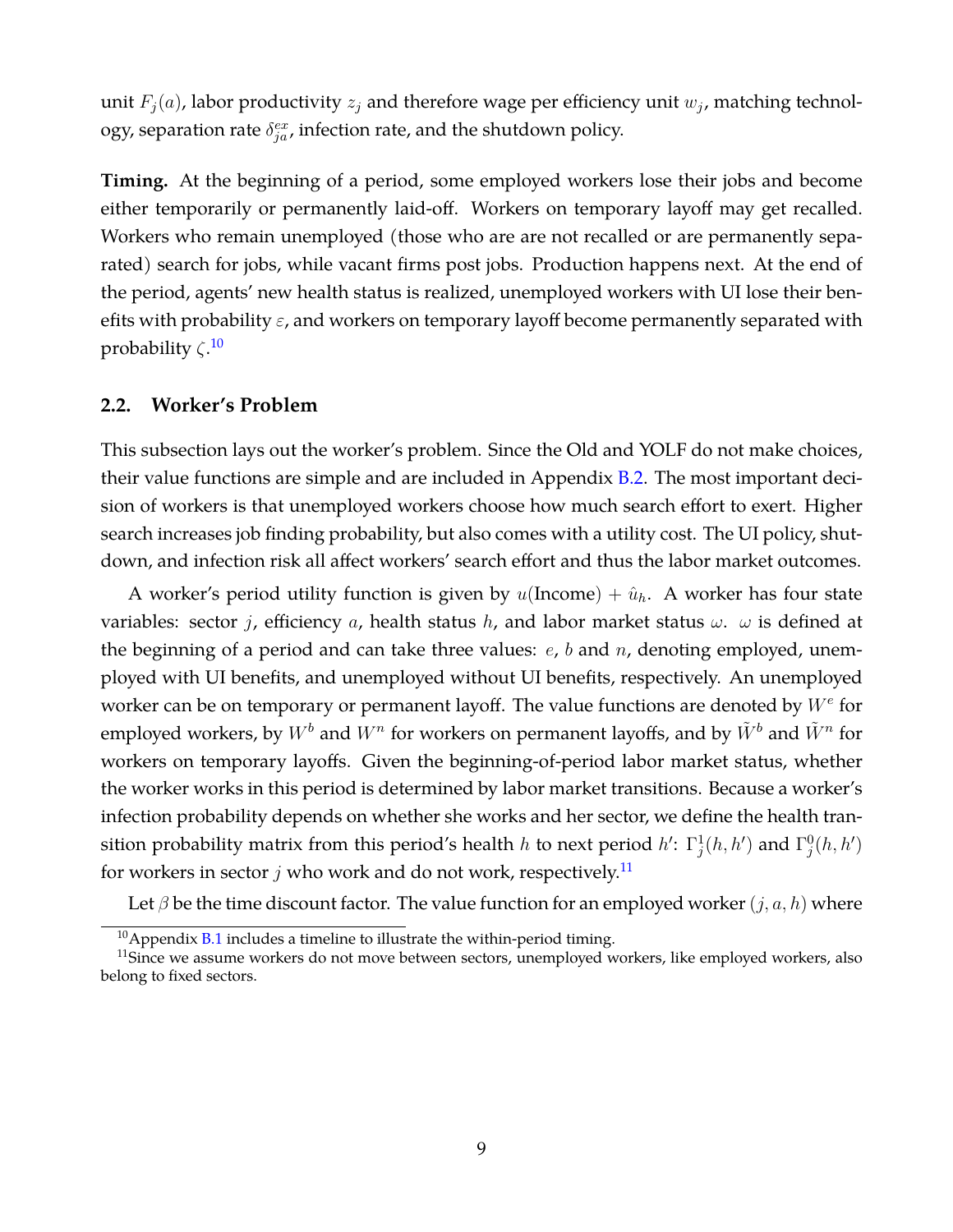$h \in \{S, M, R\}$  is given by:

<span id="page-10-2"></span>
$$
W^{e}(j, a, h) = \sum_{h'} \Gamma_{j}^{0}(h, h') \underbrace{\delta_{ja}\lambda_{ja}\left\{u(b_{j,a}) + \hat{u}_{h} + \beta\tilde{\delta}[(1-\varepsilon)\tilde{W}^{b}(j, a, h') + \varepsilon\tilde{W}^{n}(j, a, h')]\right\}}_{\text{loses job on temporary layout, has benefits}}
$$
\n
$$
+ \beta(1-\tilde{\delta})[(1-\varepsilon)W^{b}(j, a, h') + \varepsilon W^{n}(j, a, h')]\left\}
$$
\n
$$
\xrightarrow[\text{loss job permanently separated, has benefits}
$$
\n
$$
+ \sum_{h'} \Gamma_{j}^{0}(h, h') \underbrace{\delta_{ja}(1-\lambda_{ja})[u(\underline{c}) + \hat{u}_{h} + \beta\tilde{\delta}\tilde{W}^{n}(j, a, h') + \beta(1-\tilde{\delta})W^{n}(j, a, h')]}_{\text{loses job (on temp or perm layout), no benefits}}
$$
\n
$$
+ \sum_{h'} \Gamma_{j}^{1}(h, h') \underbrace{(1-\delta_{ja})[u(w_{ja}) + \hat{u}_{h} + \beta W^{e}(j, a, h')]}_{\text{keep s job}}
$$
\n
$$
\dots
$$

We assume that if a type **M** worker becomes type **I**, she automatically becomes temporarily laid-off with UI benefits.[12](#page-10-0) Hence, the probability of becoming type **I** affects the value of working for a type **M** worker.

Workers on temporary layoff and workers on permanent separation have similar value functions. For brevity we only show the value function for the worker on temporary layoff with UI and include the other value functions in Appendix [B.3.](#page-44-2) Let  $\tilde{x}$  be the search effort of a worker on temporary layoff and let  $v(\tilde{x})$  be the disutility of search. The value function for a worker  $(j, a, h)$  on temporary layoff with UI, and health  $h \in \{S, M, R\}$  is given by:

<span id="page-10-1"></span>
$$
\tilde{W}^{b}(j, a, h) = r \sum_{h'} \Gamma_{j}^{1}(h, h') \underbrace{\left[u(w_{j}a) + \hat{u}_{h} + \beta W^{e}(j, a, h')\right]}_{\text{recalled to job}}
$$
\n
$$
+ (1 - r) \left\{ \max_{\tilde{x}} -v(\tilde{x}) + \sum_{h'} \Gamma_{j}^{1}(h, h') \underbrace{\tilde{x} f(\theta_{ja}) \left[u(w_{j}a) + \hat{u}_{h} + \beta W^{e}(j, a, h')\right]}_{\text{no recall, finds job through search}} + \sum_{h'} \Gamma_{j}^{0}(h, h') \underbrace{(1 - \tilde{x} f(\theta_{ja})) \left(u(b_{j,a}) + \hat{u}_{h} + \beta \zeta \left[(1 - \varepsilon) W^{b}(j, a, h') + \varepsilon W^{n}(j, a, h')\right] \right)}_{\text{does not find job, temp layout} \text{express}}
$$
\n
$$
+ \beta (1 - \zeta) \left[(1 - \varepsilon) \tilde{W}^{b}(j, a, h') + \varepsilon \tilde{W}^{n}(j, a, h')\right] \right\},
$$
\n
$$
\underbrace{\left(\frac{\tilde{x} f(\theta_{ja})}{\tilde{x} f(\theta_{ja})}\right)}_{\text{does not find job, stays on temp layout}}
$$
\n(2)

From the above, setting  $\varepsilon = 1$ , we get the value function for a worker on temporary layoff

<span id="page-10-0"></span><sup>&</sup>lt;sup>12</sup> Because type I workers are automatically separated for health reasons,  $W^{e}(j, a, I) = \tilde{W}^{b}(j, a, I)$ . Appendix [B.3.1](#page-45-0) gives type **I** worker's values functions. In reality, some of the type **I** workers may be eligible for sick leave benefits and hence do not need to be separated and matched again. However, according to the Bureau of Labor Statistics (BLS), the average length of sick leave is only 8 days per year, substantially shorter than the 18-day duration of the stage **I**in the model. In addition, sick leaves are also less prevalent in contact-intensive industries, for example, in the food preparation and serving occupations (25%) and accommodation and food services (27%), as documented by [Maclean](#page-37-12) [\(2020\)](#page-37-12). Since the effects of CARES UI on unemployment and infection mainly work though the contact sector, the access to sick leave should have limited effect on our model results.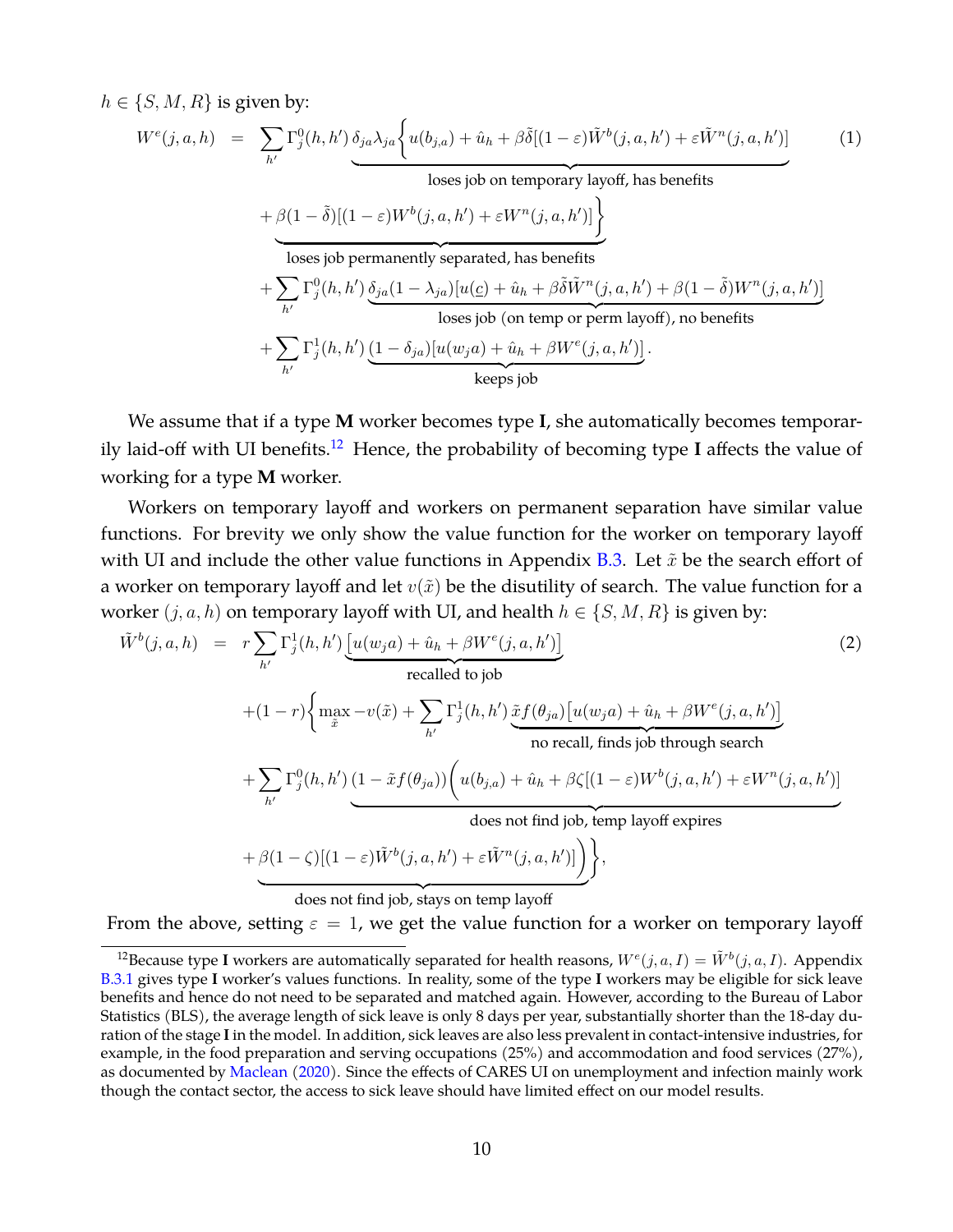without UI  $(\tilde{W}^n)$ ; setting  $r=0$  and  $\zeta=1$  (no recall option), we get the value function for a worker on permanent separation with UI  $(W^b)$ ; and setting  $\epsilon = 1$ ,  $r = 0$  and  $\zeta = 1$ , we get the value function for the worker on permanent separation without UI  $(W<sup>n</sup>)$ .

**The Search Channel.** From equation [\(2\)](#page-10-1) the search effort  $\tilde{x}^b(j, a, h) \geq 0$  of a worker on temporary layoff with UI is given by: $13$ 

<span id="page-11-1"></span>
$$
\frac{v_x(\tilde{x}^b(j, a, h))}{f(\theta_{ja})} = u(w_j a) - u(b_{j,a}) + \beta \sum_{h'} \Gamma_j^1(h, h') W^e(j, a, h')
$$
\n
$$
-\beta(1 - \zeta) \sum_{h'} \Gamma_j^0(h, h') \left[ \tilde{W}^b(j, a, h') - \varepsilon \left( \tilde{W}^b(j, a, h') - \tilde{W}^n(j, a, h') \right) \right]
$$
\n
$$
-\beta \zeta \sum_{h'} \Gamma_j^0(h, h') \left[ W^b(j, a, h') - \varepsilon \left( W^b(j, a, h') - W^n(j, a, h') \right) \right].
$$
\n(3)

The left-hand side is the marginal cost of search, and the right-hand side is the marginal benefit of search, where  $\tilde{x}^{b}(j, a, h) = 0$  if RHS  $< 0$ . A higher benefit level  $b_{j,a}$  or a longer UI duration (lower  $\varepsilon$ ) reduces the marginal benefit of search, assuming  $\tilde{W}^b > \tilde{W}^n$  and  $W^b > W^n$  which are the case here. An eligibility expansion (larger  $\lambda_{ja}$ ) does not directly affect individual search. But because it increases the number of UI recipients, the expansion reduces the aggregate search effort in submarket  $(j, a)$ ,  $X_{ja}$ . Infection risk and shutdown policy both lower search effort by lowering the continuation value of employment  $W^e$ : A type **M** worker faces the health risk of becoming type I and thus unable to work, which reduces  $W^e$  and in turn lowers search effort; shutdown policy increases job separation rate in the contact sector, which also reduces  $W<sup>e</sup>$  for workers in that sector and lowers search effort.

From equation [\(3\)](#page-11-1), setting  $\varepsilon = 1$  gives the search effort of a worker on temporary layoff without UI  $(\tilde{x}^n(j, a, h))$ , setting  $\zeta = 1$  gives the search effort of a worker on permanent separation with UI  $(x^b(j, a, h))$ , and setting  $\zeta = 1$  and  $\varepsilon = 1$  gives the search effort of a worker on permanent separation without UI  $(x^n(j, a, h))$ . In particular,  $x^b(j, a, h)$  is characterized by:

<span id="page-11-2"></span>
$$
\frac{v_x(x^b(j, a, h))}{f(\theta_{ja})} = u(w_j a) - u(b_{j, a}) + \beta \sum_{h'} \Gamma_j^1(h, h') W^e(j, a, h')
$$
\n
$$
-\beta \zeta \sum_{h'} \Gamma_j^0(h, h') [W^b(j, a, h') - \varepsilon (W^b(j, a, h') - W^n(j, a, h'))].
$$
\n(4)

Because workers on temporary layoff may be recalled back to work without searching, their value of staying unemployed is higher than their counterparts on permanent separation, i.e.  $\tilde{W}^b > W^b$  and  $\tilde{W}^n > W^n$ . As a result, equations [\(3\)](#page-11-1) and [\(4\)](#page-11-2) imply that workers on temporary layoff search less, i.e.  $\tilde{x}^b(j, a, h) < x^b(j, a, h)$  and  $\tilde{x}^n(j, a, h) < x^n(j, a, h)$ .

<span id="page-11-0"></span><sup>&</sup>lt;sup>13</sup>We assume the search disutility  $v(\cdot)$  is increasing and convex. So the marginal disutility  $v_x(\cdot)$  is positive and increasing.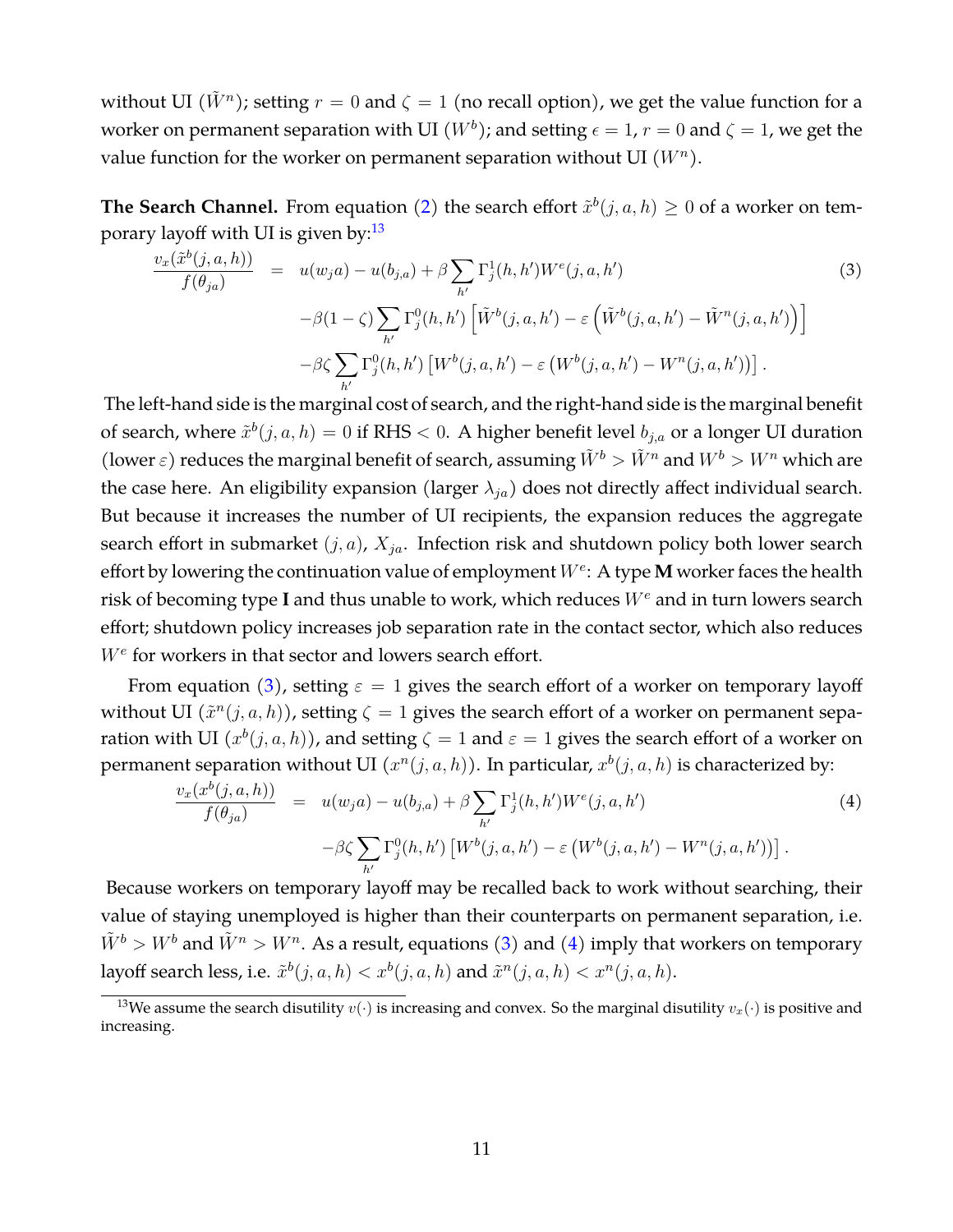#### <span id="page-12-1"></span>**2.3. Firm's Problem**

A producing firm in sector *j* and efficiency submarket *a* with a worker of health  $h \in \{S, M, R\}$ will keep operating if the match is not destroyed. The value function is:

<span id="page-12-2"></span>
$$
J(j, a, h) = (1 - \delta_{ja}) [(z_j - w_j)a + \beta \sum_{h'} \Gamma_j^1(h, h') J(j, a, h')]
$$
(5)  

$$
+ \delta_{ja} \beta \left\{ \tilde{\delta} \sum_{h'} \Gamma_j^0(h, h') \underbrace{[(1 - \varepsilon) \tilde{V}^b(j, a, h') + \varepsilon \tilde{V}^n(j, a, h')] }_{\text{whether or not temp layout has UI}} + (1 - \tilde{\delta}) V(j, a) \right\},
$$

where if the match separates, with probability  $\delta$  the firm has a recall option (i.e. the worker is on temporary layoff). If a worker becomes type **I** at the end of a period, the match is automat-ically dissolved.<sup>[14](#page-12-0)</sup> This implies that the firm's value depends on the worker's health status: everything else equal, the firm's value is the highest with a type **R** worker since she is immune to the disease, and is the lowest with a type **M** worker since she may become type **I** in the next period.

**The Recall Option.**  $V$  is the value of a permanent vacancy, and as in the standard search and matching model, free entry condition applies here and  $V(j, a) = 0$ .  $\tilde{V}^b$  and  $\tilde{V}^n$  are the values of a temporary vacancy where the worker on temporary layoff has or does not have UI benefit, respectively. We assume that the firm keeps track of the worker's labor market and health status while she is on temporary layoff. Note that the value of a temporary vacancy is not zero, because the firm can recall the worker back and does not post a vacancy, and so free entry condition does not apply. If the firm does not recall and the worker finds a new job or the recall option expires at the end of the period, then the temporary vacancy becomes permanent  $(V)$ . The value function of a vacancy with recall where the worker on temporary layoff has UI and health  $h \in \{S, M, R\}$  is given by:

$$
\tilde{V}^{b}(j, a, h) = r[(z_j - w_j)a + \beta \sum_{h'} \Gamma_j^1(h, h')J(j, a, h')]
$$
\n
$$
= \text{recalls worker}
$$
\n
$$
+ (1 - r)\beta(1 - \tilde{x}^{b}(j, a, h)f(\theta_{ja}))(1 - \zeta) \sum_{h'} \Gamma_j^0(h, h')[(1 - \varepsilon)\tilde{V}^{b}(j, a, h') + \varepsilon \tilde{V}^{n}(j, a, h')]
$$
\n
$$
= \sum_{h'} \Gamma_j^0(h, h')[(1 - \varepsilon)\tilde{V}^{b}(j, a, h') + \varepsilon \tilde{V}^{n}(j, a, h')]
$$
\n
$$
= \sum_{h'} \Gamma_j^0(h, h')[(1 - \varepsilon)\tilde{V}^{b}(j, a, h') + \varepsilon \tilde{V}^{n}(j, a, h')]
$$
\n
$$
= \sum_{h'} \Gamma_j^0(h, h')[(1 - \varepsilon)\tilde{V}^{b}(j, a, h') + \varepsilon \tilde{V}^{n}(j, a, h')]
$$
\n
$$
= \sum_{h'} \Gamma_j^0(h, h')[(1 - \varepsilon)\tilde{V}^{b}(j, a, h') + \varepsilon \tilde{V}^{n}(j, a, h')]
$$
\n
$$
= \sum_{h'} \Gamma_j^0(h, h')[(1 - \varepsilon)\tilde{V}^{b}(j, a, h') + \varepsilon \tilde{V}^{n}(j, a, h')]
$$
\n
$$
= \sum_{h'} \Gamma_j^0(h, h')[(1 - \varepsilon)\tilde{V}^{b}(j, a, h') + \varepsilon \tilde{V}^{n}(j, a, h')]
$$
\n
$$
= \sum_{h'} \Gamma_j^0(h, h')[(1 - \varepsilon)\tilde{V}^{b}(j, a, h') + \varepsilon \tilde{V}^{n}(j, a, h')]
$$

does not recall worker, worker does not find new job and recall does not expire  $+(1-r)\beta[\tilde{x}^b(j, a, h)f(\theta_{ja}) + (1-\tilde{x}^b(j, a, h)f(\theta_{ja}))\zeta]V(j, a)$ 

does not recall worker, worker finds new job or recall expires

From the above equation, setting  $\varepsilon = 1$  gives the values function of a vacancy with recall where the worker does not have UI. We include the other firm value functions in Appendix [B.4.](#page-46-0)

<span id="page-12-0"></span><sup>&</sup>lt;sup>14</sup>we assume that the match is permanently destroyed in this case:  $J(j, a, h' = I) = V(j, a)$ .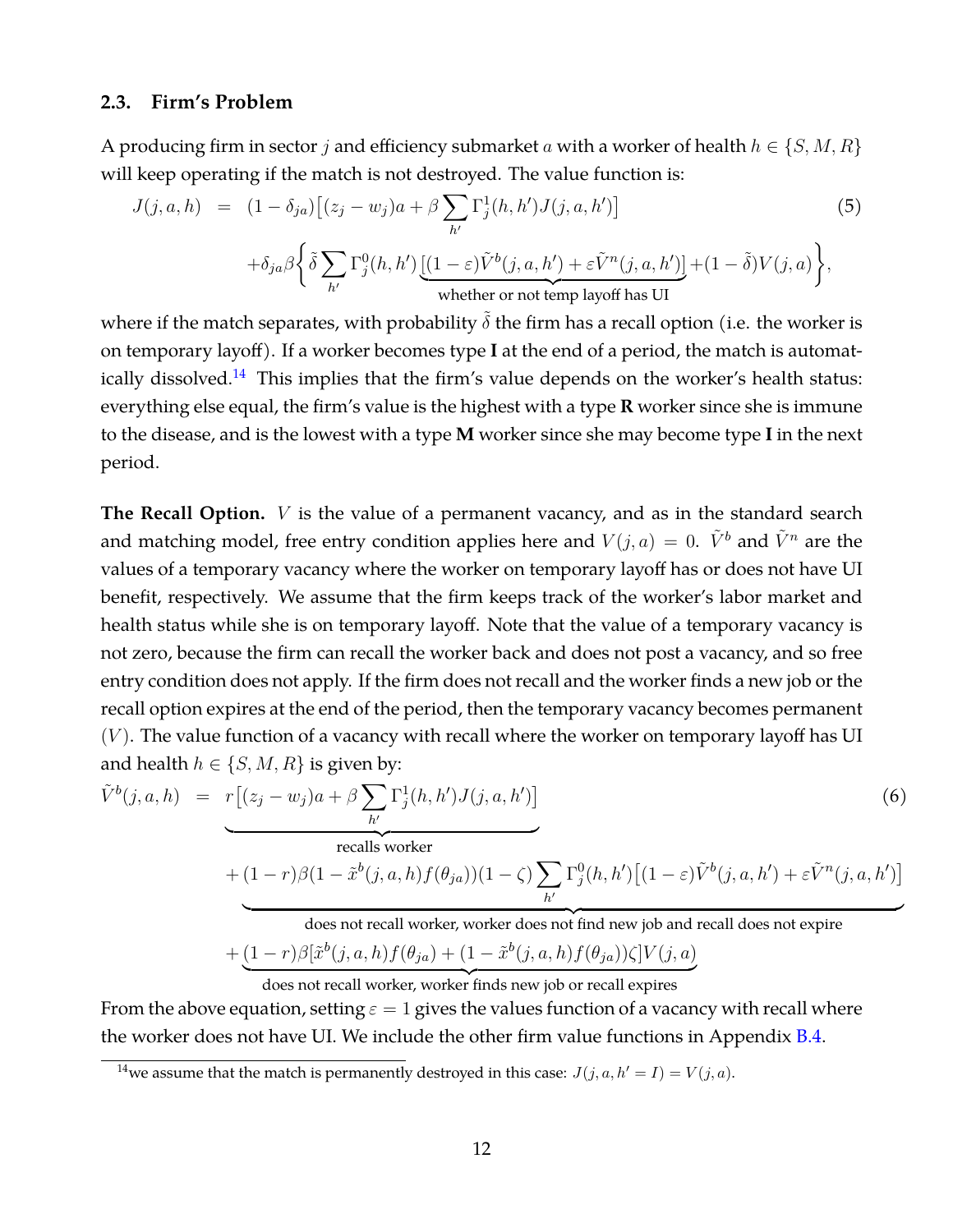**The Vacancy-Posting Channel.** Firms with a permanent vacancy can post vacancies to hire workers. Because of free entry condition, the value of posting a vacancy is 0:

<span id="page-13-1"></span>
$$
V(j,a) = 0 = -\kappa z_j a + q(\theta_{ja}) \sum_{h \in \{S,M,R\}} d_{ja}^h [(z_j - w_j)a + \beta \sum_{h'} \Gamma_j^1(h, h') J(j, a, h')], \quad (7)
$$

where  $d_{ja}^h$  is the probability that a firm in sector  $j$  and submarket  $a$  meets an unemployed worker with health status h for  $h \in \{S, M, R\}$ .<sup>[15](#page-13-0)</sup> We assume that a firm's hiring policy cannot discriminate workers by health status. Because a firm's value is the lowest when the worker is type **M**, when infection risk is high and  $d_{ja}^M$  is large, a firm is less willing to post vacancies. Shutdown policy exogenously increases the job separation rate in the contact sector, which reduces the contact sector firm's continuation value  $J$  and lowers vacancy posting. The CARES Act UI policy also lowers vacancy posting but through the reduction in the aggregate search effort.

#### <span id="page-13-2"></span>**2.4. Health and Labor Market Transitions**

Within each period, recall, search, job posting, and separation happen at the beginning of the period; the expiration of temporary layoff and the transitions in UI and health status take place at the end of the period. We include all transition equations in Appendix  $B.5$ .

**Labor Market and UI Status Transitions.** Labor market transitions at the beginning of a period are standard: Some employed workers exogenously separate from jobs; some workers on temporary layoff are recalled; the unemployed (those on temporary layoff but not recalled and those on permanently separated) search and some find jobs; newly unemployed receive UI benefits with probability  $\lambda_{ja}$ . At the end of the period, some temporary layoffs expire if the worker did not find a job during the period, and she becomes permanently separated without a recall option. Some of the unemployed workers with UI benefits lose their benefits and can only regain benefit status through employment.

**Health Transitions.** The health transitions for the non-working groups (YOLF and Old) are straightforward: next period's measure of people with health  $h$  is equal to today's type  $h$  less outflows to other health types and plus inflows from other types. For example, for the group of type **M** agents, the outflow consists of those who become type **I** or **R**, and the inflow consists of the type **S** who are newly infected. The infection rate depends on the total measure of infectious people in the population which includes both types **M** and **I**. Let this be Ω, then the probability that a type **S** gets infected is Inf =  $\rho\Omega$ , where  $\rho$  is the per-contact infection rate in the general population. Once a person is infected with the virus, the health transition rates are exogenous and potentially age-dependent:  $\sigma^g_{MI}$  (type **M** to **I**),  $\sigma^g_{MR}$  (type **M** to **R**),  $\sigma^g_{IR}$  (type **I** 

<span id="page-13-0"></span><sup>&</sup>lt;sup>15</sup>The probability  $d_{ja}^h$  is given by the search intensity-weighted fraction of the measure of type  $h$  unemployed workers among all unemployed workers in the  $(j, a)$  submarket. Appendix [B.4](#page-46-0) gives the equation for  $d_{ja}^h$ .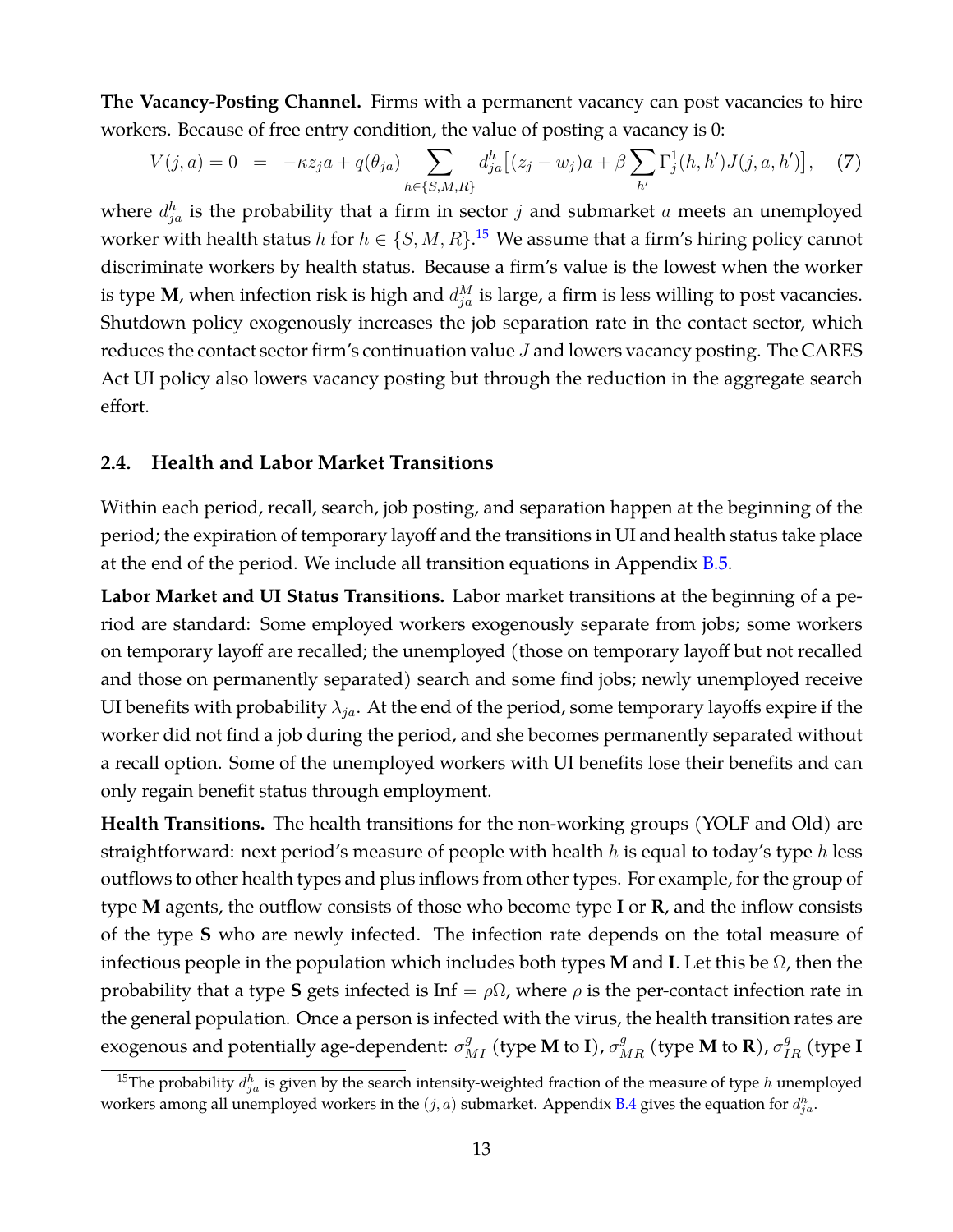to **R**),  $\sigma_{ID}^g$  (type **I** to **D**), where  $g \in \{y, o\}$  with  $y$  denoting young people (workers and YOLF) and  $o$  denoting the Old. The assumption of age-dependency is consistent with the fact that older agents face potentially higher risk of dying from the infection.

Infection rates for young workers depend additionally on the worker's employment status in the period and her sector. In particular, a worker currently employed in the contact sector faces additional infection risk at the workplace. Let  $\rho_e$  be the per-contact infection rate at workplace, and  $\Omega_{con,e}$  be the measure of infectious population employed in the contact sector. The infection probability for a type **S** worker working in the contact sector is  $Inf_{con} = \rho_e \Omega_{con,e} + \rho \Omega$ . The infection probability for all other young workers, including workers employed in the noncontact sector, unemployed workers (both on temporary layoff and permanently separated) are the same and is only Inf =  $\rho\Omega$ .

Infection and progression probabilities together define the Γ transition matrices. Social distancing is modelled as a reduction in  $\rho$  and  $\rho_e$ . The details are described in the calibration of the health variables. Shutdown and the UI policy both reduce employment in the contact sector and hence reduce  $\Omega_{cone}$  and new workplace infections in the contact sector. Lower workplace infection in turn reduces future  $\Omega$  and infections out of workplace.

#### **2.5. Equilibrium**

**DEFINITION 1.** (Stationary Equilibrium in Health and Labor Market) Given UI policy variables  $\{b_{i,a}, \lambda_{ja}, \varepsilon\}$ , shutdown policy m, sector wage rates  $w_i$ , and initial distribution  $\mu_0$ , a stationary equilibrium is: (1) All value functions and transitions are defined as above; (2) Search levels  $x^b(j, a, h)$ ,  $x^n(j, a, h)$ ,  $\tilde{x}^b(j, a, h)$ , and  $\tilde{x}^n(j, a, h)$  solve unemployed workers' problems; (3) Market tightness  $\theta_{ja}$  is consistent with firm's free entry condition in every submarket, with  $f(\theta_{ja})$ and  $q(\theta_{ja})$  determined by the matching function; (4) Stationary distribution is consistent with workers' and firms' optimal decisions, equilibrium infection rates, and exogenous health and labor market transitions; and  $(5)$  Government balances its budget.<sup>[16](#page-14-1)</sup>

### <span id="page-14-0"></span>**3. Calibration**

We first calibrate an initial steady state without infection and health to the U.S. economy before the COVID-19 pandemic (averages of 2015–2019). We then calibrate the health transition processes and the paths of UI and shutdown policies over the transitional periods.

<span id="page-14-1"></span> $16$ Government's budget is balanced per period in the pre-pandemic steady state. During the pandemic transition, any excess spending due to higher unemployment or discretionary policy changes are paid back with interest in the post-pandemic steady state. In other words, the government rolls over debt during the transition and the budget is balanced in present value.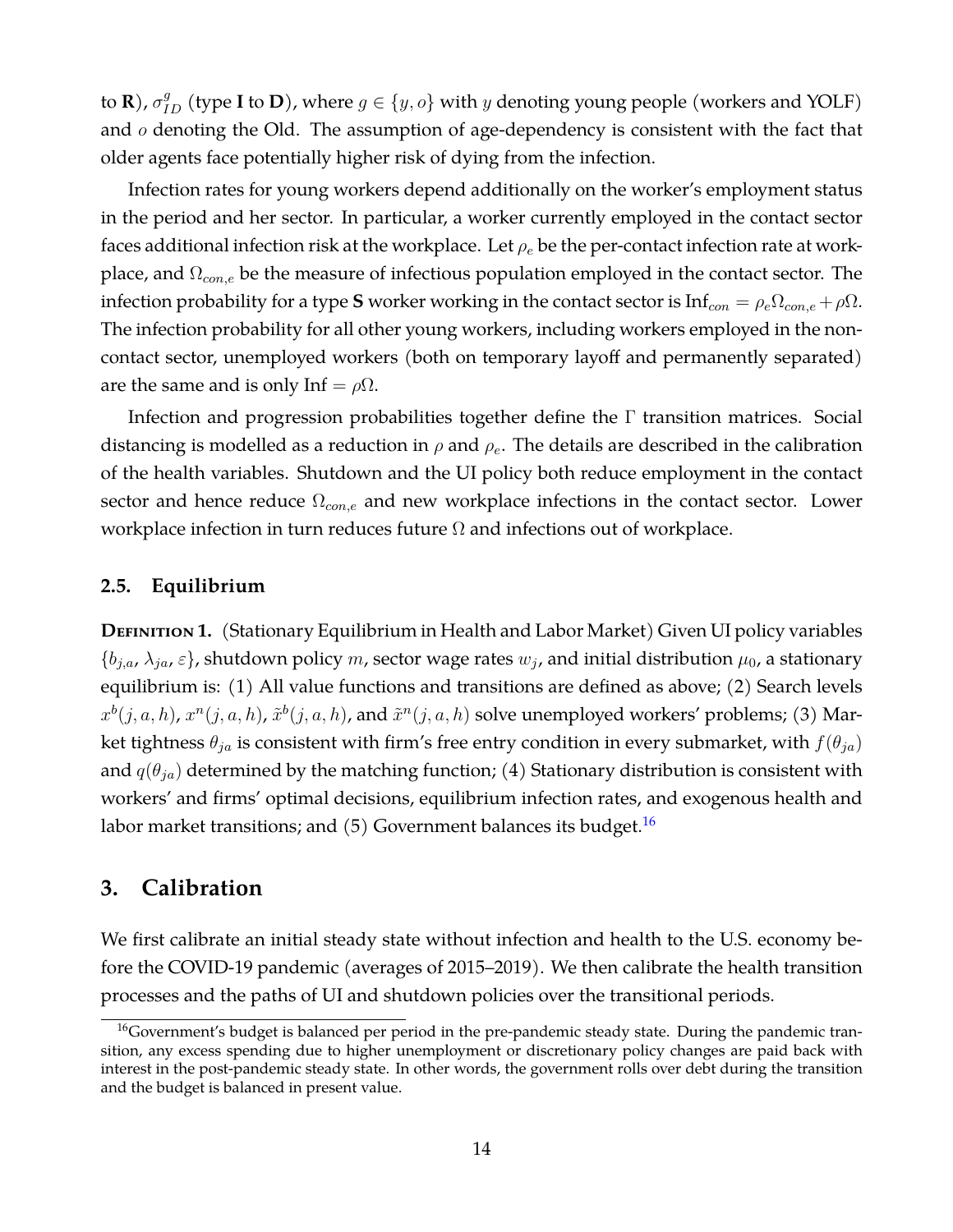**Population.** One period in the model is one week. We use a mortality-adjusted annual interest rate of 4% for young agents, which gives  $\beta = 0.96^{1/52}$ . For welfare calculations, following [Glover et al.](#page-37-0) [\(2020\)](#page-37-0) we assume a different discount rate for the Old to account for different expected remaining life span:  $\beta_o = 0.9^{1/52}$ . We link young agents in the model to individuals aged 16–64 in the Current Population Survey (CPS). This implies 81% of the population are young; among the young, 73% are in the labor force.

**Functions.** We use log utility. Following [Den Haan et al.](#page-36-9) [\(2000\)](#page-36-9), we set the matching function to  $M(X, V) = \frac{V}{[1+(V/X)^X]^{1/\chi}}$ , where  $\chi$  differs by sector. The search cost function is  $v(x) = \nu \frac{x^{1+\psi}}{1+\psi}$  $\frac{x^{1+\psi}}{1+\psi}$  , where  $\nu$  is set to 2.<sup>[17](#page-15-1)</sup>  $\psi$  determines how search responds to changes in UI and health. We set  $\psi = 1.2$ , which implies an average micro-elasticity of unemployment duration with respect to benefit level of 0.395 in the initial steady state. This value falls within the range of estimates in the literature, which is from 0.3 to 0.9 (see, for example, [Meyer](#page-37-13) [1990\)](#page-37-13). Our model-implied value of 0.395 is on the low end of the estimates, which means that the effect of UI on unemployment and infection through search is relatively small in the model.

**Classification of Sectors.** [Dingel and Neiman](#page-36-10) [\(2020\)](#page-36-10) rank all 2-digit industries by the share of workers who cannot perform their work at home. They find that 63% of all jobs in the U.S. cannot be performed at home. We divide the 2-digit industries into contact and non-contact sectors following their ranking, so that the contact sector consists of industries with a higher share of workers who cannot work at home. The resulting employment share in the contact sec-tor is 64%.<sup>[18](#page-15-2)</sup> Table [A.1](#page-43-0) in the Appendix reports the detailed industry-sector assignment. The contact sector includes, for example, accommodation and food services, retail, transportation, and healthcare; the non-contact sector includes utilities, federal and local government, and finance, among others. Given the division of sectors, the distribution of efficiency units  $F_i(a)$ is constructed using the sector wage distribution from the CPS and normalizing the mean to one.[19](#page-15-3)

#### <span id="page-15-0"></span>**3.1. Calibration of Initial Steady State**

**Exogenous Steady State Parameters.** We normalize the non-contact sector productivity to 1. Following [Hagedorn and Manovskii](#page-37-14) [\(2008\)](#page-37-14), we set the ratio of vacancy posting cost to submarket productivity to 0.584, which gives the value for  $\kappa$ . We use the CPS data to construct the exogenous separation rate  $\delta_{ja}^{ex}$  by income and by sector . Figure [A.2](#page-42-0) in the Appendix [A.1](#page-39-0)

<span id="page-15-1"></span><sup>&</sup>lt;sup>17</sup>Because  $\nu$  is a scale parameter, setting  $\nu$  to another value and re-calibrating the model should have little effect on the model dynamics.

<span id="page-15-2"></span> $18$ [Bick et al.](#page-36-11) [\(2020\)](#page-36-11) find that 35.2% of workers worked from home in May 2020. Our classification implies a value of 36%.

<span id="page-15-3"></span><sup>&</sup>lt;sup>19</sup>Data Appendix [A.1](#page-39-0) provides details on the construction of  $F_i(a)$  and shows the constructed distributions.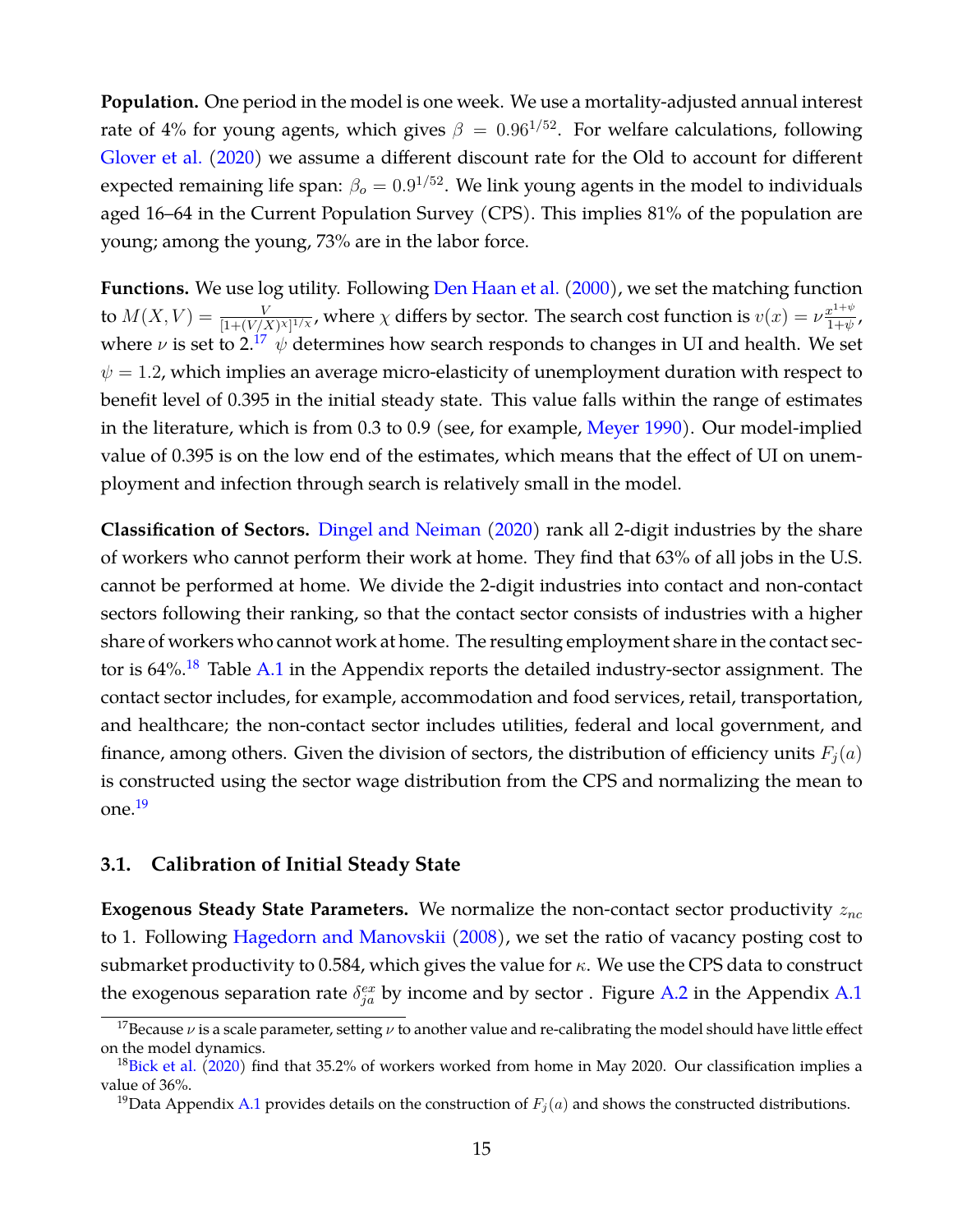presents the results. The separation rate declines by income in both sectors and on average separation rates in the contact sector are slightly higher than in the contact sector. Following [Birinci et al.](#page-36-0) [\(2021\)](#page-36-0), we set the probability that temporary layoff expires each period,  $\zeta$ , to be 1/26. Using the Survey of Income and Program Participation (SIPP), [Fujita and Moscarini](#page-37-15) [\(2017\)](#page-37-15) document the probabilities for workers on temporary layoff to be recalled. We take the reported average and set the weekly probability of recall  $r = 0.055$ .

#### **Steady State UI Policy.** The weekly UI benefit is given by the function

<span id="page-16-3"></span>
$$
b_{j,a} = \min\{\eta \cdot w_j a, \ b_{ub}\} + b_{top}.\tag{8}
$$

 $\eta$  is the policy replacement rate and set to  $\eta = 0.5$  following state UI laws.<sup>[20](#page-16-0)</sup>  $b_{ub}$  is the upper bound on weekly UI payment, which is part of all states' UI policy and is calibrated jointly with other parameters.  $b_{top}$  is the UI top-up as part of the CARES UI and is set to 0 in the initial steady state. Modeling the upper bound allows the model to capture the lower replacement rates at higher income levels.<sup>[21](#page-16-1)</sup> In normal times, UI benefits last for 26 weeks and thus we set the UI expiration rate  $\varepsilon$  to 1/26 in the steady state.

We calibrate  $\lambda_{ja}$  to match the UI recipient rate by income, where the recipient rate is defined as the share of unemployed receiving UI. Using the Survey of Income and Program Participa-tion (SIPP) [Chao](#page-36-1) [\(2021\)](#page-36-1) finds a hump-shape for the UI recipient rate by income percentile before the pandemic. The shape is related to the UI eligibility and the willingness to file for UI. During pre-pandemic times, the eligibility for UI requires workers to have a minimum amount of earnings and to have a long-enough work history before unemployment. Lowwage workers are more likely to have a short work history before unemployment because they are more likely to be separated from their jobs as shown in Figure [A.2.](#page-42-0) In addition, workers with very high income are less likely to claim UI, because they can find jobs easily and filing for UI incurs a time cost.

Because the UI recipient rate by income is hump-shaped, we use a quadratic function to approximate it. First, we fit the data for the UI recipient rate by income percentile from [Chao](#page-36-1)  $(2021)$  with a quadratic function.<sup>[22](#page-16-2)</sup> Second, we assume that the probability of a newly unem-

<span id="page-16-0"></span> $^{20}$ In most states, weekly UI benefits for those who qualify for UI are computed using a formula. States utilize a variety of methods, e.g. the "high-quarter method," which is used by more than half of the states, uses a worker's wage in her highest-earning quarter, and apply multiple to get the weekly UI benefit. The most common multiple is 1/26. Using this formula, weekly UI benefit = quarterly income\* $(1/26) \approx 0.5$ \*weekly income. We thus use  $\eta = 0.5$ . For more information on how UI benefit is computed in the U.S. please refer to Department of Labor's publication: <https://oui.doleta.gov/unemploy/pdf/uilawcompar/2020/monetary.pdf>.

<span id="page-16-1"></span><sup>&</sup>lt;sup>21</sup> Figure [C.1](#page-53-0) in the Appendix plots the UI benefit level in  $(8)$  for different wage income levels.

<span id="page-16-2"></span> $22$ The quadratic function is given by:

UI Recipient Rate<sub>i</sub> =  $\alpha_2 \log(\text{RelInc}_i)^2 + \alpha_1 \log(\text{RelInc}_i) + \alpha_0$ 

where "RelInc" is the ratio of the average income for the percentile  $i$  and the economy-wide average income.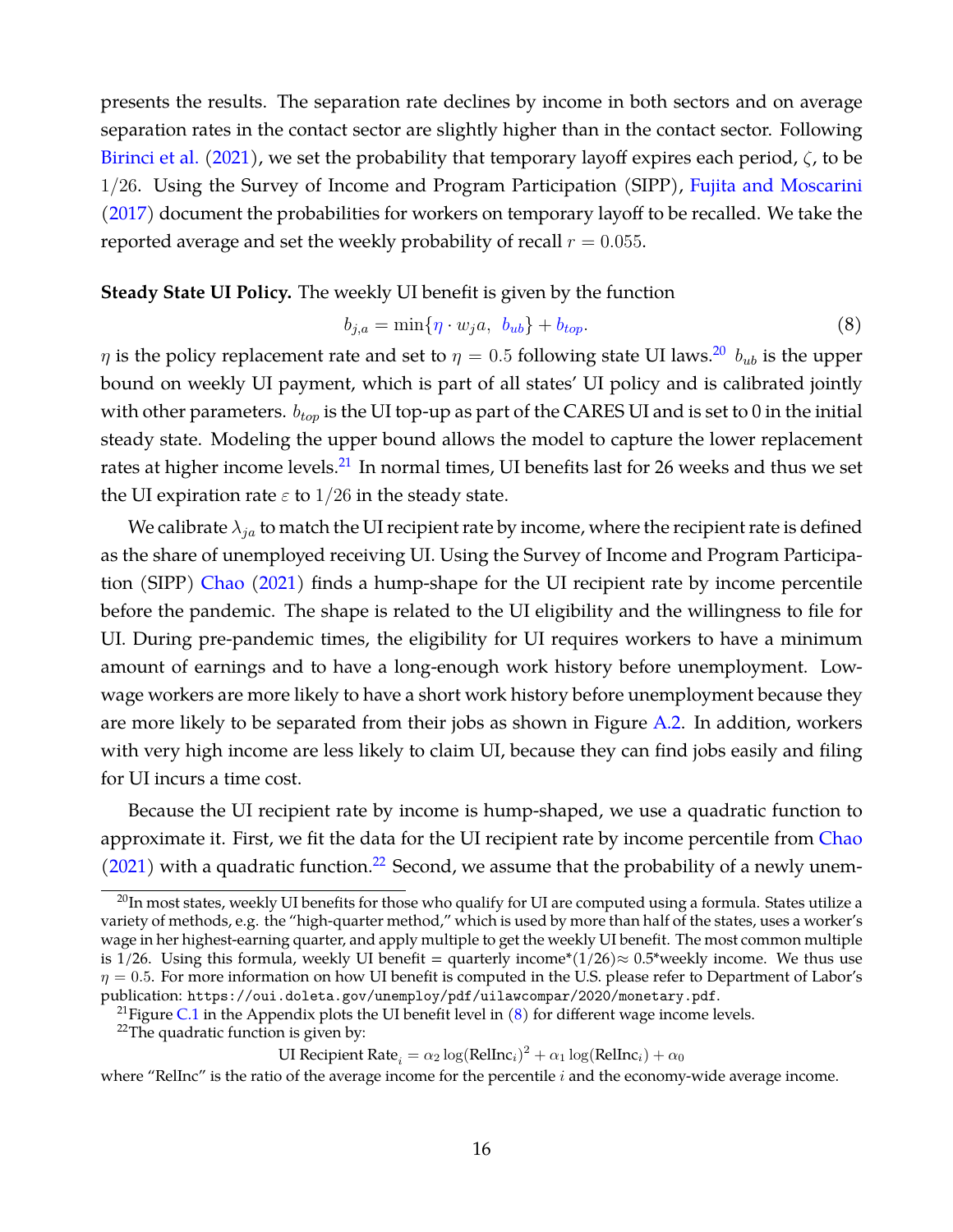ployed worker receiving UI  $\lambda_{ja}$  is also a quadratic function of income, given as follows:

<span id="page-17-2"></span>
$$
\lambda_{ja} = \hat{\lambda}_2 \times \log(\text{RelInc}_{ja})^2 + \hat{\lambda}_1 \times \log(\text{RelInc}_{ja}) + \hat{\lambda}_0,\tag{9}
$$

where RelInc<sub>ia</sub> is a worker's income relative to the mean income in the economy: RelInc<sub>ia</sub> =  $w_i a$ /(average income of all workers). We calibrate the parameters in this function jointly with other parameters in the model to target the quadratic coefficients from the empirical fit in the first step. Because UI benefits may expire before a workers finds a job, and because workers with and without UI search differently, the recipient rate differs from  $\lambda$ . Figure [C.2](#page-53-1) in the appendix plots the two together over relative wage.

**Jointly Calibrated Steady State Parameters.** Including the parameters in the function for  $\lambda_{ja}$ , there are twelve steady state parameters left:  $z_{con}$ ,  $w_{con}$ ,  $w_{nc}$ ,  $\chi_{con}$ ,  $\chi_{nc}$ ,  $\tilde{\delta}$ ,  $\hat{\lambda}_2$ ,  $\hat{\lambda}_1$ ,  $\hat{\lambda}_0$ ,  $\underline{c}$ ,  $b_o$ , and  $b_{ub}$ . We calibrate them jointly to match the following twelve targets: (1) the contact sector's share of total value added; (2) economy-wide vacancy-unemployment ratio; (3) sector ratio of average income among employed workers; (4)–(5) sector unemployment rates; (6) proportion of unemployed on temporary layoff; (7)-(9) empirical estimates of the quadratic relationship between UI recipient rate and wage income; (10) the ratio of SNAP (Supplemental Nutrition Assistance Program) income to average earned income; (11) the ratio of the average Social Security income to average wage income; and (12) the ratio of UI upper bound to average earned income, averaged across states. The top panel of Table [1](#page-18-0) reports the calibration results.<sup>[23](#page-17-0)</sup>

Although these parameters are jointly calibrated, some affect certain moments more than others. Intuitively, with  $z_{nc}$  normalized to 1,  $z_{con}$  is used to match the sector share of value added. The aggregate vacancy-unemployment ratio and sector income ratio of employed workers together pin down sector wage rates  $w_{con}$  and  $w_{nc}$ . Sectoral unemployment rates pin down sector matching parameters  $\chi_{con}$  and  $\chi_{nc}$ .<sup>[24](#page-17-1)</sup> The proportion of temporary laid-off workers increases with the proportion of separation that is temporary  $\delta$ . The parameters  $\lambda_2 \lambda_1$ and  $\lambda_0$ , which characterize the relationship between the probability that a newly unemployed worker receives UI and her relative wage income in [\(9\)](#page-17-2), directly affect the steady state UI recipient rate by income. Finally, welfare income  $\mathfrak c$  and the upper bound on UI  $b_{ub}$  are pinned down using the ratio of the corresponding data moment to average earned income in the data. Because both parameters affect unemployed workers' search choices and hence the steady state average earned income, they need to be jointly calibrated with other parameters.

<span id="page-17-0"></span> $23$ We use [Zhang et al.](#page-38-3) [\(2010\)](#page-38-3)'s derivative-free algorithm for least-squares minimization to perform joint calibration.

<span id="page-17-1"></span><sup>&</sup>lt;sup>24</sup>The matching parameter  $\chi$  affects the unemployment rate through affecting how efficient the matching process is in each sector.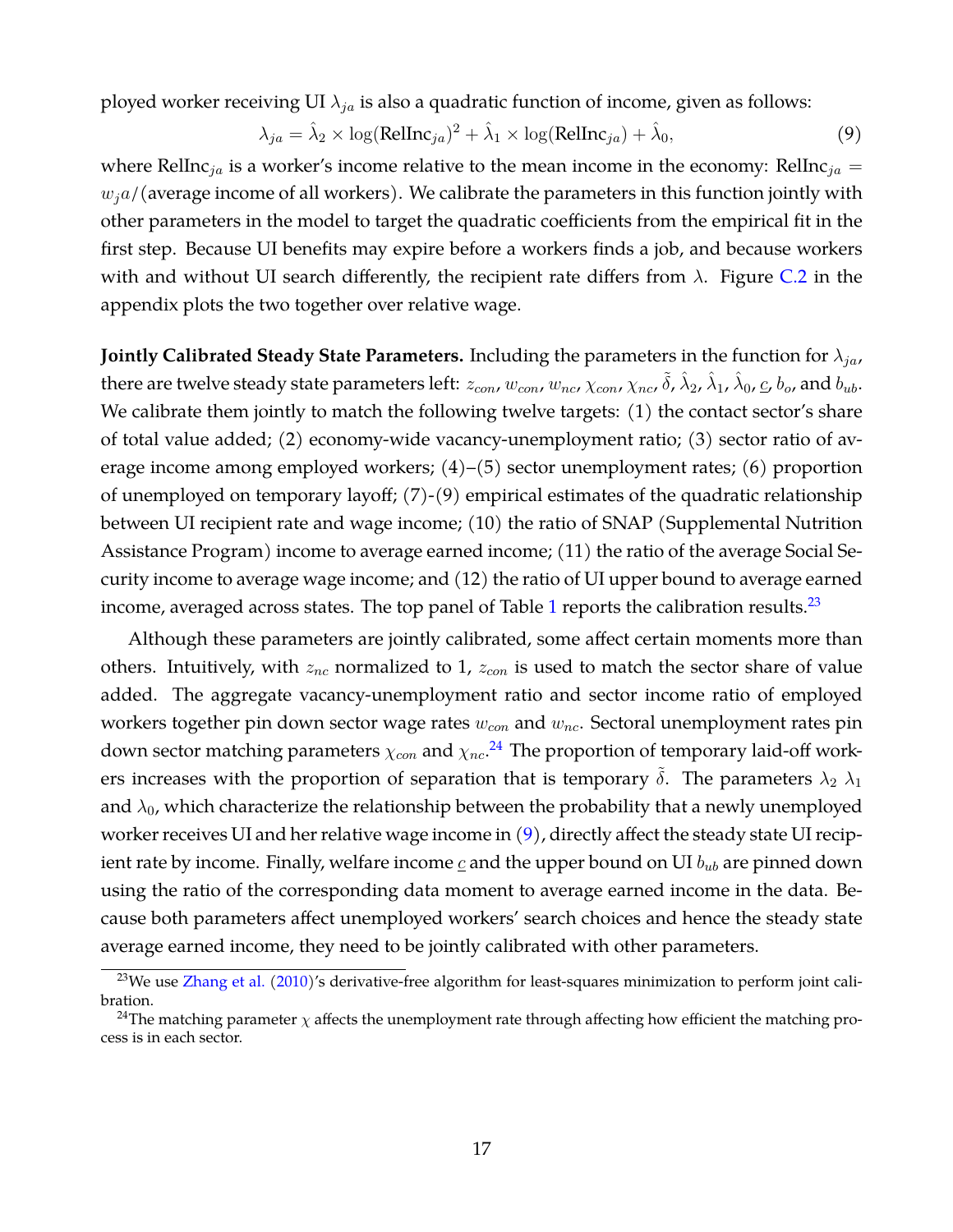<span id="page-18-0"></span>

| Parameter                  | Meaning                                                | Parameter<br>value | Target moment                                                       | Target<br>value |  |
|----------------------------|--------------------------------------------------------|--------------------|---------------------------------------------------------------------|-----------------|--|
| <b>Economic parameters</b> |                                                        |                    |                                                                     |                 |  |
| $z_{con}$                  | contact sector productivity                            | 0.712              | contact sector share of value added                                 | 0.560           |  |
| $w_{con}$                  | contact sector wage rate                               | 0.690              | aggregate vacancy-unemp ratio                                       | 0.926           |  |
| $w_{nc}$                   | non-contact sector wage rate                           | 0.979              | sector income ratio of employed                                     | 0.708           |  |
| $\chi_{con}$               | contact sector matching parame-<br>ter                 | 0.300              | contact sector unemp rate                                           | 0.046           |  |
| $\chi_{nc}$                | non-contact matching parameter                         | 0.310              | non-contact sector unemp rate                                       | 0.026           |  |
| $\tilde{\delta}$           | prob. separation is temporary lay-<br>off              | 0.239              | prop. of unemp on temp layoff                                       | 0.119           |  |
| $\lambda_2$                | coef. in quadratic equation $(9)$                      | $-0.053$           | quadratic fit of UI recipient rate to rel-<br>ative income          | $-0.059$        |  |
| $\tilde{\lambda}_1$        | same as above                                          | $-0.05$            | same as above                                                       | $-0.034$        |  |
| $\widetilde{\lambda}_0$    | same as above                                          | 0.161              | same as above                                                       | 0.183           |  |
| $\mathfrak{C}$             | social welfare income                                  | 0.029              | SNAP income / average earned in-<br>come                            | 0.036           |  |
| $b_o$                      | income of the old                                      | 0.277              | social security income<br>average<br>$\frac{1}{2}$<br>earned income | 0.340           |  |
| $b_{ub}$                   | UI benefit upper bound                                 | 0.445              | UI upper bound / average earned in-<br>come                         | 0.547           |  |
|                            |                                                        | Health parameters  |                                                                     |                 |  |
| $\sigma_{ID}^y$            | Young death rate from type I                           |                    | 0.25%*7/18 average death rate from COVID                            | 0.6%            |  |
| $\sigma_{ID}^o$            | Old death rate from type I                             | $5\%$ *7/18        | Old's share of cum. deaths as of April<br>4                         | 75%             |  |
| $\rho$                     | per-contact base infection rate                        | 0.88               | cumulative deaths as of April 4, 2020                               | 13.6k           |  |
| $\rho_e$                   | per-contact infection rate at work                     | 2.93               | workplace infection/total infection                                 | 16%             |  |
| $1-\gamma$                 | % fall in $(\rho, \rho_e)$ from social dis-<br>tancing | 0.49               | cumulative deaths as of June 27, 2020                               | 120k            |  |

#### **Table 1:** Jointly calibrated parameters and moments

Note: All steady state moments are averages of 2015–2019 values. Appendix [A.1](#page-39-0) provides details on the data source and construction of key moments.

### **3.2. Calibration of Infection Process and Transition Path**

**Health Transition Parameters.** We simulate the pandemic from February 2, 2020. In the first period, we assume that 0.02% of the population is type **M** and they are evenly distributed among workers, Old and YOLF. As a robustness check, in Section [4.6](#page-33-0) we assume alternative values for the initial measure of type **M** and find similar results. Following the epidemiology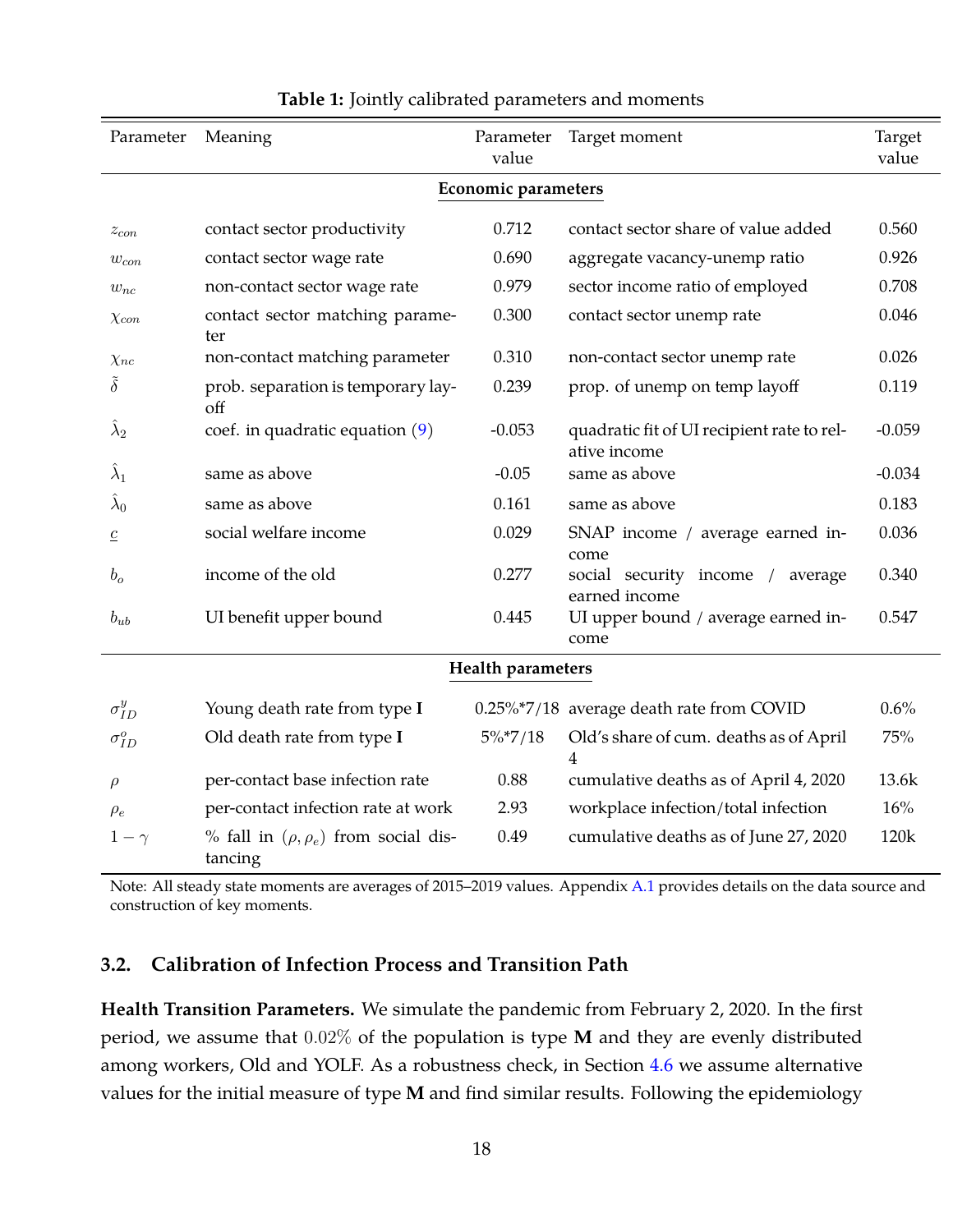literature and the literature on COVID-19 models, we assume an average duration of one week and 18 days spent in stage **M** and **I**, respectively, for all ages. This implies  $\sigma_{MR}^g + \sigma_{MI}^g = 1$  and  $\sigma_{IR}^g + \sigma_{ID}^g = 7/18$  for  $g \in \{y, o\}$ .<sup>[25](#page-19-0)</sup> In the baseline we assume that for all ages, half of type **M** progress to type **I** and half to type **R**. This implies  $\sigma_{MI}^g = 0.5$  and  $\sigma_{MR}^g = 0.5$ . As a robustness check, in Section [4.6](#page-33-0) we use a lower transition probability from type **M** to type **I** to reflect the possible presence of many untested cases with mild or no symptom in the population. Results are consistent with the baseline.

That leaves four independent parameters for the virus transmission:  $\sigma_{ID}^y$ ,  $\sigma_{ID}^o$ ,  $\rho$  and  $\rho_e$ . Additionally, to capture the reduction in infection from voluntary reduction in social activities (e.g. mask wearing, keeping social distance), we follow [Glover et al.](#page-37-0) [\(2020\)](#page-37-0) and assume that after March 14,  $\rho$  and  $\rho_e$  are reduced proportionally by a fraction  $1-\gamma$ .<sup>[26](#page-19-1)</sup> We jointly calibrate the five health parameters to match the following targets: (1) the population average unconditional death rate from the virus, which we take to be the mean value among the epidemiology estimates surveyed by [Meyerowitz-Katz and Merone](#page-37-16) [\(2020\)](#page-37-16); (2) the cumulative deaths as of April 4;<sup>[27](#page-19-2)</sup> (3) the cumulative deaths among people aged  $65+$  as a fraction of the total cumulative deaths as of April 4; (4) the share of all infections that happen in the workplace, which we take to be the median value of the workplace infection share of flu estimated in the influenza literature;<sup>[28](#page-19-3)</sup> and (5) the cumulative deaths as of June 27. (1) and (3) help pin down the unconditional death rates by age group and thus  $\sigma^y_{ID}$  and  $\sigma^o_{ID}$ ; (2) and (4) pin down the per-contact infection rates  $\rho$  and  $\rho_e$ ; given other policies, (5) pins down the effect of social distancing and hence  $\gamma$ .

The calibration generates higher unconditional death rate for old (2.5%) than for young (0.125%). The  $R_0$  statistic is 2.41 without social distancing and 1.23 with social distancing, both values are within the range of estimates in the literature.<sup>[29](#page-19-4)</sup> The bottom panel of Table [1](#page-18-0) reports the calibrated health parameters and moments.

**Health Utility.** In the benchmark calibration, we set  $\hat{u}_M = 0$  to reflect that type **M** only have mild symptoms, set  $\hat{u}_I$  to be 30% of a worker's average utility, and derive  $\hat{u}_D$  following the

<span id="page-19-0"></span><sup>25</sup>One week is one period in the model and thus a type **M** worker will transit out of stage **M** for sure after one period. Similarly, a duration of 18 days is 18/7 periods in the model which implies a probability of 7/18 for a type **I** worker to transit out of stage **I**.

<span id="page-19-1"></span> $^{26}$ We choose the week of March 14 as the first period for social distancing because 11 states issued guidance on recommended limitation on the size of gathering between March 12 and March 18.

<span id="page-19-2"></span><sup>&</sup>lt;sup>27</sup>We choose April 4 to capture all deaths due to the infection before shutdown. We use the deaths numbers reported by the CDC.

<span id="page-19-3"></span> $28$ [Edwards et al.](#page-36-12) [\(2016\)](#page-36-12) review the influenza literature and find that workplace infection accounts for 9–33% of the total infection with a median of 16%. We choose the median as target. A larger number increases the effect of shutdown and UI policy on infection, as both policies work by reducing workplace infection.

<span id="page-19-4"></span> $^{29}R_0$  is a statistic widely used in the epidemiology literature to determine the severity of an epidemic. Appendix [A.2](#page-42-1) provides more details on the calculation of  $R_0$  in our model.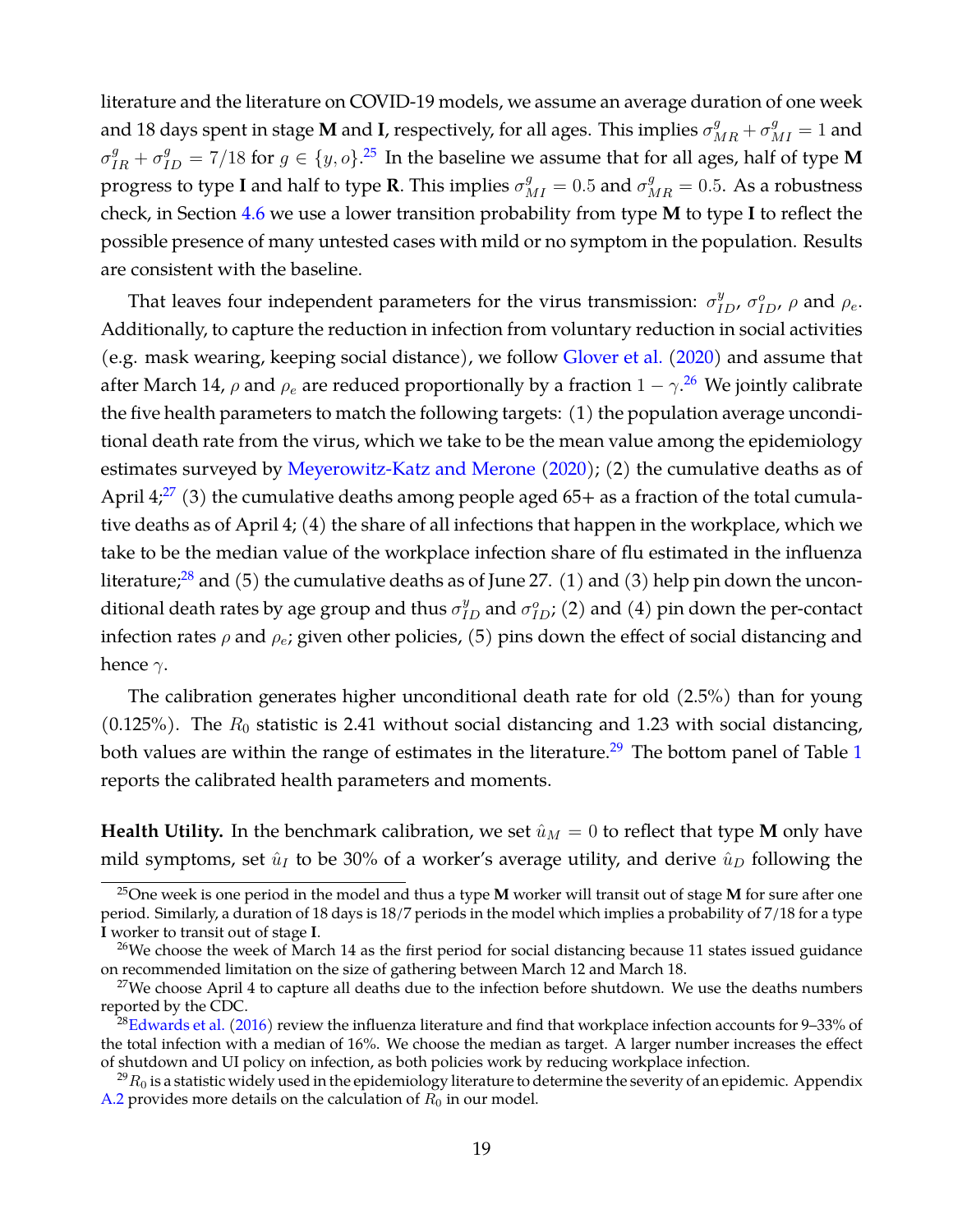value of statistical life (VSL) approach. As the death probability is small and the disease is short-lived, the utility costs of sickness and death almost have no effect on the simulated transition path. Hence the utility costs can be computed directly from the workers' utility values. This results in  $\hat{u}_I = -0.1$  and  $\hat{u}_D = -10$ , values that are close to [Glover et al.](#page-37-0) [\(2020\)](#page-37-0)'s flow value of life. However, the utility costs do matter for the welfare calculations, and we explore alternative values in the welfare analysis.

**CARES UI Policy.** We closely follow the provisions in the CARES Act to set the UI policy along the transition path. All policy components take effect on March 29. The UI expiration probability  $\varepsilon$  is set to  $1/39$  to capture the 13-week UI duration extension, and is set back to  $1/26$ at the end of 2020 when the policy is scheduled to expire. The increase in the weekly payment of \$600 is captured by  $b_{top}$  in the UI benefit formula [\(8\)](#page-16-3), and is set to 0.57 after normalizing by the non-contact sector wage rate. This policy is set to expire at the end of July 2020.

The eligibility expansion is captured by an increase in the probability that newly unemployed workers receive UI  $(\lambda_{ja})$ . Since the policy expands UI coverage to almost all active workers, we assume that all workers have the same  $\lambda(j, a)$  under the eligibility expansion. It is calibrated to match the UI recipient rates during March–December 2020, which are computed using number of UI weeks paid and imputed unemployment population as discussed in appendix [A.1.](#page-39-0) Because the recipient rates during the pandemic are computed based on the total weeks of UI paid, which also include the weeks paid to partly employed workers and workers out of the labor force [\(Department of Labor](#page-36-13) [2020](#page-36-13) and [Forsythe](#page-37-17) [2021\)](#page-37-17), there could be upward bias. In fact, the computed recipient rates are above one for some periods. Hence, we apply a 30% shrinkage to the computed rates, as suggested by [Forsythe](#page-37-17) [\(2021\)](#page-37-17). To capture the gradual increase in the UI recipient rate from March to May 2020 and the gradual decline during November–December 2020, we allow  $\lambda_{ja}$  to phase in and phase out. Figure [C.3](#page-54-0) in the appendix shows the calibrated path of  $\lambda_{ja}$ .

**Shutdown Policy.** We calibrate the maximum value of shutdown policy  $m_t$  to exactly match the level and timing of peak unemployment rate during the transition, and discipline the rise and fall of  $m_t$  around the peak using the general path of rise and fall of the unemployment rate from April to July 2020. We use the unemployment rates reported by [Bick and Blandin](#page-36-14) [\(2020\)](#page-36-14), which peak at 21% in mid-May. Bick and Blandin conduct their own survey and report biweekly unemployment rates based on the survey. It has two advantages over the CPS. First, its biweekly frequency gives us observations within a month. Second, the survey does not suffer from the misclassification issue of the CPS. The CPS classifies all workers who are "employed but absent from work due to other reasons" as employed, even though a large number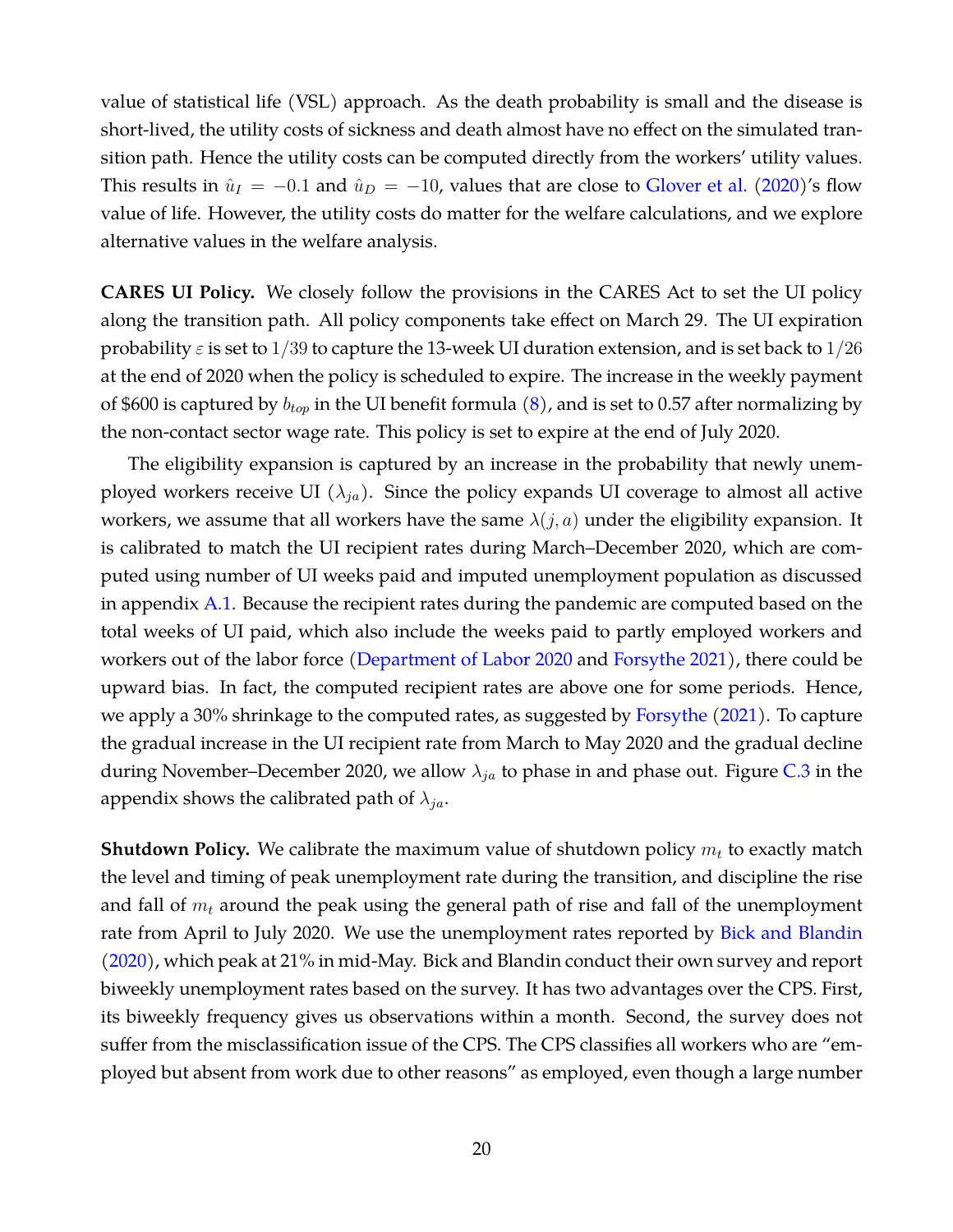of these workers should instead be classified as unemployed during the pandemic.<sup>[30](#page-21-0)</sup> This calibration yields a path of  $m_t$  that sharply increases from March 21 to its peak level on March 29, 2020, and falls to 20% of the peak level in mid-May and to 0 in early July.<sup>[31](#page-21-1)</sup>

**Increase in Temporary Layoff.** In addition to shutdown, temporary layoffs during the pandemic can also be caused by non-policy related reasons, such as workers taking unpaid leave, employers choosing to furlough workers as demand is low. We allow  $\delta$  to increase during the pandemic to capture these additional increases in temporary layoffs. Over the transition,  $\tilde{\delta}_t$  is calibrated so that the temporary layoff-to-total unemployment ratio matches data computed from the CPS. This gives an increase in  $\tilde{\delta}$  from 0.227 in the steady state to 1 at the peak and stays there until October 2021.<sup>[32](#page-21-2)</sup>

**Government Budget over Transition.** We use a "pandemic tax" to pay for the increases in deficit due to higher unemployment and the discretionary CARES UI policy. In the benchmark, this tax is levied proportionally on all income over 10 years after the economy has reached the post-pandemic steady state. In other words, we allow the government to carry debt during the pandemic and repay afterwards.

#### **3.3. Model Fit**

This subsection checks the fitness of the model calibration. Figure [1](#page-22-0) compares the modelgenerated UI recipient rate over relative wage income to the data before the pandemic. The figure shows that the UI recipient rate in the model and the data match well. This implies that a quadratic relationship between  $\lambda_{ja}$  and relative income approximates the data well.

Next, we check moment fits over the simulated transition path in the following dimensions: UI recipient rate, unemployment rate, temporary-unemployment ratio, job separation rate, and the UI replacement rate. The first three are used to pin down the UI and shutdown policies, and the non-policy related increase in temporary separation on the transition path. The rest are untargeted in the calibration. The top left panel of Figure [2](#page-22-1) shows that the model-simulated path of UI recipient rate matches the data well between March and December 2020. The top right panel shows that the rise and fall in unemployment rates generated by the model are broadly consistent with the data. $33$  The bottom left panel shows that the model-simulated

<span id="page-21-0"></span><sup>&</sup>lt;sup>30</sup>The misclassification issue of the CPS unemployment is relatively small in normal times, but could increase unemployment rate by 5 ppt as acknowledged in the April 2020 BLS Employment Situation report. Adding this 5 ppt to the April official unemployment gives 19.7%, close to the number reported by [Bick and Blandin](#page-36-14) [\(2020\)](#page-36-14).

<span id="page-21-1"></span> $31$  Appendix [C.1](#page-53-2) shows the calibrated shutdown time series.

<span id="page-21-3"></span><span id="page-21-2"></span><sup>&</sup>lt;sup>32</sup>Appendix [C.1](#page-53-2) shows the calibrated time series for  $\tilde{\delta}$ .

<sup>&</sup>lt;sup>33</sup>As data is noisy, we mainly choose the shutdown policy  $m_t$  to target the rapid rise, the peak level, and the magnitude of the decline in the unemployment rate between April and July.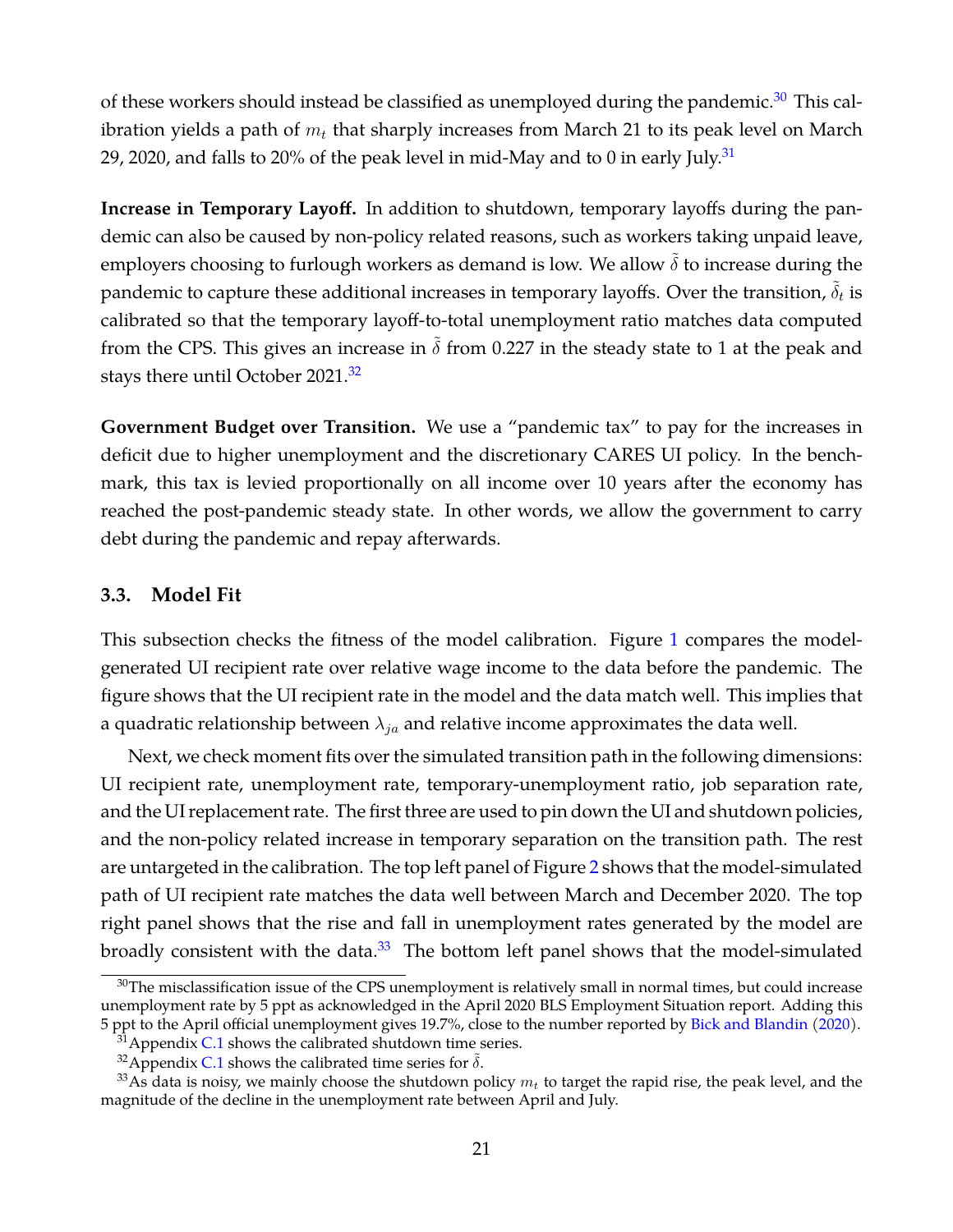<span id="page-22-0"></span>



<span id="page-22-1"></span>Note: Plot shows the UI recipient rate in the data and generated by the model, defined as the proportion of unemployed workers who are receiving UI benefits, over relative wages. Relative wages are computed relative to economy-wide average wage. Please refer to the appendix [A.1](#page-39-0) for construction of data series.



**Figure 2:** Aggregate labor market statistics over the transition: Model vs Data

Note: Please refer to the appendix [A.1](#page-39-0) for construction of data series.

path of temporary-unemployment ratio tracks the data well. Similarly, the bottom right panel shows that the aggregate job separation rate in the model, computed as a weighted average of sector-level job separation rates, matches the available data well. The separation rate is not targeted over the transition path. Hence the good fit in this dimension serves as a useful validity check on the labor market dynamics in the model and provides confidence in using the model to evaluate the quantitative effects of polices.

Table [2](#page-23-1) reports statistics on the UI replacement rate, computed based on the calibrated UI formula [\(8\)](#page-16-3) and the sector distribution of efficiency units. The \$600 UI top-up increases the average replacement rate from 0.45 pre-CARES to 1.67 post-CARES. The post-CARES UI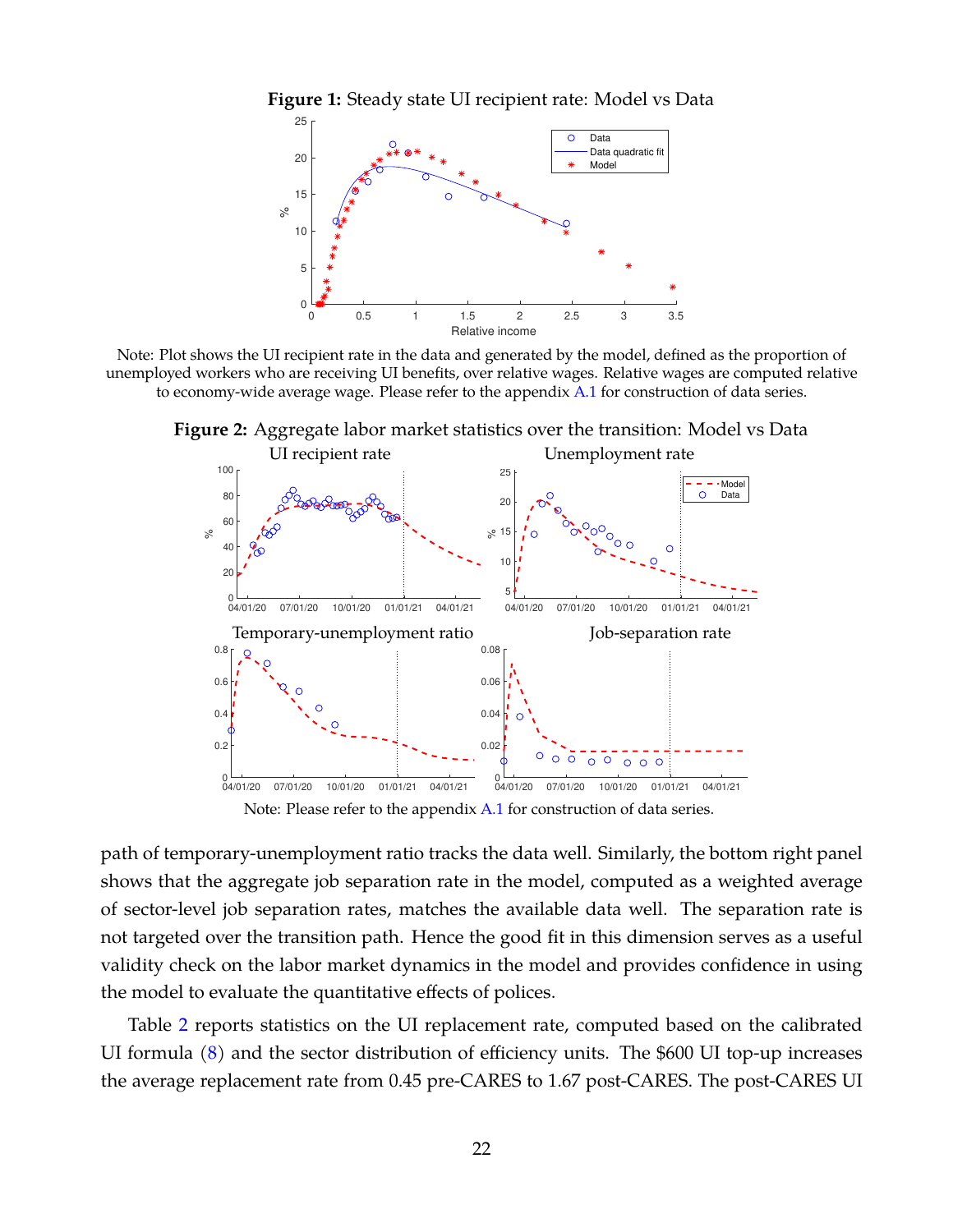replacement rates in the model are consistent with those in the micro data as reported by [Ganong et al.](#page-37-1) [\(2020\)](#page-37-1). In particular, in the model the median replacement rate is 1.38, 76% of workers have replacement rates greater than one, and 20% of workers have replacement rates greater than two. These values are close to the data counterparts.

<span id="page-23-1"></span>

|                                      |                                |           |         | Implied by our calibrated UI formula |
|--------------------------------------|--------------------------------|-----------|---------|--------------------------------------|
| Pre-CARES vs. Post-CARES             |                                | Aggregate | Contact | Non-contact                          |
| Pre-CARES                            |                                | 0.45      | 0.46    | 0.42                                 |
| Post-CARES                           |                                | 1.67      | 1.85    | 1.34                                 |
| Post-CARES:                          | Micro data                     |           |         | Implied by our calibrated UI formula |
| Data vs. Model                       | (Ganong, Noel, and Vavra 2020) | Aggregate | Contact | Non-contact                          |
| Median replacement rate              | 1.34                           | 1.38      | 1.59    | 1.10                                 |
| Share with replacement rate $\geq 1$ | 0.67                           | 0.76      | 0.84    | 0.60                                 |
| Share with replacement rate $\geq 2$ | 0.33                           | 0.20      | 0.27    | 0.09                                 |

**Table 2:** Comparing changes in UI replacement rates

Note: Statistics calculated based on entire wage distribution using the calibrated formula for weekly UI benefit amount:  $UI = min{0.5 \cdot wage income, 0.445}.$ 

# <span id="page-23-0"></span>**4. Results**

In this section we first discuss the effects of CARES UI and shutdown policies on health and labor market by sector and by income. The effect of CARES UI is measured as the difference between the economy with both shutdown and CARES UI and the economy with shutdown alone. We then decompose the effects of CARES UI into contributions by the three policy components. Finally, we discuss the welfare implications of the CARES UI policy.

#### <span id="page-23-2"></span>**4.1. Policy Effects on Health and Unemployment**

Figure [3](#page-24-0) shows the evolution of health types as shares of the population. Absent any policy intervention, the virus spreads rapidly, and by the end of July 2020 new infections (type **M**) would have reached its peak. By lowering employment in the contact sector, both the shutdown and the CARES UI policy reduce the peak infection and shift the infection curves rightwards ("flatten the curve"). In particular, the combination of shutdown and CARES UI reduces the peak infection by 0.5 percentage points (ppt), while CARES UI alone reduces the peak by 0.1 ppt.

Without any mitigation policies, 0.2% of the population (or about 62k lives) would have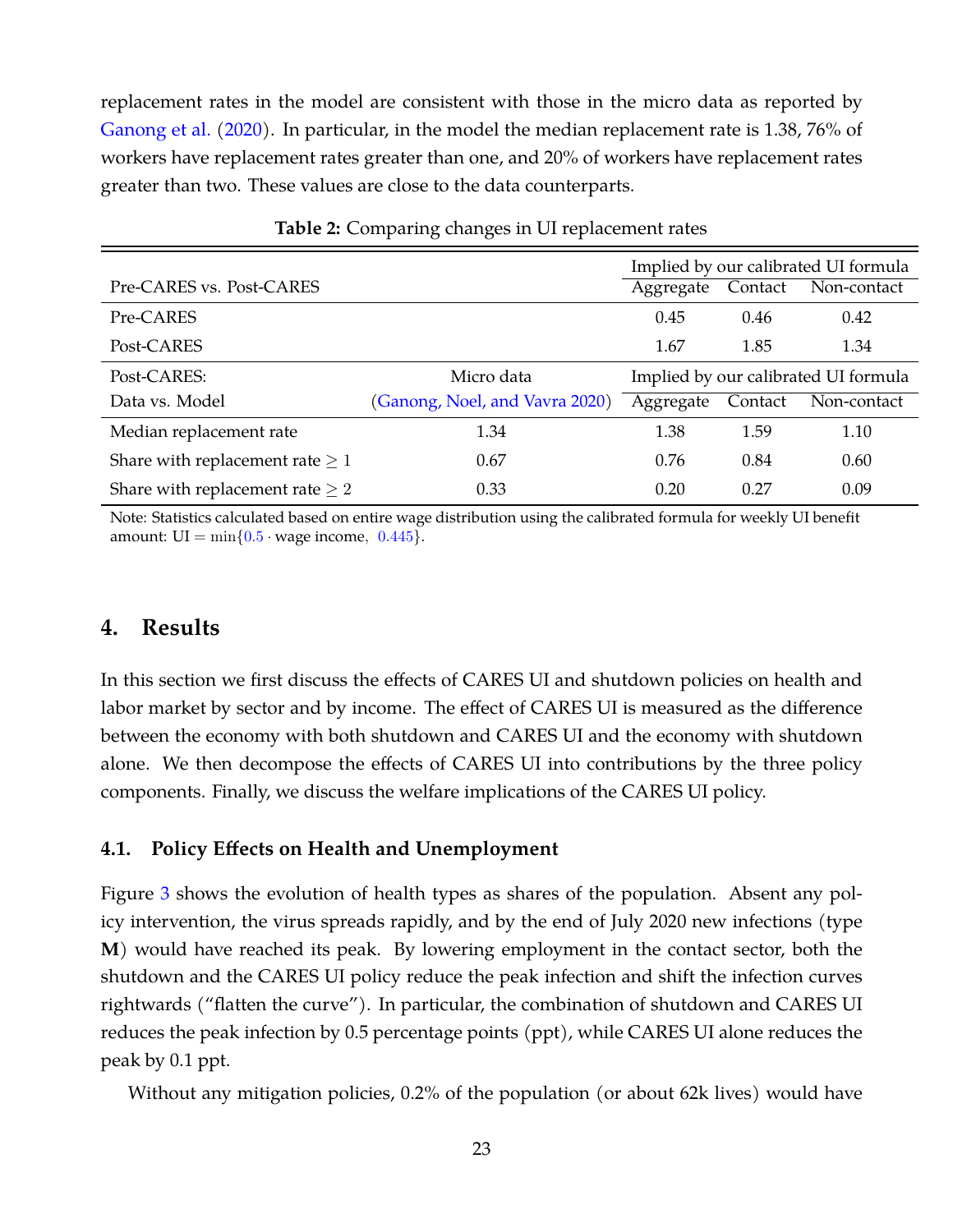<span id="page-24-0"></span>

died from the virus over the entire transition path. $34$  Out of that, 80% are old because of their higher death rates from the infection. The combination of shutdown and CARES UI reduces total cumulative deaths by 7.81% (about 48K lives saved) and the CARES UI alone reduce total cumulative deaths by 2.09% (about 12K lives saved).<sup>[35](#page-24-2)</sup> Both shutdown and the UI policy directly reduce workplace infections in the contact sector by reducing employment there, and indirectly reduce infections for other groups by lowering the total infected population and thus the infection probability. Since the effects on the contact sector are direct, the percent reduction in deaths is also largest among workers in the contact sector (-10.7%) than for other groups  $(-7.4\%)$ .<sup>[36](#page-24-3)</sup>

While the mitigation policies reduce infection and save lives, they come with the cost of sharp rises in unemployment. As shown in Figure  $4$  Panel  $(A)$ , without mitigation policies, unemployment peaks at 10%, driven by the heightened infection risk. As discussed in Section [2,](#page-5-0) when the infection risk is high, unemployed workers reduce search effort, and firms lower vacancy posting because of the possibility of being matched to type **M** workers. Additionally, an increase in type **I** workers raises unemployment mechanically since a matched type **I** worker will automatically separate from her job and become unemployed.

<span id="page-24-1"></span> $34$ The economy reaches steady state when enough people have acquired immunity such that new infection reaches zero.

<span id="page-24-3"></span><span id="page-24-2"></span> $35$ These results are summarized in Table [C.1](#page-55-0) in the appendix.

<sup>&</sup>lt;sup>36</sup>The calibrated voluntary social distancing parameter  $\gamma$  indicates that exogenous voluntary actions, such as mask wearing, reduce per-contact infection rates by about 50%. This translates to a three-time higher total cumulative deaths in the end steady state without voluntary social distancing, compared to the economy with voluntary social distancing. This sizable effect is consistent with [Farboodi et al.](#page-36-15) [\(2021\)](#page-36-15)'s finding that voluntary actions substantially reduce COVID-related deaths.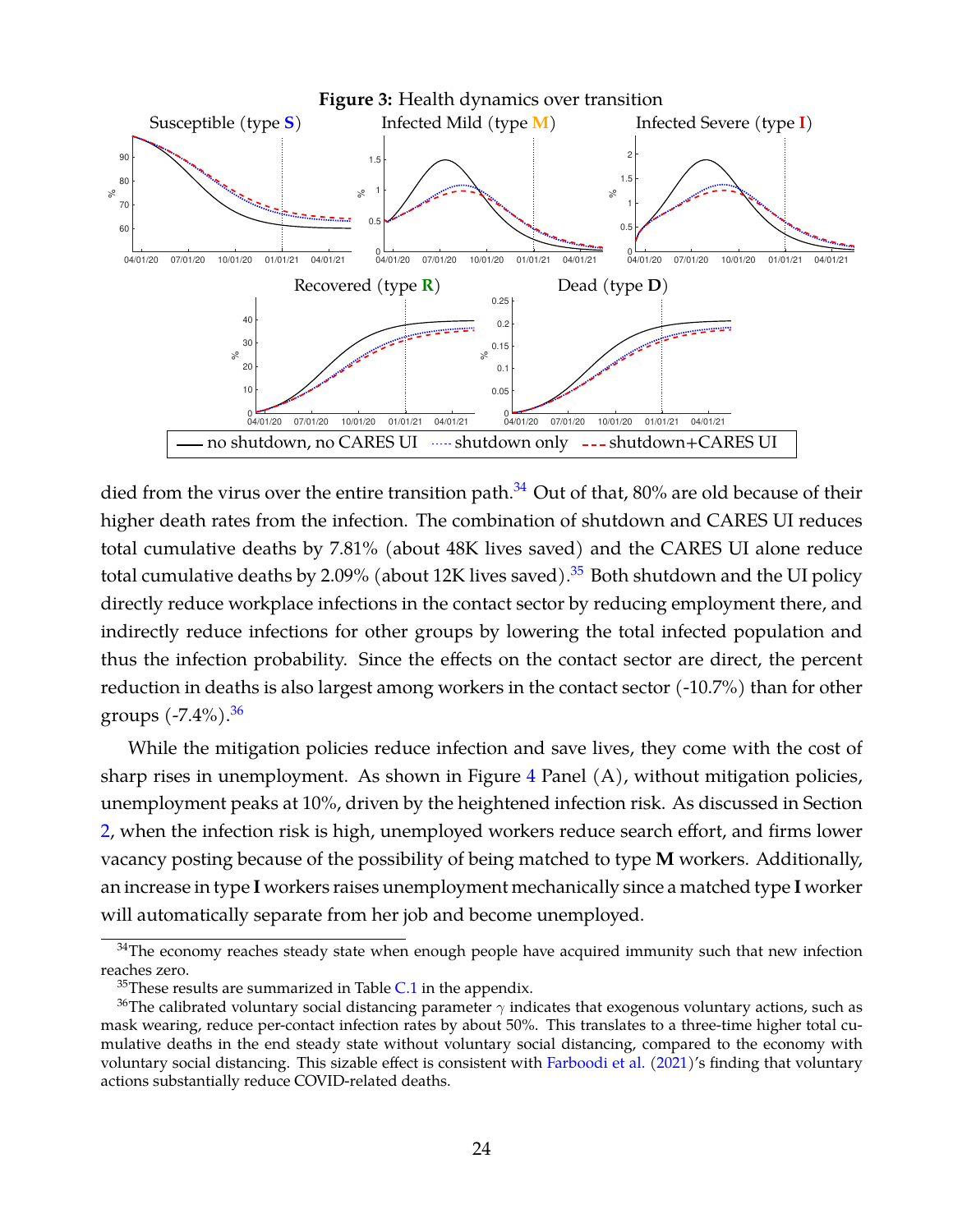<span id="page-25-0"></span>

**Figure 4:** Unemployment dynamics over transition: Aggregate and by sector

The mitigation policies further increase unemployment and shift the peak unemployment earlier. Shutdown effectively increases the job separation rate in the contact sector, and so the unemployment peak increases to 19.5% with shutdown. The additional CARES UI policy further increases the peak to 21%. Overall, shutdown and the CARES UI policy together raise the average unemployment by 5.36 ppt, and CARES UI alone by 1.61 ppt, out of a total increase of 9 ppt during April to December 2020. The increases in unemployment are larger in the contact sector, as shown in Panel  $(C)$  of Figure [4,](#page-25-0) because it has an extra infection risk, is directly impacted by the shutdown policy, and has lower wages and so is more impacted by the  $$600$  top-up.<sup>[37](#page-25-1)</sup>

Panel (B) of Figure [4](#page-25-0) plots the transition path for the share of workers on temporary layoff among all unemployment. Without policy mitigation, the temporary-unemployment ratio initially increases above the steady state level of 11.9% as a result of a higher probability of temporary layoff  $\delta$  on the transition path. As the infection risk increases, vacancy posting and hence the job finding rate fall below the steady state levels. Unemployment duration increases, and more workers on temporary layoffs transit to permanent layoffs, which leads to

<span id="page-25-1"></span> $37$ Because the non-contact sector is not directly impacted by shutdown and shutdown helps reduce the overall infection risk, unemployment in this sector is lower with shutdown.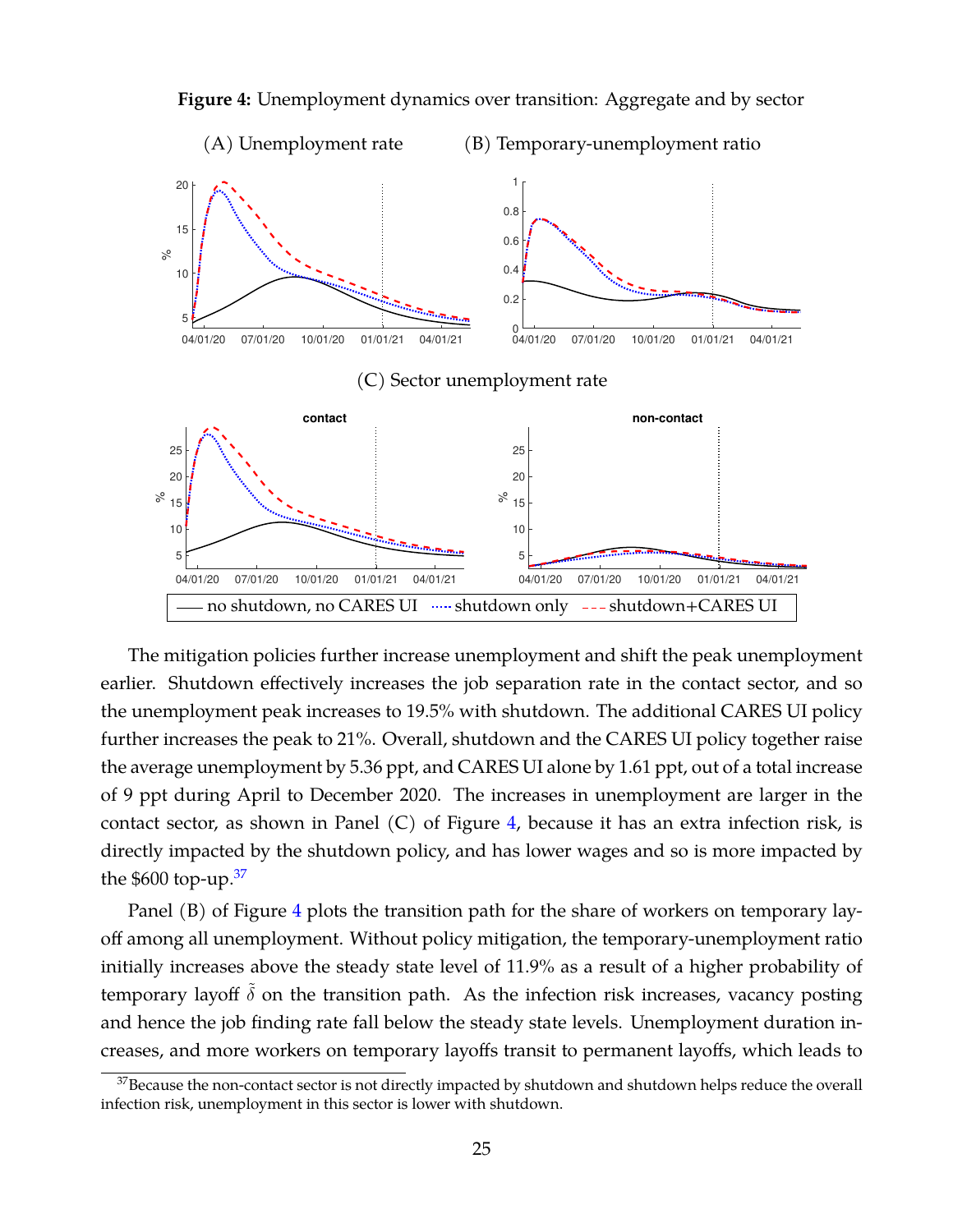<span id="page-26-0"></span>

| Economy scenarios                      | Effect on Apr-Dec 2020<br>Avg Unemployment (ppt) | Effect on Total<br>Cumulative Deaths $(\% )$ |
|----------------------------------------|--------------------------------------------------|----------------------------------------------|
| Without infection and shutdown         | 0.59                                             |                                              |
| With infection only                    | 0.82                                             | $-0.52$                                      |
| With infection and shutdown (baseline) | 1.61                                             | $-2.09$                                      |

#### **Table 3:** Effects of CARES UI on unemployment and deaths in different economies

Note: The rows report the effects of CARES UI in three different economies: the economy **without** COVID infection and **without** shutdown; the economy **with** COVID infection but **without** shutdown policy; the economy **with** COVID infection and **with** shutdown policy. The increase in temporary layoff is present in scenarios with infection. The effects are calculated as the difference between the transitions with and without CARES UI. The policy effect is expressed in percentage points for average unemployment rate, and in percent terms for cumulative deaths.

a decline in the temporary-unemployment ratio. But because the transition probability from temporary to permanent layoffs is small  $(\zeta = 1/26)$ , the decline in temporary-unemployment ratio is gradual. Over time, as the mildly infected population go down, vacancy posting gradually rises, so does the temporary-unemployment ratio. At the end of 2020, as  $\delta$  returns to its steady state value, the temporary-unemployment ratio also gradually falls to the steady state level. Since shutdown-related unemployment are all temporary layoffs, the shutdown policy raises the temporary-unemployment ratio drastically and the policy effect gradually dies out by the summer of 2020 when the shutdown policy ends. The effect of CARES UI policies on the temporary-unemployment ratio is small because the policies apply to both temporary and permanent layoffs.

**Amplification.** The quantitative effect of CARES UI depends on infection risk and shutdown. Infection risk and shutdown policy both increase unemployment, and higher unemployment translates to more unemployed workers who are claiming UI. Thus, infection and shutdown amplify the effect of the CARES UI policy on employment and health. Table [3](#page-26-0) reports the effects of CARES UI in economies with and without infection and shutdown. The UI effect is measured as the difference with and without CARES UI in each of the economic scenarios. As Table [3](#page-26-0) shows, in a world without COVID infection risk and shutdown policy, CARES UI only increases the average unemployment rate by 0.59 ppt during April to December 2020. Infection risk (without shutdown) increases the effect of CARES UI on unemployment to 0.82 ppt, with a reduction in total deaths of 0.52%. With both infection risk and shutdown, the effect of CARES UI on unemployment further increases to 1.61 ppt, and the policy reduces deaths by 2.09%.

**Vacancy Posting and Search Channels.** To better understand the interaction between health, shutdown and the UI policy, we look at individual firm's and unemployed worker's decisions.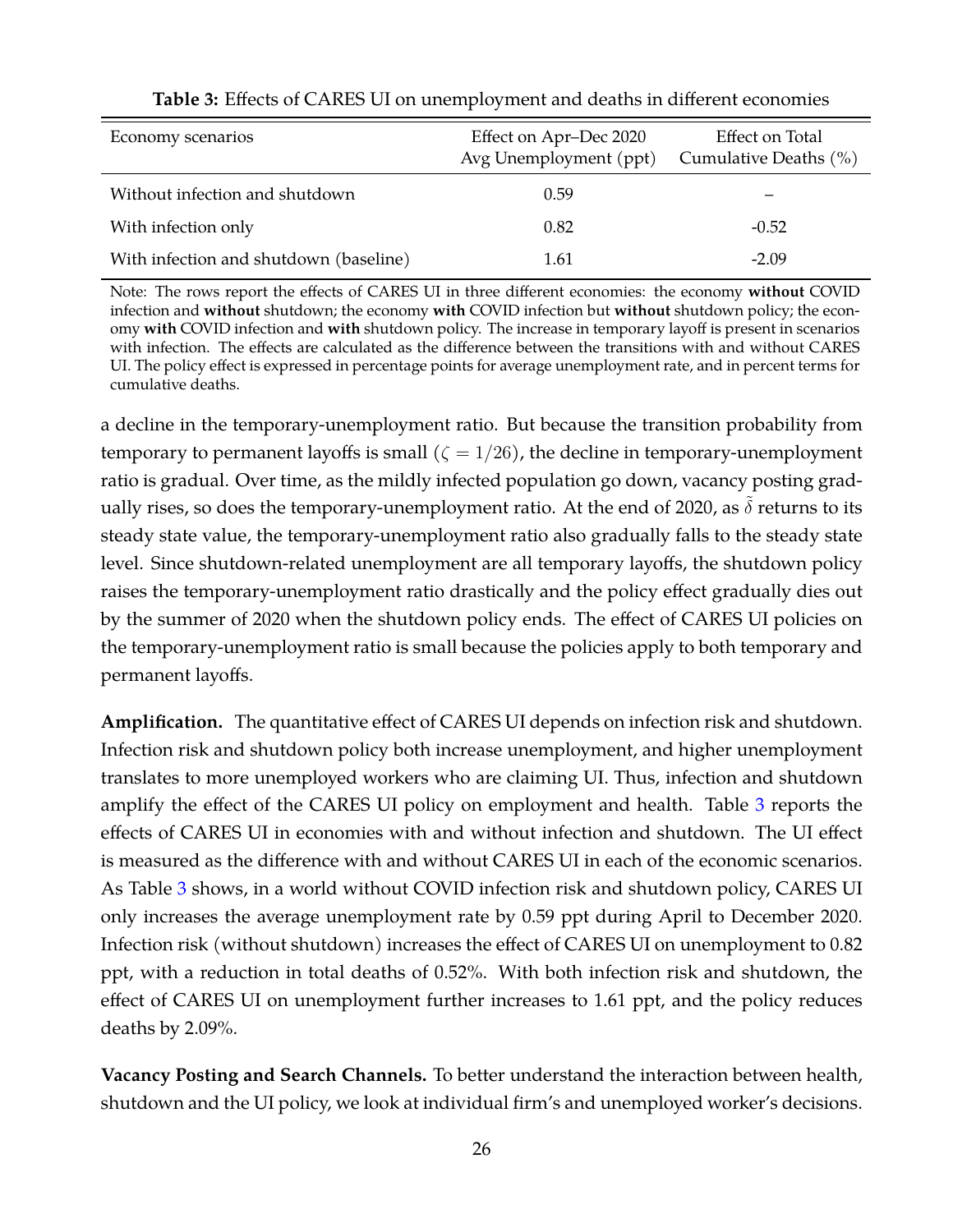On the firm side, Figure [5](#page-27-0) shows the vacancy-unemployment ratio for the submarket where workers have median efficiency in each sector. Consistent with the discussion in Section [2.3,](#page-12-1) without any policy intervention, vacancy posting is lower at the beginning of the pandemic when firms expect that the share of type **M** workers would increase. As the shutdown policy increases the separation rate in the contact sector, it lowers the value of filling a vacancy, and vacancy posting in the sector falls with shutdown during its policy period. CARES UI policy indirectly reduces vacancy posting in both sectors by lowering the aggregate search effort of unemployed workers.



<span id="page-27-0"></span>**Figure 5:** Vacancy-unemployment ratio for submarket with median efficiency

Note: Figure shows the vacancy-unemployment ratio in the submarket where workers have median efficiency level for each sector.

Workers' search decisions are an important margin in our model and are jointly affected by infection, the shutdown policy, and the UI policy.<sup>[38](#page-27-1)</sup> Figure [6](#page-28-0) shows the individual search level of an unemployed worker with UI and median efficiency level by health, sector, and whether the worker is on temporary or permanent layoff. Panel (A) compares the search of unemployed workers in the contact sector by health types. Type **M** workers search much less than type **S** or **R** workers, because they face the health risk of becoming type **I** and thus unable to work, which reduces the value of finding a job today. Both shutdown and CARES UI policies reduce the search incentives of all health types in the contact sector. Panel (B) compares the search across sectors and between permanent and temporary unemployment. As shutdown applies only to the contact sector, it significantly reduces vacancy posting in the contact sector, and with fewer vacancies to search for, unemployed workers in the contact sector lower search effort. CARES UI policies reduce the search incentives of workers significantly in both sectors, since more generous UI policies increase the relative value of unemployment. Consistent with the discussion in Section [2.2,](#page-9-2) Panel (B) also shows that workers on temporary layoff search

<span id="page-27-1"></span><sup>&</sup>lt;sup>38</sup>Given the search margin, no workers in the pre-pandemic steady state would choose to quit into permanent separation or turn down a job offer. Over the transition, despite the increased generosity of UI benefits, still no workers would choose to quit their jobs.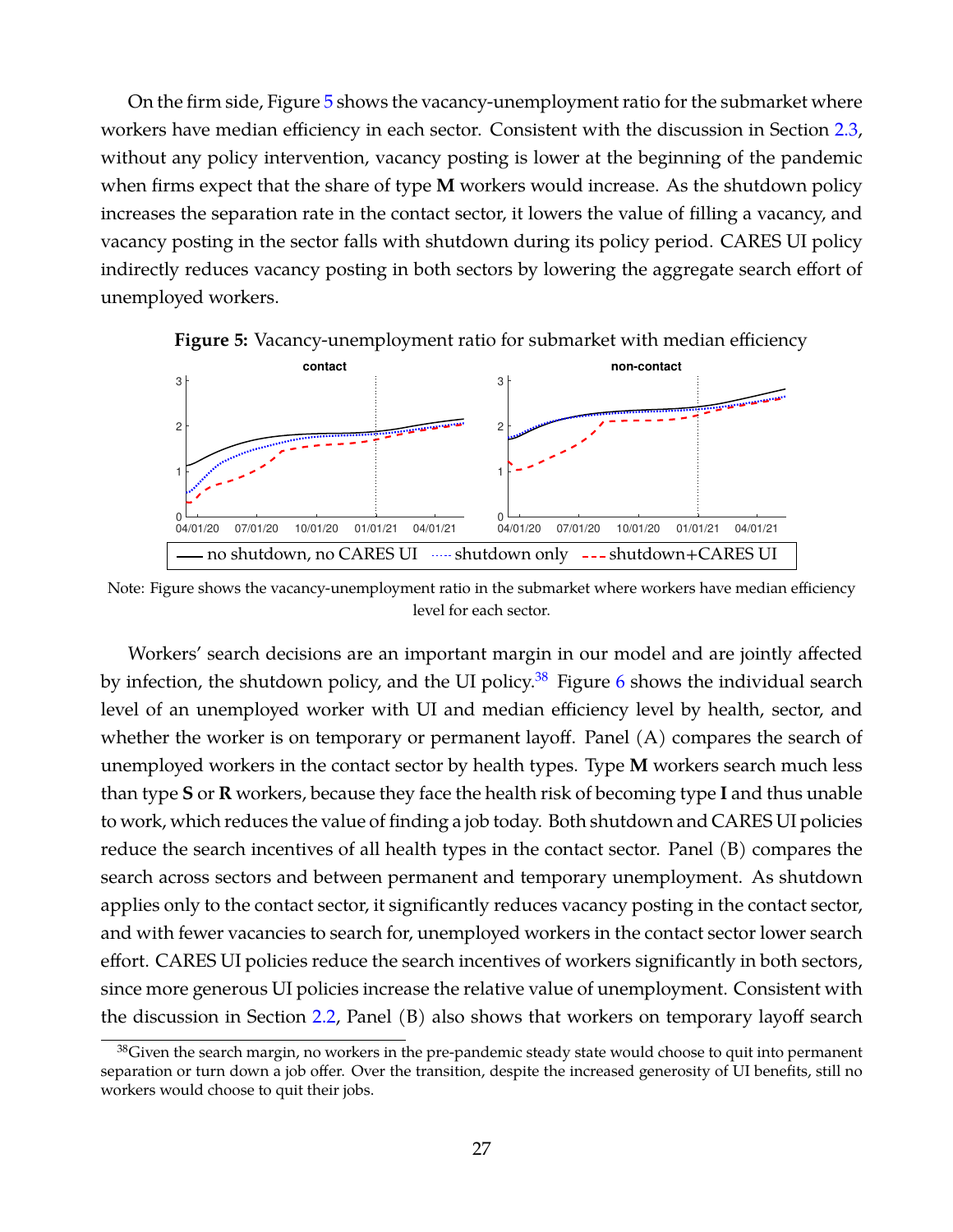<span id="page-28-0"></span>

Note: Figure shows the search level of an unemployed worker with median efficiency level and with different health status, unemployment status (permanently separately or on temporary layoff), and in different sectors.

much less than permanently separated workers, because the former may be recalled back to their old jobs.

#### **4.2. Heterogeneous Effects of CARES UI**

The impacts of the CARES UI policy differ by sector and also by income. Figure [7](#page-29-0) plots the effect of CARES UI on unemployment rate over income, computed as the percentage-point difference in unemployment rate between the scenarios with and without CARES UI (both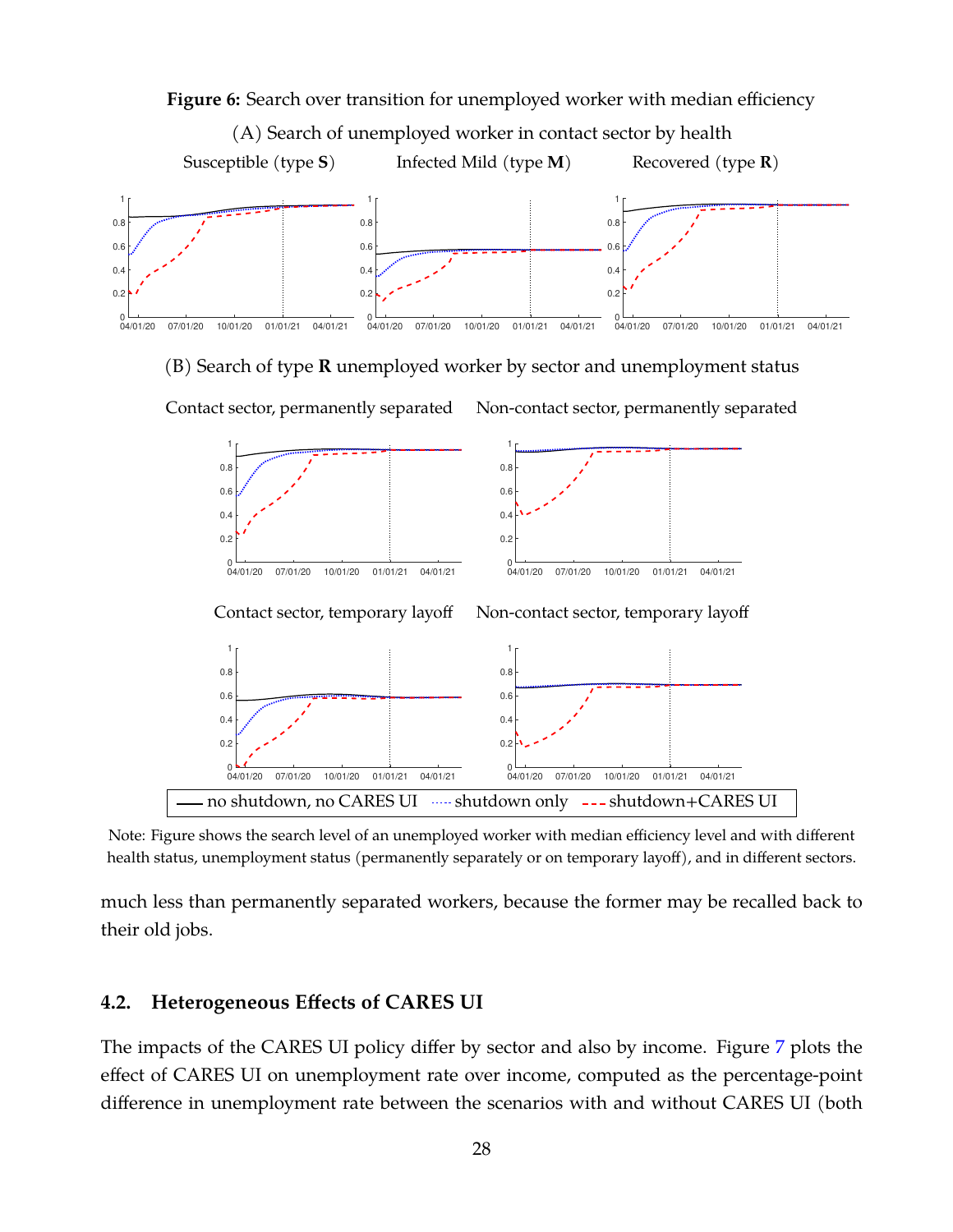with shutdown). In the figure, income is normalized by the economy-wide mean wage income and the effect on unemployment is the average over April–December 2020. The graph first confirms that CARES UI leads to a larger increase in the unemployment rate in the contact sector than in the non-contact sector.



<span id="page-29-0"></span>**Figure 7:** Impact of CARES UI on average unemployment by income and sector

Note: This figure shows the impact of CARES UI on average (Apr-Dec 2020) unemployment by income and sector. Income is normalized by the economy-wide mean wage. The impact of CARES UI is calculated as the difference between the economy with shutdown and CARES UI and the economy with shutdown only.

More importantly, the figure shows that the impact of CARES UI on unemployment is hump-shaped over income. The effect is small for workers with very low income, rises as the income increases, and peaks for workers with income right below the average income. As income rises further, the effect starts to decline. The intuition is as follows. At very low income levels, workers have very low efficiency units. As such, there are few vacancies for these unemployed workers to search for, leading to low job finding rates and low returns to search. The \$600 top-up is a large proportion of (or even greater than) these workers' wage income; the eligibility expansion potentially increases the UI recipient rate the most among these workers, because they were mostly ineligible for UI pre-pandemic. But because of the low return to search, CARES UI has very small impacts on individual search in the equilibrium and thus also small impacts on the unemployment rate among these workers. As income rises, the return to search increases, and so does the impact of the CARES UI. But at even higher income levels, because the \$600 is a much smaller proportion of workers' wage income, search is less responsive to the UI policy change, and so the impact of CARES UI becomes smaller.

#### **4.3. Decomposition of CARES UI**

To evaluate the contribution of the three components of CARES UI, we decompose the total effect of CARES UI into the effect of each component and the interaction effect between the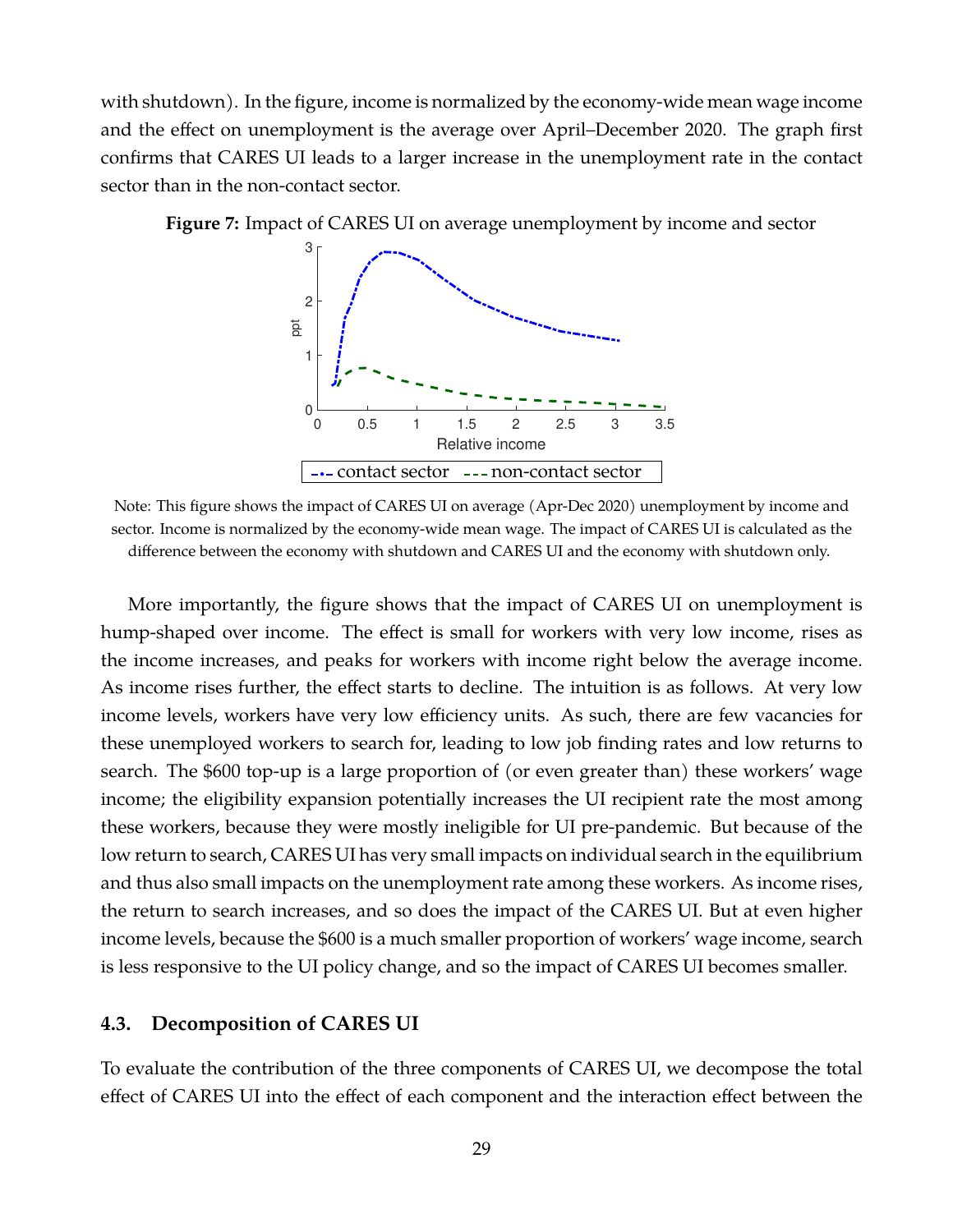<span id="page-30-0"></span>**Figure 8:** Decomposition of CARES UI's effects on unemployment over transition



Note: Each color represents the effect of one component of the CARES UI program and the interaction effect among the components. The effect of each component is calculated by subtracting the effect from shutdown alone.

components. The interaction effect arises because the effect of one policy component depends on the other two components. For example, the eligibility expansion and duration extension both increase the number of UI recipients at a given point in time. A larger group of UI recipients implies that more unemployed workers are receiving the \$600 top-up, which in turn increases the total effect of CARES UI.

Figure [8](#page-30-0) shows the decomposition of the effects on unemployment over the transition path. The effect of each component is measured by the difference between the economy with shutdown alone and the economy with shutdown and the particular component of CARES UI. The interaction effect is calculated by subtracting the effects of the three individual components from the total effects of CARES UI. Because the \$600 top-up expires at the end of July, sooner than the other two policy components, its effect, as shown in Figure [8,](#page-30-0) is concentrated in the early period. In comparison, the effects of eligibility expansion and duration extension spread over a longer period. The interaction effect is also concentrated in the early period (as shown by the pink area), implying that it mostly comes from the interaction of \$600 top-up with the other two components.

Overall, as Table [4](#page-31-0) reports, out of the 1.61 ppt increase in average unemployment attributed to CARES UI between April and December 2020, the \$600 top-up alone accounts for 0.33 ppt, eligibility expansion for 0.57 ppt, and duration extension for 0.17 ppt. The interaction effect accounts for the rest of the 0.55 ppt, larger than any individual component except for the eligibility expansion. Accordingly, out of the 2.09% reduction in the total cumulative deaths, the \$600 top-up, eligibility expansion, and duration extension each accounts for 0.24%, 0.93%, and 0.08% of the reduction, respectively, while the interaction effect accounts for 0.84%. Our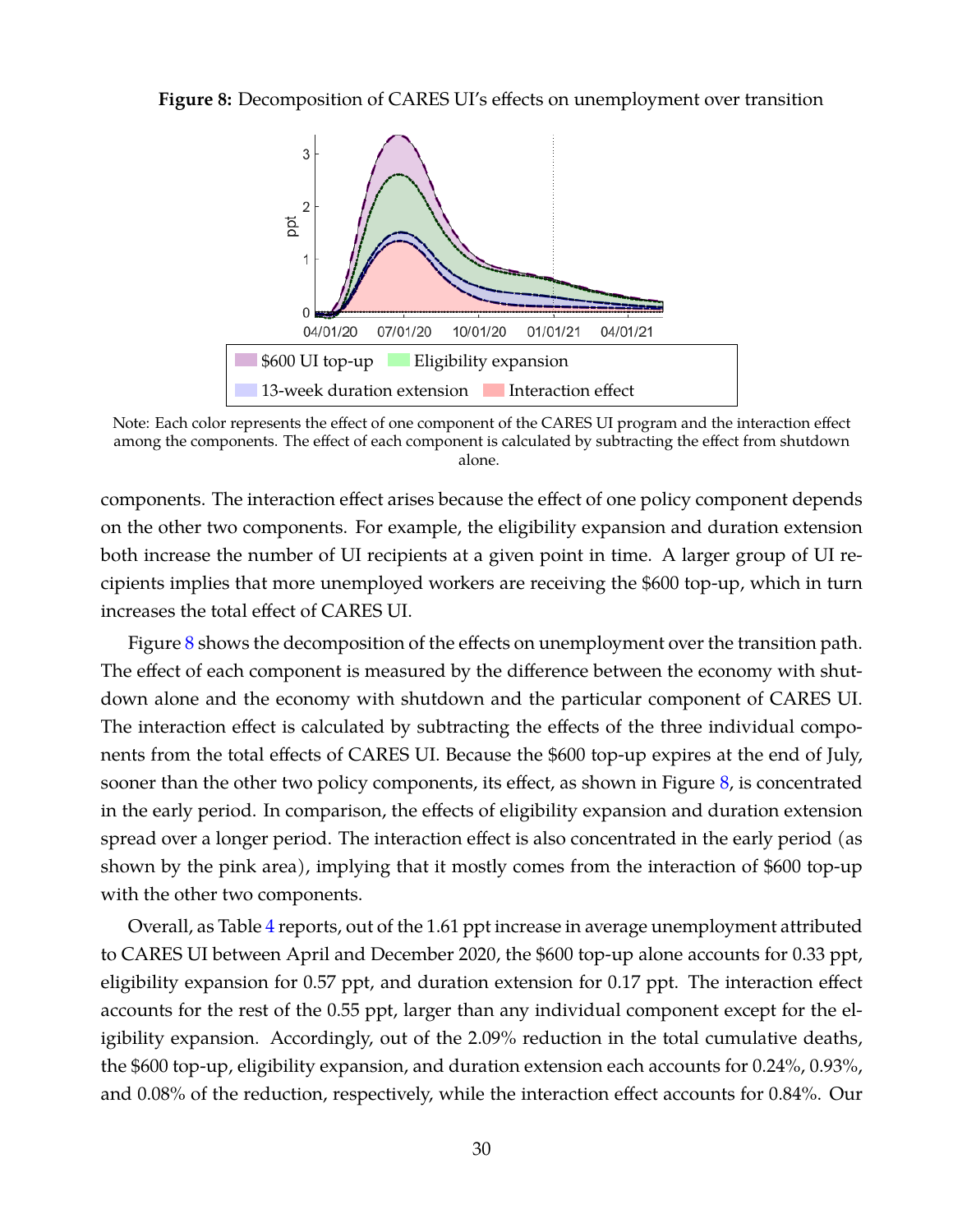<span id="page-31-0"></span>

| Components of CARES UI         | Effect on Apr-Dec 2020<br>Avg Unemployment (ppt) | Effect on Total<br>Cumulative Deaths (%) |
|--------------------------------|--------------------------------------------------|------------------------------------------|
| $(1)$ \$600 UI top-up          | 0.33                                             | $-0.24$                                  |
| (2) Eligibility expansion      | 0.57                                             | $-0.93$                                  |
| (3) 13-week duration extension | 0.17                                             | $-0.08$                                  |
| (4) Interaction effect         | 0.55                                             | $-0.84$                                  |
| All three UI programs          | 1.61                                             | $-2.09$                                  |

**Table 4:** Decomposition of CARES UI's effects on unemployment and deaths

Note: The contribution of each CARES UI policy component is calculated by subtracting the effect of shutdown alone.

results suggest that while most policy discussions have focused on the effect of the \$600 topup, the eligibility expansion and the interaction effect among the three components also have comparable effects.

### **4.4. Welfare Evaluation**

As the CARES UI policy reduces infection and deaths at the cost of higher unemployment, it is useful to look at the welfare implications to evaluate the trade-off. We compute welfare as an agent's discounted sum of lifetime utility, including both the transition periods and the post-pandemic steady state. We assume a residual life of 50 years for young and 20 years for old, with 120 weeks in transition and the rest in the end steady state. The welfare effect of the CARES UI policy is calculated as the percent of income that a person is willing to pay every week to move from the economy without CARES UI (with shutdown alone) to the economy with the policy.

As Table [5](#page-32-0) reports, the CARES UI policy is welfare improving for workers in the contact sector, who have a 0.49% increase in lifetime welfare in the baseline case, compared to a negligible change in lifetime welfare for those in the non-contact sector. $39$  One reason for the sectoral difference is the shutdown policy directly impacts workers in the contact sector, which makes UI benefits particularly important for them. For the non-contact sector workers, the cost of the pandemic tax offsets the benefit of CARES UI and leads to a tiny change in welfare. Among the non-working population, the Old like the CARES UI policy more, or dislike it less, than the Young (OLF), because the Old face a higher risk of dying from the infection and the UI policy reduces the infection risks.

The welfare calculations depend on several assumptions. For example, if we double the

<span id="page-31-1"></span> $39$ For the young, a 1% welfare effect, i.e. 1% weekly income for 52 weeks over 50 years, translates into half a year income.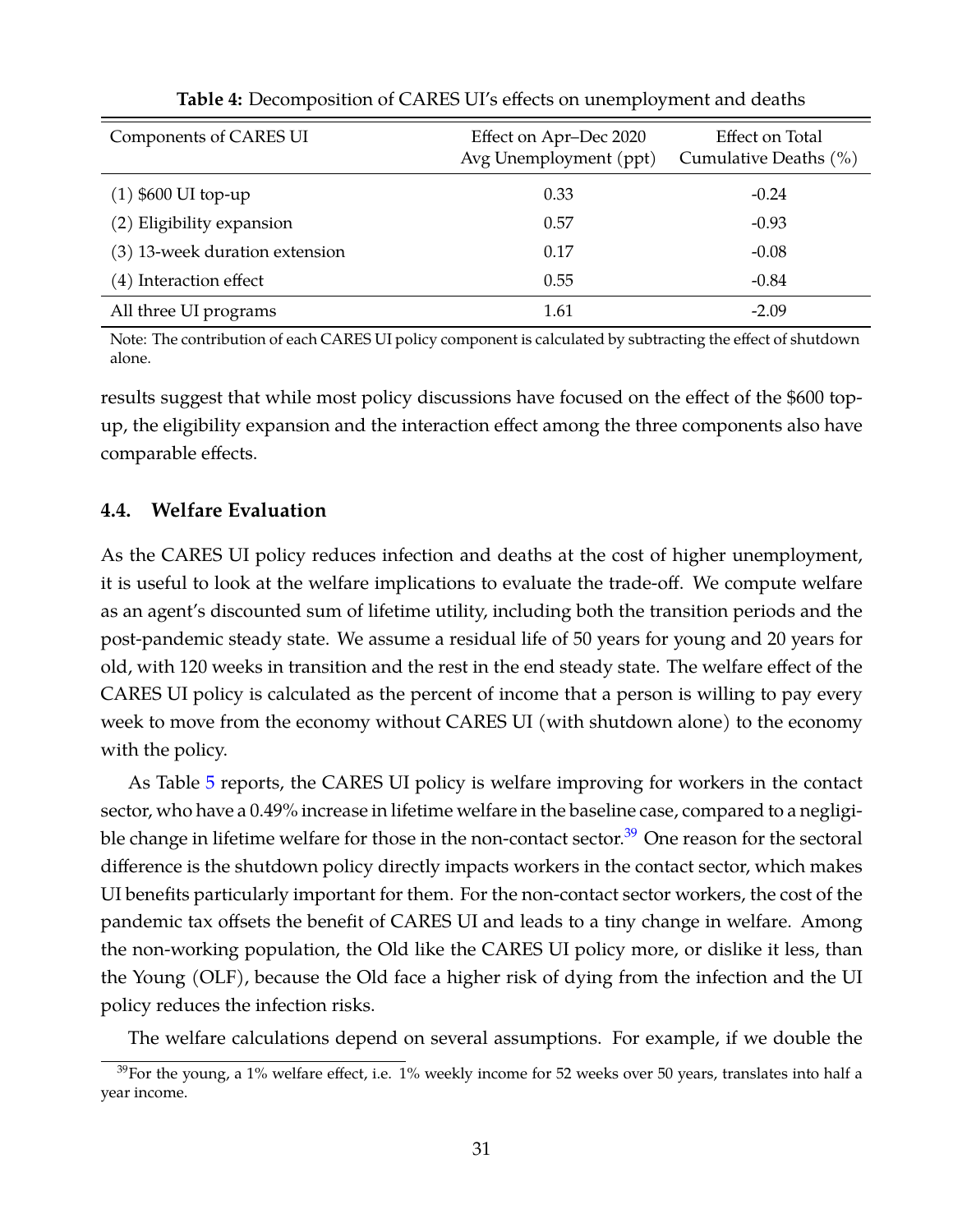<span id="page-32-0"></span>

|                                 | Workers (16–64) |             | Non-workers  |            |
|---------------------------------|-----------------|-------------|--------------|------------|
| Assumptions                     | Contact         | Non-contact | YOLF (16–64) | Old (> 65) |
| Baseline*                       | 0.49            | 0.00        | $-0.12$      | $-0.08$    |
| Double the cost of death        | 0.50            | 0.01        | $-0.11$      | 0.09       |
| Old does not pay pandemic tax   | 0.47            | $-0.02$     | $-0.14$      | 0.13       |
| Young does not pay pandemic tax | 0.61            | 0.13        | 0.01         | $-1.75$    |
| Deficit paid up over 5 years    | 0.48            | $-0.01$     | $-0.13$      | $-0.12$    |

**Table 5:** Welfare effects (%) of CARES UI under different assumptions

Note: We use a residual lifetime of 50 years for young and 20 years for old, including 120 weeks on transition and the rest in the end steady state. Numbers are percent (weekly) income equivalent welfare change relative to the case **with shutdown but without CARES UI**. A negative number indicates the CARES UI policy reduces welfare relative to the case with shutdown only and no CARES UI.

\*In the Baseline case, cost of death  $\hat{u}_D = -10$ . Increases in government deficit due to higher unemployment and the CARES UI policy are financed by a proportional *pandemic tax* on all income in the post-pandemic steady state, over 10 years.

utility cost of death, everyone likes the CARES UI policy more than in the baseline, especially the Old; if only young agents pay the pandemic tax used to finance the policy, then the Old also like the policy more; and using a higher pandemic tax to pay off the deficit in 5 instead of 10 years slightly reduces the welfare gains.

### **4.5. Targeted Policy**

CARES UI policies were designed to help workers during the pandemic since many businesses were forced to shut down. However, business shutdown was concentrated in the contact sector. Hence a more targeted policy would be to raise the generosity of UI benefits only for workers in the contact sector. To explore the effect of such a targeted policy, we simulate the economy with a counterfactual policy that gives UI top-up to only workers in the contact sector, while keeping the total expenditure of the policy the same as the CARES UI policy. All unemployed workers still have the same duration extension and eligibility expansion as in the CARES UI package.

The targeted policy leads to an increase in the top-up amount from \$600 to \$665 for all unemployed workers in the contact sector. Table [6](#page-33-1) reports the policy effects. Compared to the CARES UI policy, the targeted policy increases the average unemployment in the contact sector by an additional 0.09 ppt between April and December 2020 because of the elevated UI top-up. It also lowers unemployment in the non-contact sector by 0.23 ppt because without UI top-up, workers in this sector search more. Overall, the policy marginally lowers aggregate unemployment compared to the CARES UI policies. More importantly, because the policy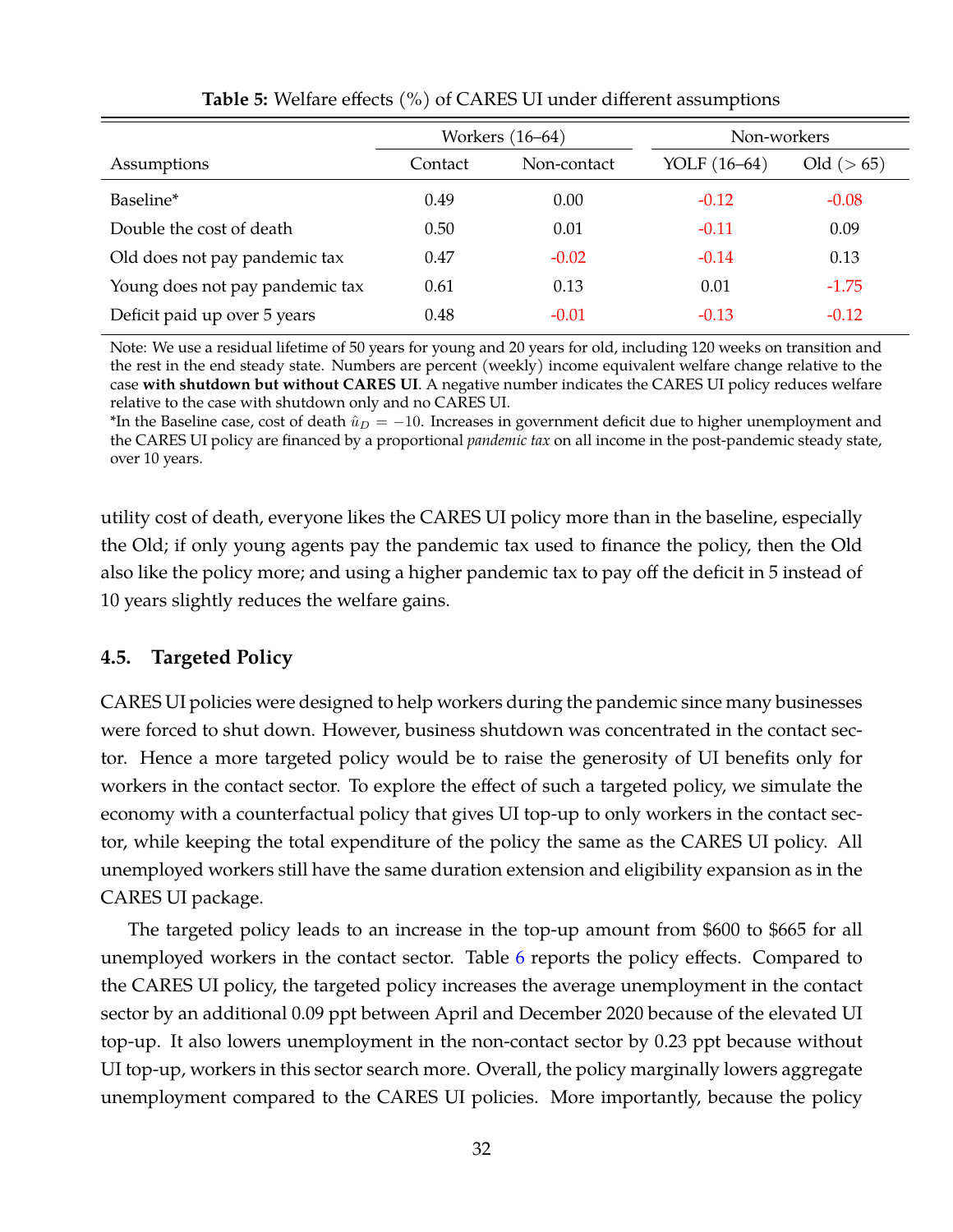<span id="page-33-1"></span>

|                 | Effect on Apr-Dec 2020 unemployment rate (ppt) |         |             | Effect on Total       |  |
|-----------------|------------------------------------------------|---------|-------------|-----------------------|--|
| Policy          | Aggregate                                      | Contact | Non-contact | Cumulative Deaths (%) |  |
| <b>CARES UI</b> | 1.61                                           | 2.30    | 0.41        | $-2.09$               |  |
| Targeted policy | 1.59                                           | 2.40    | 0.18        | $-2.16$               |  |
| Difference      | $-0.02$                                        | 0.09    | $-0.23$     | $-0.07$               |  |

**Table 6:** Effects of CARES UI and targeted policy

Note: The rows report the effects of two UI policy combinations: the CARES UI policy and the *targeted* policy. The targeted policy gives UI top-up of \$665 to unemployed workers in the contact sector and no top-up for those in the non-contact sector. Otherwise, the two policy combinations are the same. The effects are calculated as the difference between the transition with the UI policy and the transition without the UI policy but with shutdown in both cases. The policy effect is expressed in percentage points for average unemployment rate, and in percent terms for cumulative deaths.

raises unemployment in the contact sector, it further lowers infection through the work channel, which is only present in the contact sector. As a result, the policy has a larger effect on infection and deaths, lowering total cumulative deaths by an additional 0.07%, compared to the CARES UI policy.

### <span id="page-33-0"></span>**4.6. Robustness Exercises**

This subsection discusses a few robustness checks. The detailed results for each exercise are included in Appendix [C.3.](#page-56-0)

**Alternative health calibration: Larger shares of type M agents.** In the baseline calibration, we use  $\sigma_{MI} = 0.5$  by assuming half of type **M** agents recover without becoming severely sick, and half progress to type **I**. Without comprehensive testing, it is hard to know the actual number of type **M** agents and hence their recover rate. Antibody tests conducted by the CDC have found potentially more cases with mild or no symptom among the untested population. As an alternative, we use  $\sigma_{MI} = 0.2$  for both young and old agents, which implies a higher share of type **M** agents among all the infected. We then re-calibrate the health parameters targeting the same moments as before.<sup>[40](#page-33-2)</sup> The implied initial  $R_0$  is 1.99 and with social distancing  $R_0$  falls to 1.19. Overall, CARES UI increases the average unemployment rate over April–Dec 2020 by 1.78 ppt and reduces total cumulative deaths by 2.94%, compared to 1.61 ppt and 2.09%

<span id="page-33-2"></span> $40$ We use the same unconditional death rates as we use in baseline calibration for calibration targets. Because now the transition rate from type **M** to type **I** ( $\sigma_{MI}$ ) is lower than in the baseline, the resulting conditional death rates ( $\sigma_{ID}^y$  and  $\sigma_{ID}^o$ ) are higher. An alternative way is to use the same conditional death rates as calibrated in the baseline (i.e. the same  $\sigma_{ID}^y$  and  $\sigma_{ID}^o$  as in the baseline). This means lower unconditional death rates than in the baseline, which would require larger per-contact infection rates  $\rho$  and  $\rho_e$  to match death numbers. Larger infection rates would then make the effects of mitigation policies on infection stronger, but the effects of policies on death would be similar as shown here since the unconditional death rates are lower. Appendix [C.3.1](#page-56-1) gives the calibrated parameters.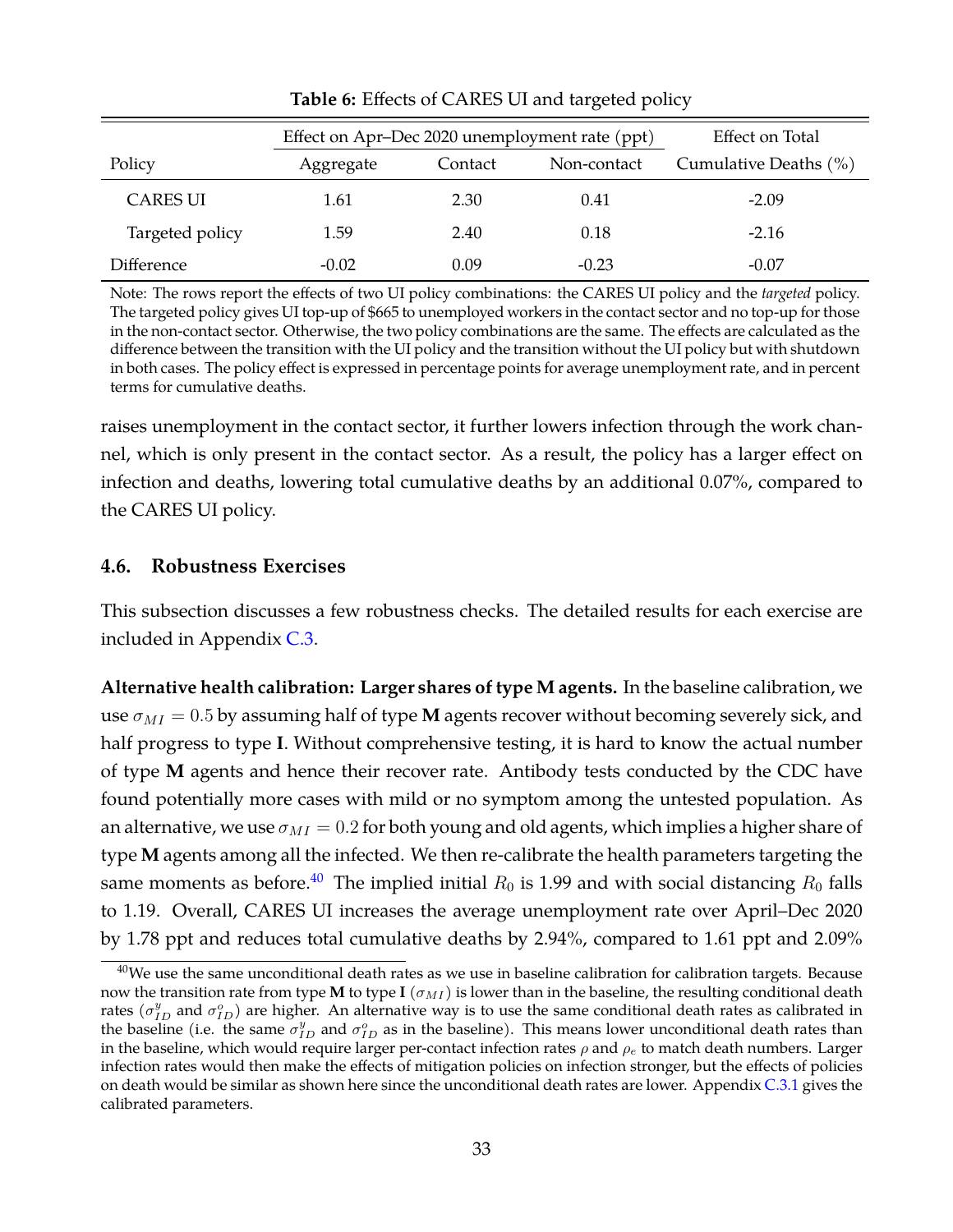in the baseline calibration. The larger effects on unemployment and deaths are because, by assumption, this alternative calibration has proportionally more type **M** agents who can work and spread the virus at the workplace, which leads to more infections. As infection amplifies the effect of the UI policy, more infection leads to larger effects of CARES UI on unemployment and deaths.

**Alternative health calibration: Different initial size of infected population.** In the baseline calibration, we assume 0.02% of population (about 600 thousand people) are infected with mild or no symptoms (type **M**) at the start of the model simulation in February 2020. Because there is no epidemiological evidence for the exact number of infections early on, as robust checks, we use alternative numbers for the initial size of type **M** population: 0.01% or 0.03%. In each case, we re-calibrate the health parameters to target the same set of moments as in the baseline. In particular, when we assume a smaller initial infection share (0.01% of population infected), we need larger initial per-contact infection rates  $\rho$  and  $\rho_e$  to generate the cumulative deaths numbers as of April 4, 2020, and smaller social distancing parameter  $\gamma$  to generate the cumulative deaths as of June 27, 2020. Overall, as Table [C.2](#page-58-0) in the appendix shows, the policy effects on the average unemployment rate are very similar across different cases. The effect on deaths is larger when the assumed initial infected population is smaller. This is very intuitive: As infection grows exponentially (one infected person can infect many at a time), policy interventions generate larger impacts on total infection and deaths when there are fewer cases early on.

**Workplace infection in the non-contact sector.** In the baseline case, we have assumed that workers in the non-contact sector do not get infection from work. The underlying assumption is that these workers have access to working-from-home options, and so even without the shutdown policy, they avoid workplace infection by working from home. An alternative assumption is that these workers can only work from home during shutdown, and when shutdown ends, they have to work on-site. As such, after shutdown ends, there is also work-related infection in the non-contact sector. We assume that workplace infection in the non-contact sector has the same per-contact infection rate  $\rho_e$  as in the contact sector. We re-calibrate the infection rates  $\rho$ ,  $\rho_e$  and the social distancing parameter  $\gamma$  to match the same set of targets as before. The overall health and unemployment dynamics are very similar to the baseline. Because workers in the non-contact sector also face the additional infection risk at workplace, this higher infection risk increases unemployment in the non-contact sector without any policy intervention, which peaks at a higher level than in the baseline. The CARES UI policy increases the average unemployment over April–Dec 2020 by 1.64 ppt, similar to the result in the baseline, and reduce total cumulative deaths by 1.54%, smaller than in the baseline. The smaller effect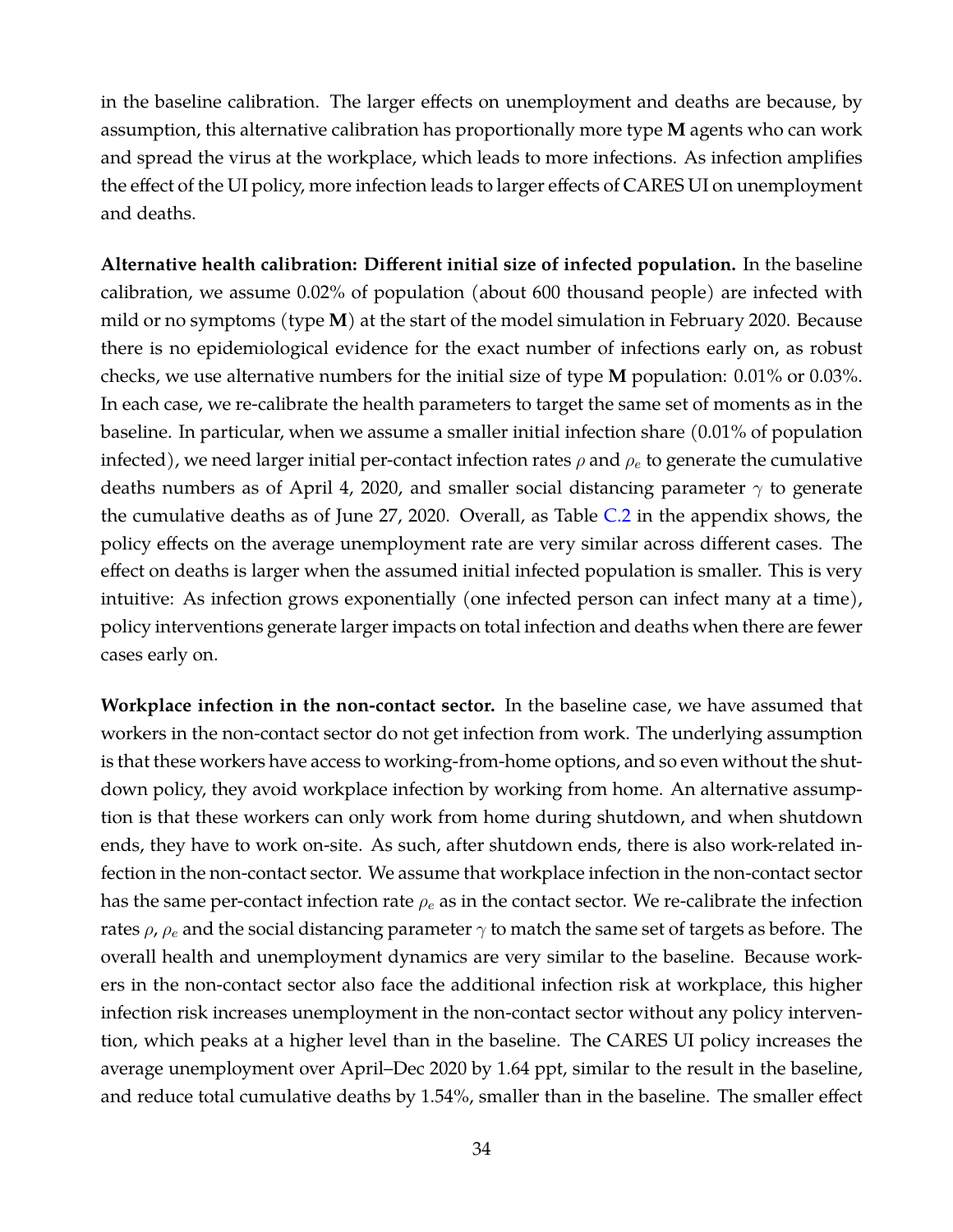on deaths is because the calibrated infection risk at workplace  $\rho_e$  is lower than in the baseline. Since the effect of the UI policy works through workplace infection, a smaller  $\rho_e$  leads to a smaller effect of CARES UI on infection and deaths.

# <span id="page-35-0"></span>**5. Conclusion**

This paper embeds SIR-type infection dynamics into a labor market search-matching model to study the effects of the CARES UI policy on health and unemployment, in the presence of COVID-like infection risk and shutdown policy. Workers in the contact sector face higher infection risk as they have to perform their work at the workplace. In the model, policies and infection risk interact with each other. A higher risk of infection at workplace reduces workers' incentives to work and raises unemployment. Shutdown and UI policies increase unemployment and thus reduce workplace infection and save lives. As shutdown and infection risk both increase unemployment, they increase the number of UI recipients and thus amplify the effects of the UI policy.

Quantitatively, our calibrated model suggests that the CARES UI policy raises unemployment by an average of 1.61 percentage points out of a total increase of 9 percentage points over April to December 2020, but also reduces cumulative deaths by 2.09%. Absent from the amplification effects in a world without COVID infection risk and shutdown, the same UI policy would only raise unemployment by 0.59 ppt. Out of the 1.61 ppts increase in average unemployment, the \$600 top-up alone accounts for 0.33 ppt, eligibility expansion for 0.57 ppt, duration extension for 0.17 ppt, and the interaction among the three components for 0.55 ppt. The policy effects are larger in the contact sector and are hump-shaped by income. Overall, CARES UI improves welfare of workers by providing income insurance and reducing infection, and is more beneficial to the Old than the Young because of its health effect. Our findings such as the heterogeneous responses of workers and the relative importance of CARES UI components depend on model elements, including the interaction of UI with other shocks and the structure of UI policy, and are therefore not specific to the COVID pandemic.

Our model abstracts from one potentially important margin. The generous CARES UI policy, especially the \$600 top-up could generate a sizeable aggregate demand effect, whereby unemployed workers receiving UI benefits may increase spending drastically which in turn boosts firm's labor demand. This channel would reduce the net disincentive effect of the UI policy. But its size is likely limited, because of reduced consumption activities in response to COVID and shutdown during the period we focus on. As evidence, from February to April 2020, the Personal Consumption Expenditure (PCE) declined by 19%, and it was still 5% lower in July compared to February; and accordingly, personal savings rate went up from 8.3% to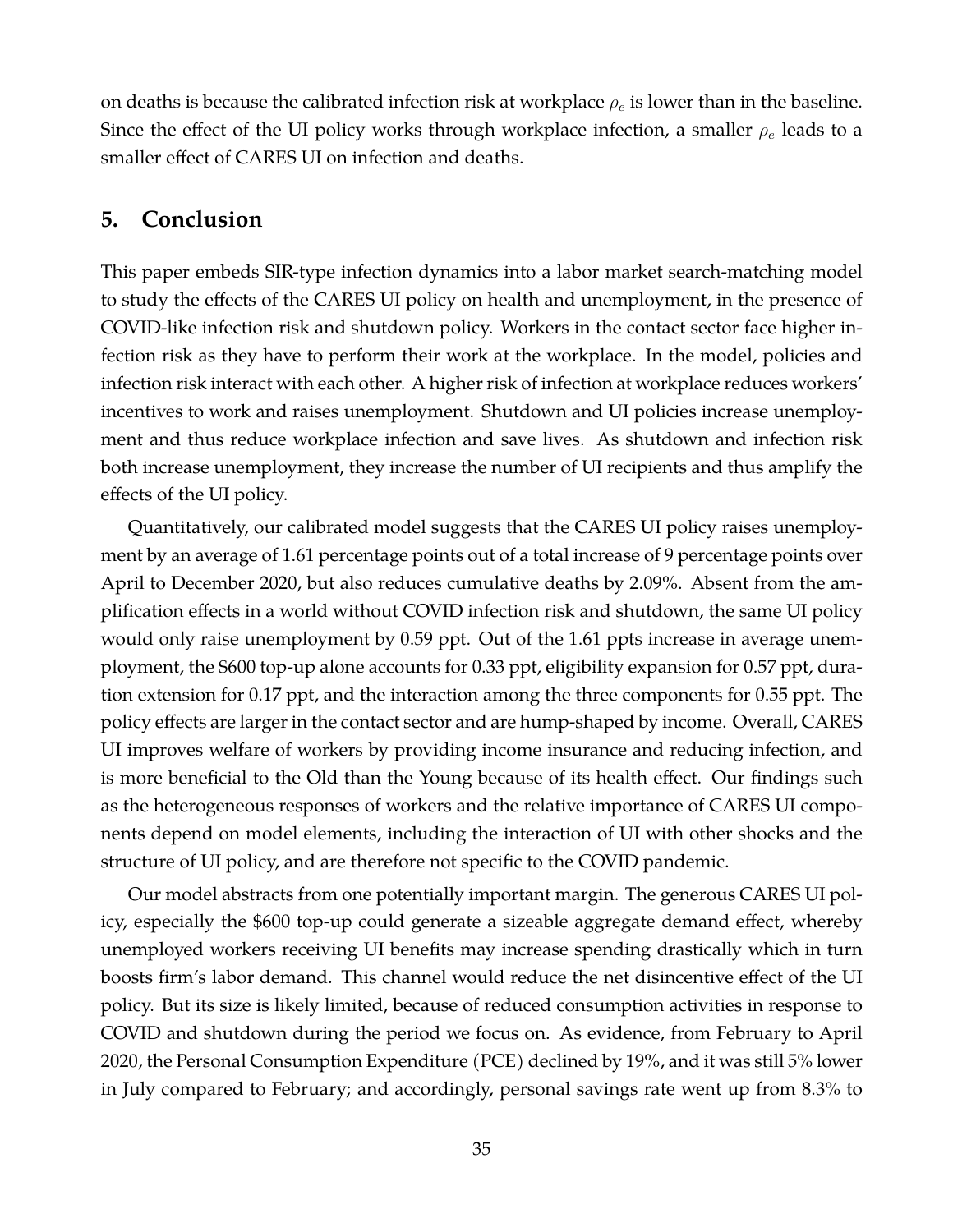33.7% from February to April and was 17.8% in July. We leave this for future research.

# **References**

- <span id="page-36-6"></span>Alon, T., M. Kim, D. Lagakos, and M. VanVuren (2022): "Macroeconomic Effects of COVID-19 Across the World Income Distribution," *Working Paper*.
- <span id="page-36-7"></span>Altonji, J., Z. Contractor, L. Finamor, R. Haygood, I. Lindenlaub, C. Meghir, C. O'Dea, D. Scott, L. Wang, and E. Washington (2020): "Employment Effects of Unemployment Insurance Generosity During the Pandemic," Working Paper.
- <span id="page-36-2"></span>Atkeson, A. G., K. Kopecky, and T. Zha (2020): "Estimating and Forecasting Disease Scenarios for COVID-19 with an SIR Model," NBER Working Paper No. 27335.
- <span id="page-36-5"></span>Aum, S., S. Y. T. Lee, and Y. Shin (2021): "Inequality of Fear and Self-Quarantine: Is There a Trade-off between GDP and Public Health?" *Journal of Public Economics*, 194, 104354.
- <span id="page-36-14"></span>BICK, A. AND A. BLANDIN (2020): "Real-Time Labor Market Estimates During the 2020 Coronavirus Outbreak," Working Paper.
- <span id="page-36-11"></span>Bick, A., A. Blandin, and K. Mertens (2020): "Work from Home After the COVID-19 Outbreak," Working Paper.
- <span id="page-36-0"></span>Birinci, S., F. Karahan, Y. Mercan, and K. See (2021): "Labor Market Policies During an Epidemic," *Journal of Public Economics*, 194, 104348.
- <span id="page-36-8"></span>BOAR, C. AND S. MONGEY (2020): "Dynamic trade-offs and labor supply under the CARES Act," Working Paper.
- <span id="page-36-1"></span>Chao, Y. (2021): "A Quantitative Analysis of Relaxing UI Eligibility Requirements: Evidence from the Pandemic Unemployment Assistance," Working Paper.
- <span id="page-36-9"></span>Den Haan, W. J., G. Ramey, and J. Watson (2000): "Job Destruction and Propagation of Shocks," *American Economic Review*, 90, 482–498.
- <span id="page-36-13"></span>Department of Labor (2020): "Semiannual Report to Congress," Tech. rep.
- <span id="page-36-10"></span>Dingel, J. and B. Neiman (2020): "How Many Jobs Can be Done at Home?" *Journal of Public Economics*, 189, 104235.
- <span id="page-36-12"></span>EDWARDS, C. H., G. S. TOMBA, AND B. F. DE BLASIO (2016): "Influenza in workplaces: transmission, workers' adherence to sick leave advice and European sick leave recommendations," *The European Journal of Public Health*, 26, 478–485.
- <span id="page-36-3"></span>EICHENBAUM, M. S., S. REBELO, AND M. TRABANDT (2020): "The Macroeconomics of Epidemics," NBER Working Paper No. 26882.
- <span id="page-36-15"></span>Farboodi, M., G. Jarosch, and R. Shimer (2021): "Internal and External Effects of Social Distancing in a Pandemic," *Journal of Economic Theory*, 196, 105293.
- <span id="page-36-4"></span>Faria-e Castro, M. (2021): "Fiscal Policy during a Pandemic," *Journal of Economic Dynamics and Control*, 125, 104088.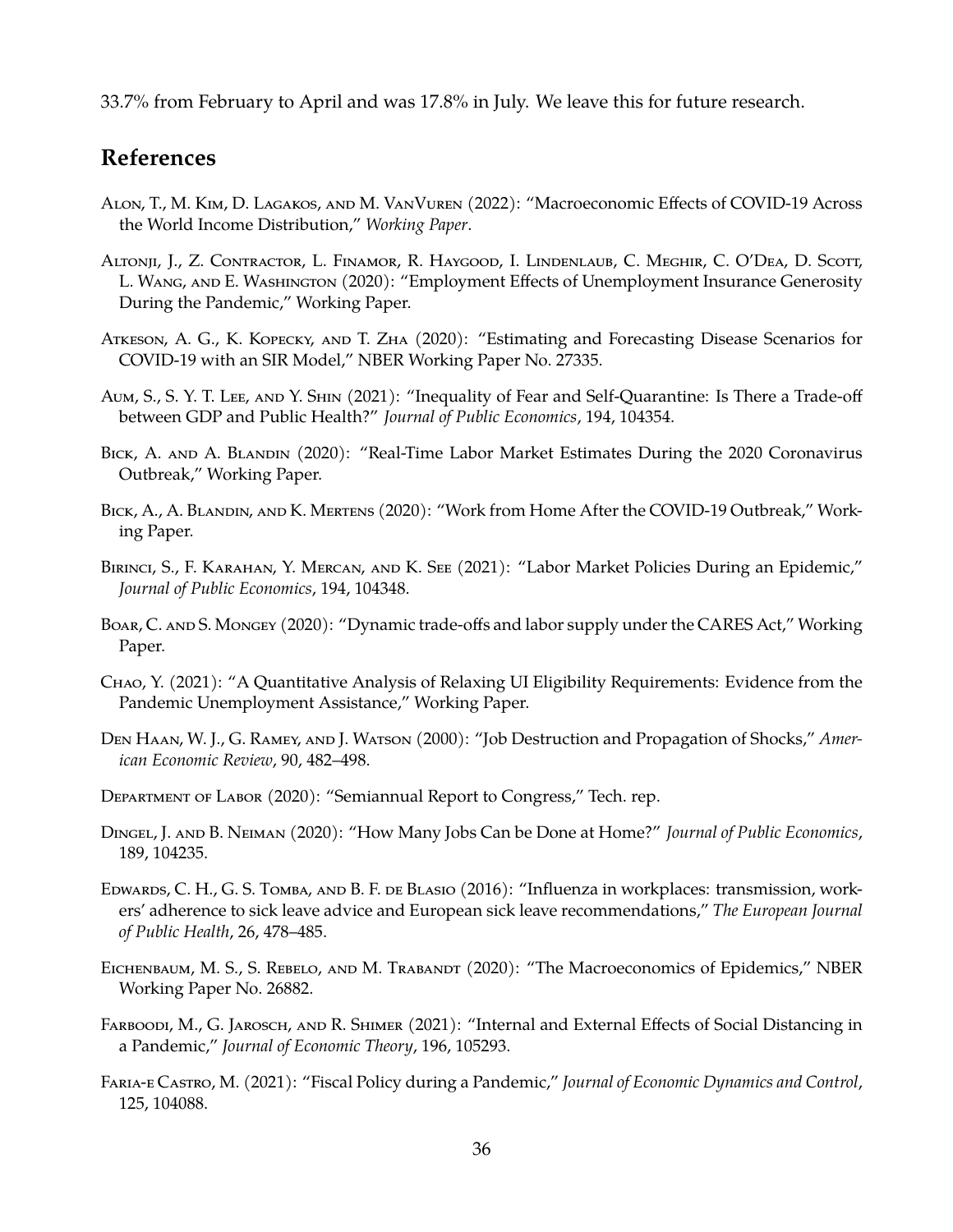- <span id="page-37-17"></span>Forsythe, E. (2021): "Understanding Unemployment Insurance Recipiency During the COVID-19 Pandemic," Working Paper.
- <span id="page-37-7"></span>Fujita, S. (2010): "Effects of Extended Unemployment Insurance Benefits: Evidence from the Monthly CPS," Federal Reserve Bank of Philadelphia, Working Paper, 2010-35.
- <span id="page-37-15"></span>Fujita, S. and G. Moscarini (2017): "Recall and Unemployment," *American Economic Review*, 107, 3875– 3916.
- <span id="page-37-1"></span>Ganong, P., P. J. Noel, and J. S. Vavra (2020): "US Unemployment Insurance Replacement Rates During the Pandemic," *Journal of Public Economics*, 104273.
- <span id="page-37-0"></span>GLOVER, A., J. HEATHCOTE, D. KRUEGER, AND J.-V. RíOS-RULL (2020): "Health versus Wealth: On the Distributional Effects of Controlling a Pandemic," NBER Working Paper No. 27046.
- <span id="page-37-3"></span>Gregory, V., G. Menzio, and D. G. Wiczer (2020): "Pandemic Recession: L or V-Shaped?" NBER Working Paper No. 27105.
- <span id="page-37-5"></span>Guerrieri, V., G. Lorenzoni, L. Straub, and I. Werning (forthcoming): "Macroeconomic Implications of COVID-19: Can Negative Supply Shocks Cause Demand Shortages?" *American Economic Review*.
- <span id="page-37-11"></span>HAGEDORN, M., F. KARAHAN, I. MANOVSKII, AND K. MITMAN (2016): "Unemployment Benefits and Unemployment in the Great Recession: The Role of Equilibrium Effects," National Bureau of Economic Research Working Papers 19499.
- <span id="page-37-14"></span>HAGEDORN, M. AND I. MANOVSKII (2008): "The Cyclical Behavior of Equilibrium Unemployment and Vacancies Revisited," *American Economic Review*, 98, 1692–1706.
- <span id="page-37-6"></span>Jones, C. J., T. Philippon, and V. Venkateswaran (2020): "Optimal Mitigation Policies in a Pandemic: Social Distancing and Working from Home," NBER Working Paper No. 26984.
- <span id="page-37-2"></span>Kapicka, M. and P. Rupert (2020): "Labor Markets during Pandemics," Working Paper.
- <span id="page-37-10"></span>Krusell, P., T. Mukoyama, and A. Sahin (2010): "Labour-Market Matching with Precautionary Savings and Aggregate Fluctuations," *Review of Economic Studies*, 77, 1477–1507.
- <span id="page-37-8"></span>LOFTON, O., N. PETROSKY-NADEAU, AND L. SEITELMAN (2021): "Parents in a Pandemic Labor Market," San Francisco Fed Working Paper 2021-04.
- <span id="page-37-12"></span>Maclean, Johanna C., P. S. Z. N. R. (2020): "Mandated Sick Pay: Coverage, Utilization, and Welfare Effects," *NBER Working Paper No. 26832*.
- <span id="page-37-9"></span>McKay, A. and R. Reis (2017): "Optimal Automatic Stabilizers," *Review of Economic Studies*, 88, 2375– 2406.
- <span id="page-37-13"></span>Meyer, B. (1990): "Unemployment Insurance and Unemployment Spells," *Econometrica*, 58, 757–782.
- <span id="page-37-16"></span>Meyerowitz-Katz, G. and L. Merone (2020): "A systematic review and meta-analysis of published research data on COVID-19 infection fatality rates," *International Journal of Infectious Diseases*, 101, 138–148.
- <span id="page-37-4"></span>MITMAN, K. AND S. RABINOVICH (2021): "Whether, when and how to extend unemployment benefits: Theory and application to COVID-19," *Journal of Public Economics*, 200, 104447.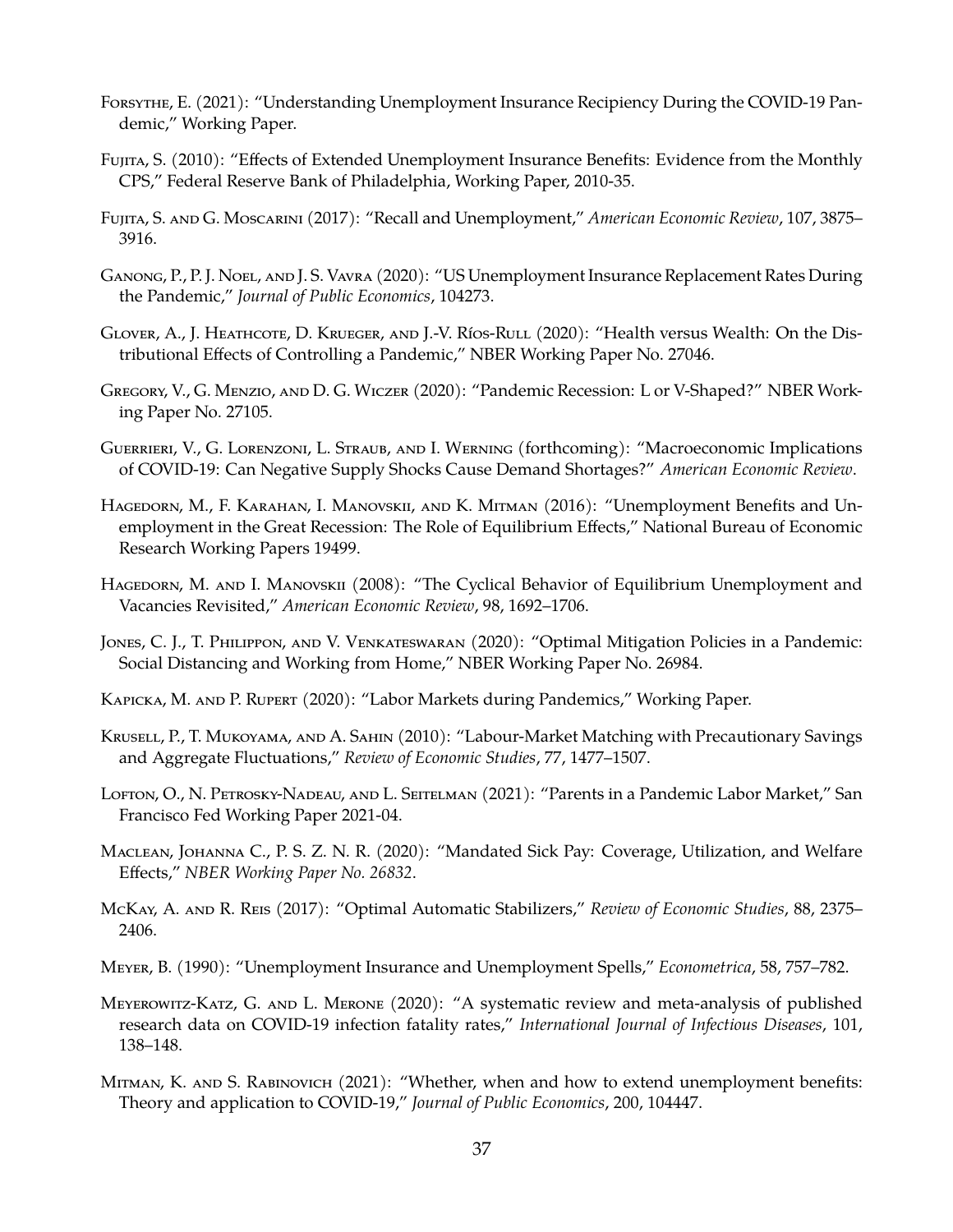- <span id="page-38-2"></span>Nakajima, M. (2012): "A Quantitative Analysis of Unemployment Benefit Extensions," *Journal of Monetary Economics*, 59, 686–702.
- <span id="page-38-0"></span>PETROSKY-NADEAU, N. (2020): "Reservation Benefits: Assessing job acceptance impacts of increased UI payments," San Francisco Fed Working Paper 2020-28.
- <span id="page-38-1"></span>ROTHSTEIN, J. (2011): "Unemployment Insurance and Job Search in the Great Recession," NBER Working Paper No. 17534.
- <span id="page-38-3"></span>Zhang, H., A. R. Conn, and K. Scheinberg (2010): "A Derivative-Free Algorithm for Least-Squares Minimization," *SIAM Journal on Optimization*, 20, 3555–3576.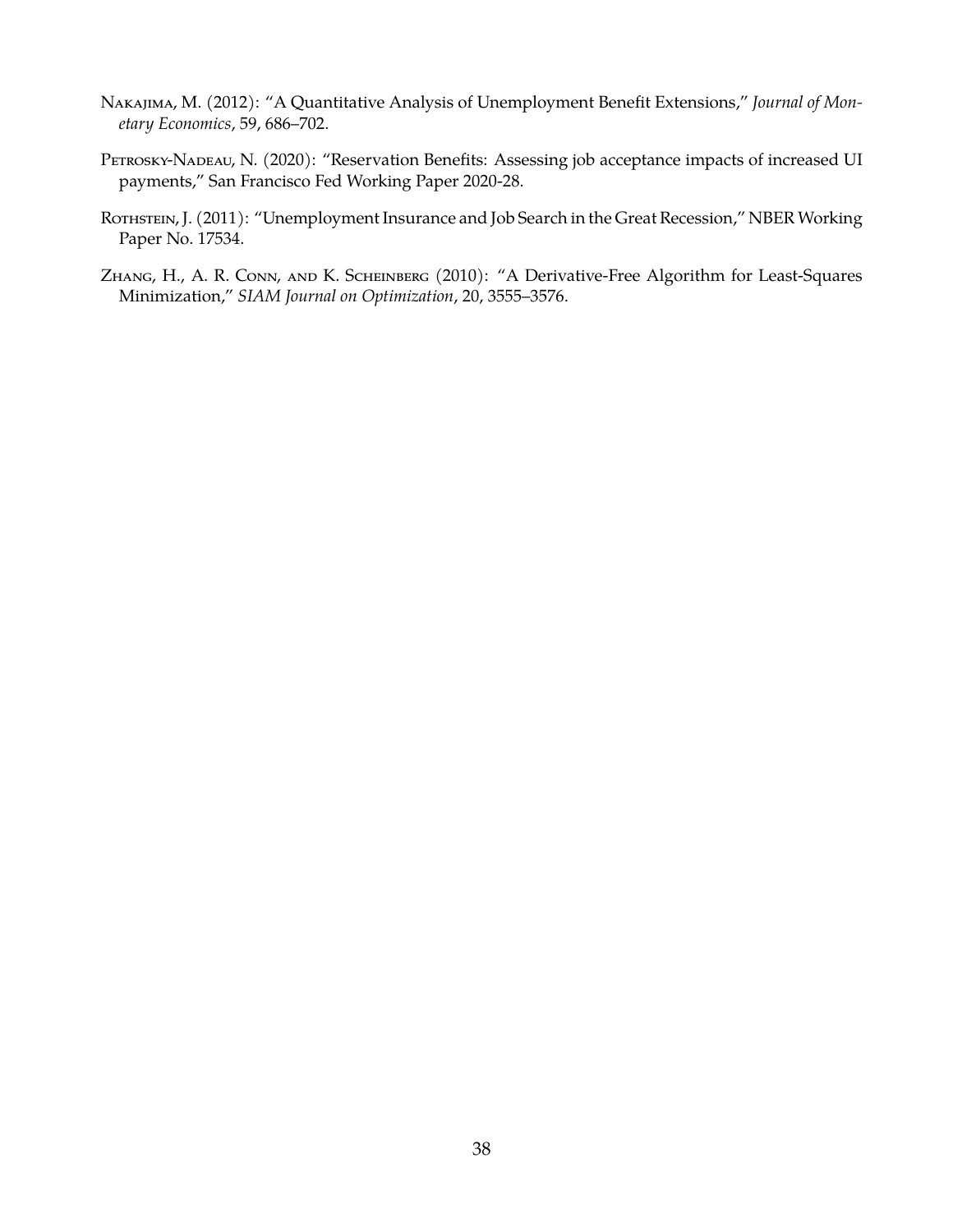# **Appendix for "Unemployment Insurance during a Pandemic"**

# **A. Data Appendix**

#### <span id="page-39-0"></span>**A.1. Construction of data moments**

- Classification of Industries: Based on [Dingel and Neiman](#page-36-10) [\(2020\)](#page-36-10), it is easy to assign 17 of the industries: The lowest 11 with a teleworkable share  $\leq 31\%$  goes to contact and the highest 6 with a teleworkable share  $\geq 51\%$  goes to non-contact. The rest three are in the middle which have similar teleworkable shares  $(37\% - 41\%)$ . They are utility, government, and real estate. Presumably, industries that have more jobs requiring in-person interactions with coworkers and customers are impacted more from the pandemic and shutdown policies, and thus experience larger employment losses. According to employment data, there are large job losses in real estate  $(9.7\% \text{ of total industry employment})$  and small losses in government  $(4.4\%)$  and utility  $(0.5\%)$ between Feb. and April of 2020. Hence we assign real estate to contact and utility and government to non-contact. This leads to a 64% employment share in contact sector which is close to 63% of the share of jobs that can not be performed at home as reported by [Dingel and Neiman](#page-36-10) [\(2020\)](#page-36-10). Table [A.1](#page-43-0) gives the industry assignment in the contact and non-contact sectors, their *teleworkable* index and employment change between Feb and April 2020. The reported employment changes further confirm the conjecture that industries with smaller shares of workers who can work at home experience larger employment losses. The correlation coefficient between the remote workable employment share and the loss in employment is 46%.
- Value-added share is computed using industry value-added data from BEA.
- CPS data and the efficiency unit distribution: We use data from the Monthly Current Population Survey to construct population shares, sectoral employment shares, sectoral unemployment rates, sectoral average income ratio and the efficiency unit distribution. The classification of industries follows Table [A.1.](#page-43-0) We drop observations with missing information on either the labor-market status or the industry information. We also drop the observations with weekly earnings below \$50. Consistent with the definition of young workers (i.e., the workers who haven't reached the retirement age), we restrict the ages to be above 15 and below 65. We calculate weekly labor income using the hourly pay rate and weekly hours whenever they are available, and we use the reported aggregate weekly earning otherwise. We use data from 2015–2019 to calibrate our benchmark economy prior to the pandemic. To make labor income comparable across years, we deflate nominal income by CPI. We use the income distribution in the CPS data to construct the efficiency distribution  $F_i(a)$  for each sector  $(j = con, nc)$ . Specifically, we first obtain the distribution of weekly labor income in each sector normalized by the average labor income in that sector. In practice, we use a density distribution of 20 grid points to approximate this relative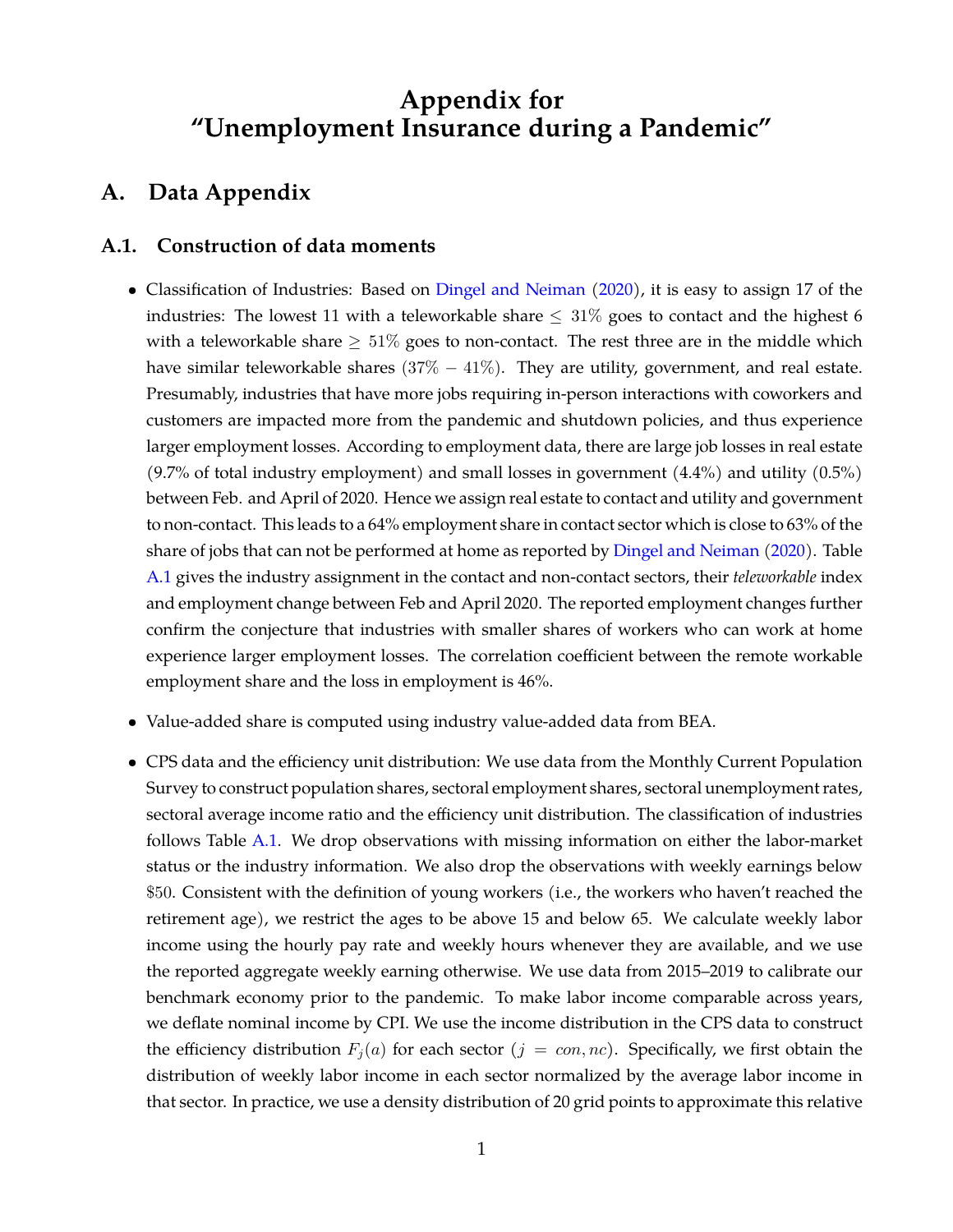income distribution where the log values of these 20 grid points are evenly distributed. That is, let the minimum and maximum levels of the relative income level of the whole sample is  $a$  and  $b$ . The 20 bins used to calculate the density are  $[a_i, b_i]$   $(i = 1, 2, ..., 20)$ , where  $a_i = exp(Ln(a) + (i-1)*d)$ ,  $b_i = exp(Ln(a) + i * d)$ , and  $d = (Ln(b) - Ln(a))/20$ ; the corresponding 20 grid points are given by  $g_i = exp((Ln(a_i)+Ln(b_i))/2)$ . These distributions are show in Figure [A.1.](#page-41-0) We have conducted robustness checks and confirmed that increasing the number of grids won't qualitatively change our results.

- UI recipient rate and relative income: Over the transition, UI recipient rate is computed as the ratio of total weeks of UI paid in all programs (state and federal) to the number of unemployed workers. Weekly UI payment data come from Department of Labor's Employment and Training Administration (DOLETA). The number of unemployed workers is computed using [Bick and](#page-36-14) [Blandin](#page-36-14) [\(2020\)](#page-36-14)'s survey-based unemployment rate and the level of civilian labor force.
- Steady state vacancy-unemployment ratio is computed using vacancy numbers from JOLTS. The number of unemployed workers is computed as above.
- Separation rates differ by income and by sector in the model. We measure them using the same CPS data in 2015-2019 used to construct the efficiency unit. Specifically, for each sector, the monthly separation rate in a given relative wage income bucket is defined as the share of employed workers in this income bucket who will become non-employed next month. These monthly separation rates are shown in Figure [A.2.](#page-42-0) They have been converted to weekly frequency when used in the model.
- Retirement income/Average earned income: As reported by the Social Security Administration, the monthly benefit for retired workers is \$1342 in 2016. This amount to a ratio of  $(1342*12)/(850*$  $52$ ) = 36% relative to the average labor income, where \$850 is the average income during 2015– 2019 (deflated) from CPS. The survivor benefit of deceased workers is in general smaller than the payment to workers. Hence the actual ratio is likely to be slightly lower than 36%. We use a target of 34%.
- SNAP/Average earned income: We use SNAP benefit amount to target the social welfare income of the unemployed without UI benefits and YOLF,  $c$ . The Center on Budget and Policy Priorities reports that the average monthly benefit level in 2019 for a one-person household is \$131. This amounts to  $131 * 12/(850 * 52) = 3.56\%$  of average labor income during 2015–2019.
- UI upper bound/Average earned income: all states have a dollar amount upper bound for the UI weekly benefit amount. We normalize it using each state's average weekly wage income, and then take simple average across states to get an aggregate measure for this upper bound  $b_{ub}$ .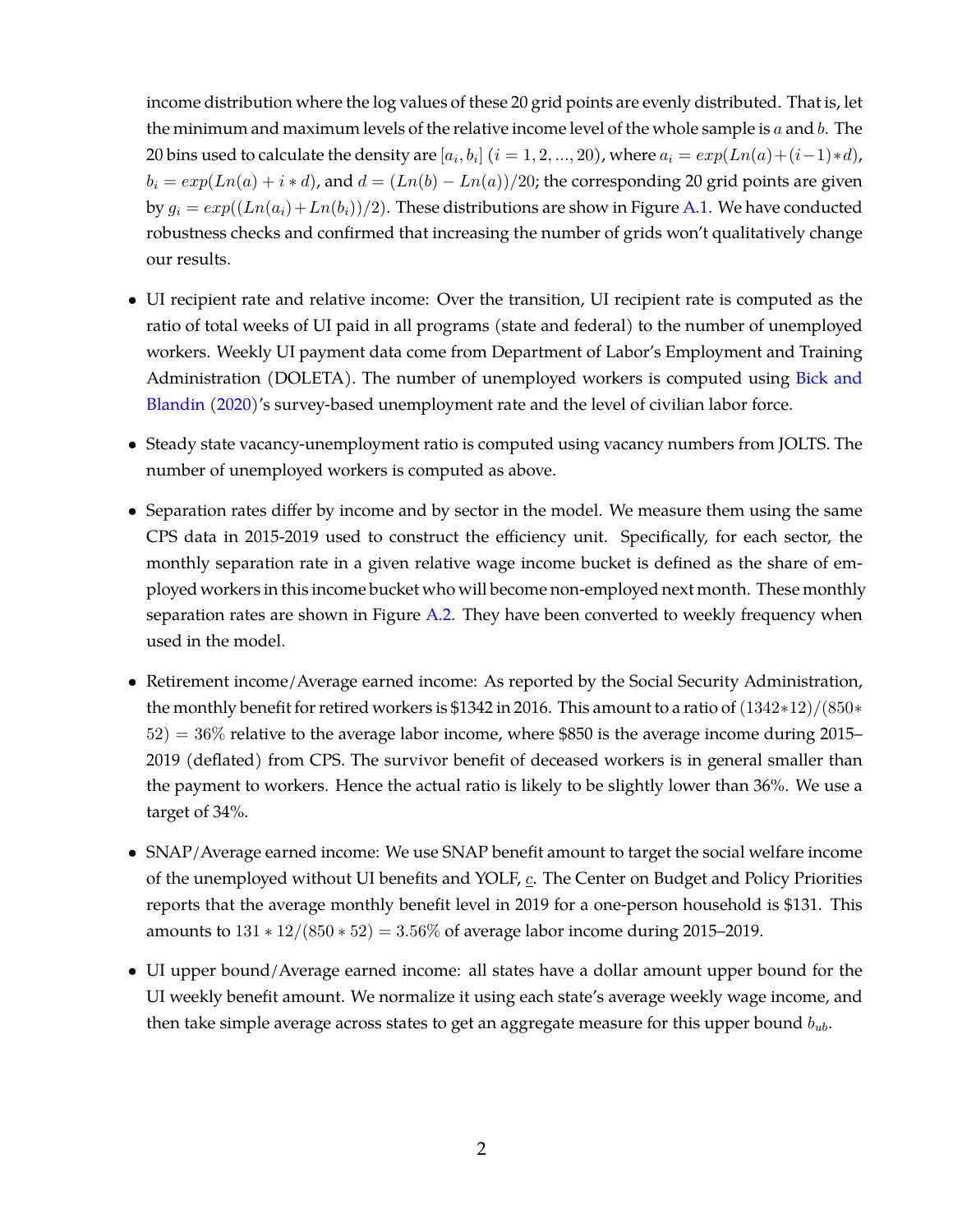<span id="page-41-0"></span>

**Figure A.1:** Distribution of Efficiency Unit

■ Contact Sector Non-Contact Sector

Note: The sector specific relative wage income is defined as the ratio of a worker's wage income to the average wage income in the sector that this worker belongs to. The average wage income in the contact sector is about 0.71 of the average wage income in the non-contact sector.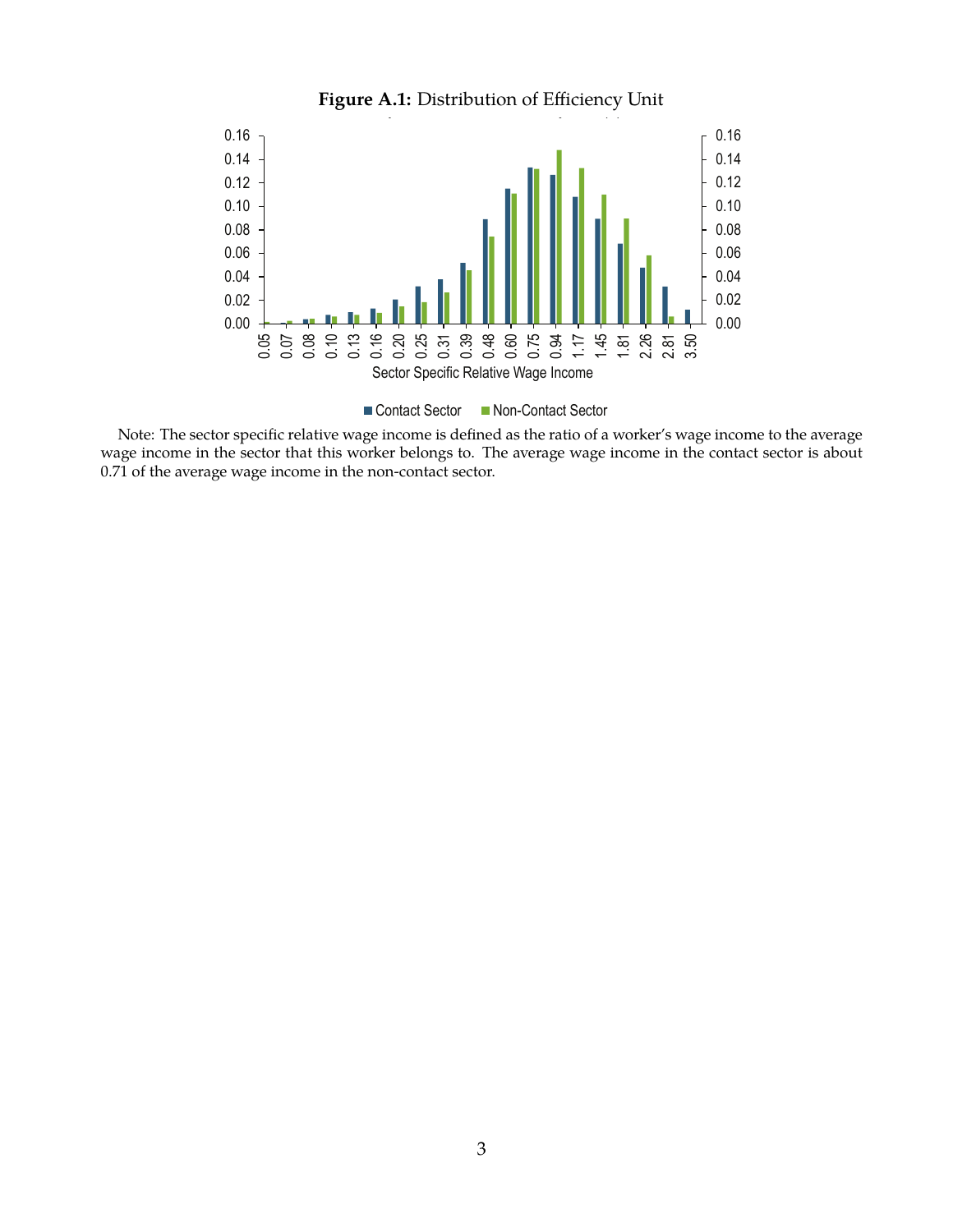

<span id="page-42-0"></span>

Note: The sector specific relative wage income is defined as the ratio of a worker's wage income to the average wage income in the sector that this worker belongs to. The average wage income in the contact sector is about 0.71 of the average wage income in the non-contact sector.

#### <span id="page-42-1"></span>A.2. Calculation of  $R_0$  and workplace infection share

 $R_0$  measures the total number of infections generated by one infected person assuming everyone else in the economy is susceptible and there is no policy mitigation. The higher is  $R_0$ , the faster is the spread of the virus. Thus  $R_0$  contains information on the infection rate. In our model,  $R_0$  differs by age because the health transition rates differ.  $R_0$  also differs for employed contact sector workers since they face an additional infection risk. In the context of our model,  $R_0$  can be computed as follows. For workers in the non-contact sector:

$$
R_0^{nc} = \frac{\rho}{\sigma_{MI}^y + \sigma_{MR}^y} + \frac{\sigma_{MI}^y}{\sigma_{MI}^y + \sigma_{MR}^y} \frac{\rho}{\sigma_{ID}^y + \sigma_{IR}^y}
$$
(A.1)

Because workers in the non-contact sector have the same transition rates as the non-working young (YOLF), and they both spread the disease with rate  $\rho$ ,  $R_0$  for YOLF is the same as  $R_0^{nc}$ ,  $R_0^y = R_0^{nc}$ . The Old has different disease progression rates conditional on infection, so  $R_0$  for old has the same form:

$$
R_0^o = \frac{\rho}{\sigma_{MI}^o + \sigma_{MR}^o} + \frac{\sigma_{MI}^o}{\sigma_{MI}^o + \sigma_{MR}^o} \frac{\rho}{\sigma_{ID}^o + \sigma_{IR}^o}
$$
(A.2)

Contact sector workers have higher infection rates:

$$
R_0^{con} = \frac{\rho + \rho_e E_{con}}{\sigma_{MI}^o + \sigma_{MR}^o} + \frac{\sigma_{MI}^o}{\sigma_{MI}^o + \sigma_{MR}^o} \frac{\rho}{\sigma_{ID}^o + \sigma_{IR}^o}
$$
(A.3)

where  $E_{con}$  is the contact sector employed workers as a share of total population. Aggregate  $R_0$  is the weighted average of the above values using the shares of population for YOLF, Old, contact and noncontact sector workers.

The workplace infection as a share of total infection is determined by the relative size of  $\rho$  and  $\rho_e$ ,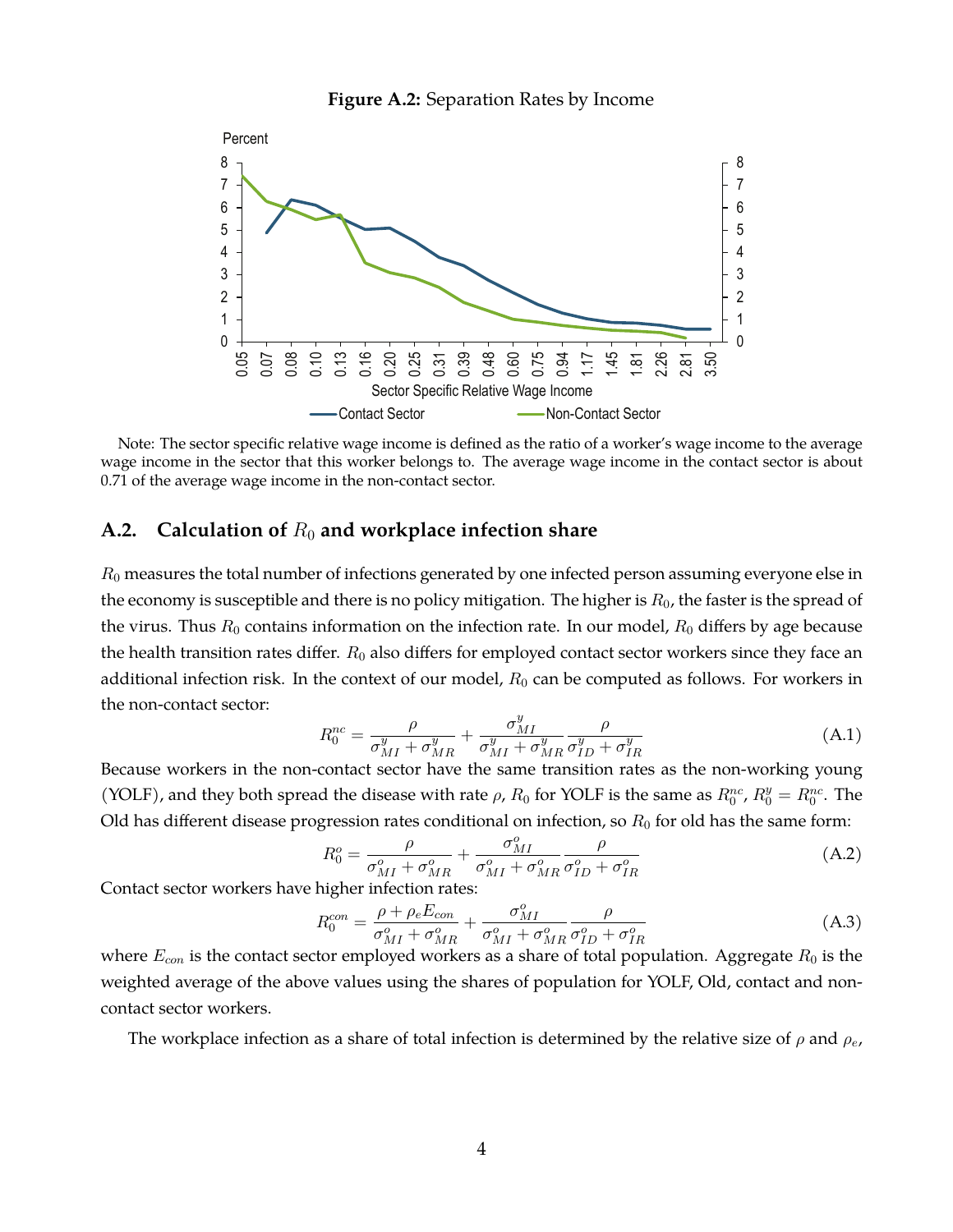and is calculated as the ratio of workplace infection in the contact sector to the aggregate  $R_0$ :

$$
\frac{workplace}{total} = \frac{1}{R_0} \left( E_{con} \frac{\rho_e E_{con}}{\sigma_{MI}^y + \sigma_{MR}^y} \right)
$$
(A.4)

<span id="page-43-0"></span>

| Industry                                         | Dingel and Neiman (2020)<br>teleworkable $_{emp}$ | <b>Employment Change</b><br>Feb-April, 2020 |  |  |
|--------------------------------------------------|---------------------------------------------------|---------------------------------------------|--|--|
| Contact sector                                   |                                                   |                                             |  |  |
| Accommodation and Food Services                  | 0.035                                             | $-0.473$                                    |  |  |
| Agriculture, Forestry, Fishing and Hunting       | 0.076                                             |                                             |  |  |
| Retail Trade                                     | 0.143                                             | $-0.137$                                    |  |  |
| Construction                                     | 0.186                                             | $-0.132$                                    |  |  |
| Transportation and Warehousing                   | 0.186                                             | $-0.104$                                    |  |  |
| Manufacturing                                    | 0.225                                             | $-0.106$                                    |  |  |
| Health Care and Social Assistance                | 0.253                                             | $-0.104$                                    |  |  |
| Mining, Quarrying, and Oil and Gas Extraction    | 0.254                                             | $-0.080$                                    |  |  |
| Arts, Entertainment, and Recreation              | 0.297                                             | $-0.545$                                    |  |  |
| Administrative and Support                       |                                                   |                                             |  |  |
| and Waste Management and Remediation Services    | 0.311                                             | $-0.173$                                    |  |  |
| Other Services (except Public Administration)    | 0.312                                             | $-0.220$                                    |  |  |
| Real Estate and Rental and Leasing               | 0.418                                             | $-0.097$                                    |  |  |
| Non-contact sector                               |                                                   |                                             |  |  |
| <b>Utilities</b>                                 | 0.370                                             | $-0.005$                                    |  |  |
| Federal, State, and Local Government             | 0.415                                             | $-0.044$                                    |  |  |
| <b>Wholesale Trade</b>                           | 0.518                                             | $-0.062$                                    |  |  |
| Information                                      | 0.717                                             | $-0.089$                                    |  |  |
| Finance and Insurance                            | 0.762                                             | $-0.005$                                    |  |  |
| Management of Companies and Enterprises          | 0.792                                             | $-0.033$                                    |  |  |
| Professional, Scientific, and Technical Services | 0.803                                             | $-0.056$                                    |  |  |
| <b>Educational Services</b>                      | 0.826                                             | $-0.129$                                    |  |  |
| Contact                                          |                                                   | $-0.193$                                    |  |  |
| Non-contact                                      |                                                   | $-0.053$                                    |  |  |
| Total Non-farm                                   |                                                   | $-0.140$                                    |  |  |

# **Table A.1:** Classification of Industries

Note: Federal, State, and Local Government excludes state and local schools and hospitals and the U.S. Postal Service (OES Designation).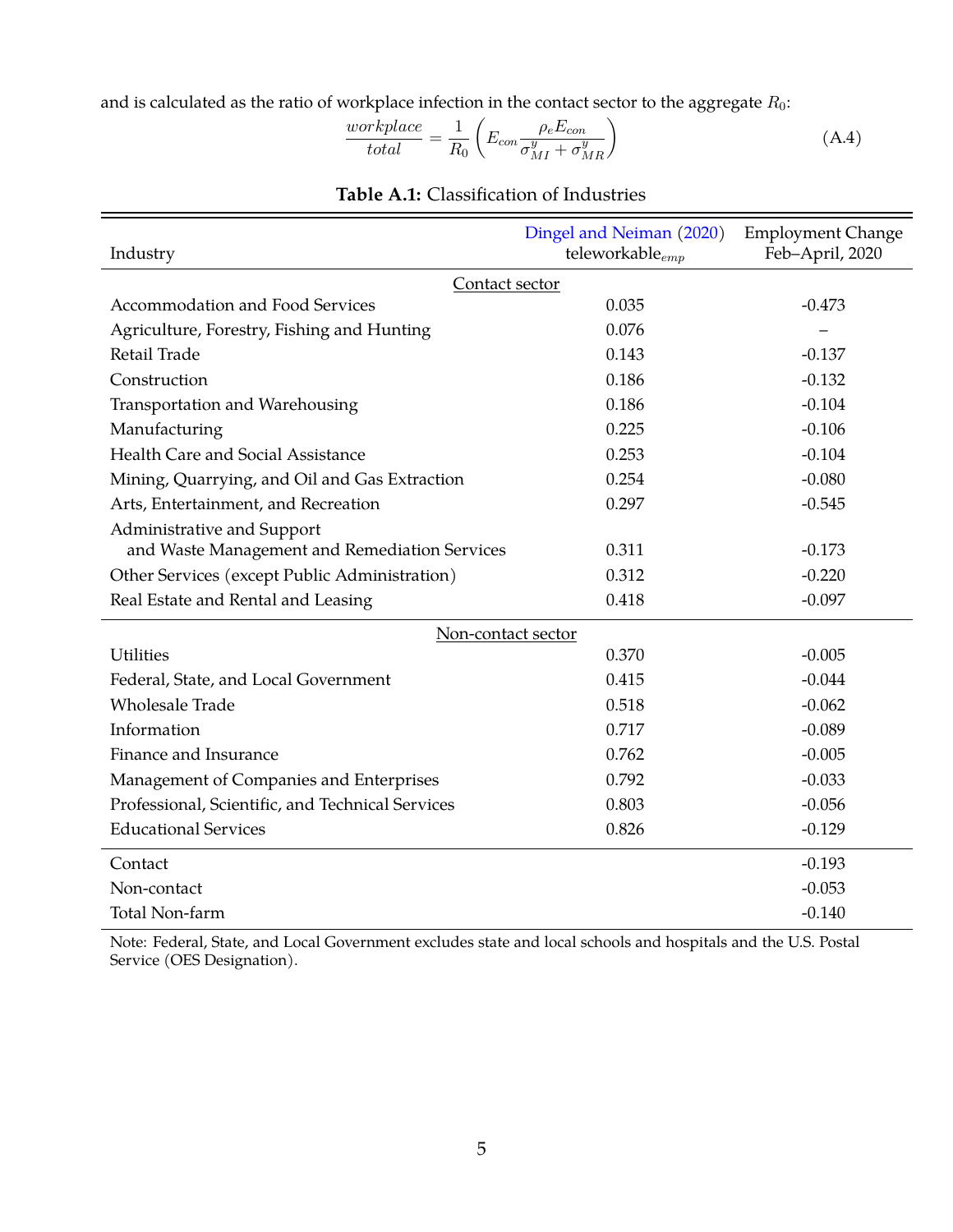# **B. Model Appendix**

This appendix contains additional details for the model laid out in Section [2.](#page-5-0)

#### <span id="page-44-1"></span>**B.1. Timing illustration**

We define the value functions by labor market status  $(W^e, W^b, W^n, \tilde{W}^b, \tilde{W}^n)$  at the beginning of a period. The infection probabilities in the health transition matrices  $(\Gamma_j^0, \Gamma_j^1)$  are defined based on the measures of total infected population and the infected workers who are working. Figure [B.1](#page-44-3) illustrates the sequence of events, given government policies. Since the Old and Young OLF are not part of the labor force, only the health transition at the end of the period concerns them.

<span id="page-44-3"></span>

**Figure B.1:** Timeline within period



#### <span id="page-44-0"></span>**B.2. Value functions of non-workers**

**Young out of labor force (YOLF)** with health  $h$  consume base income  $c$ , do not make any choices:

$$
W^{y}(h) = u(\underline{c}) + \hat{u}_h + \beta \sum_{h'} \Gamma_y(h, h') W^{y}(h').
$$
 (B.1)

**Old people** with health  $h$  consume retirement income  $b<sub>o</sub>$ , do not make any choices

$$
W^{o}(h) = u(b_{o}) + \hat{u}_{h} + \beta_{o} \sum_{h'} \Gamma_{o}(h, h') W^{o}(h'). \qquad (B.2)
$$

where  $\Gamma_y(h, h')$  and  $\Gamma_o(h, h')$  are the health transition matrices for the young and old non-workers, respectively.

#### <span id="page-44-2"></span>**B.3. Additional value functions of workers**

Here we define the other value functions of workers in addition to the value function of worker [\(1\)](#page-10-2) and the value function of worker on temporary layoff with UI benefits  $(2)$ . Similar to  $(2)$ , the value function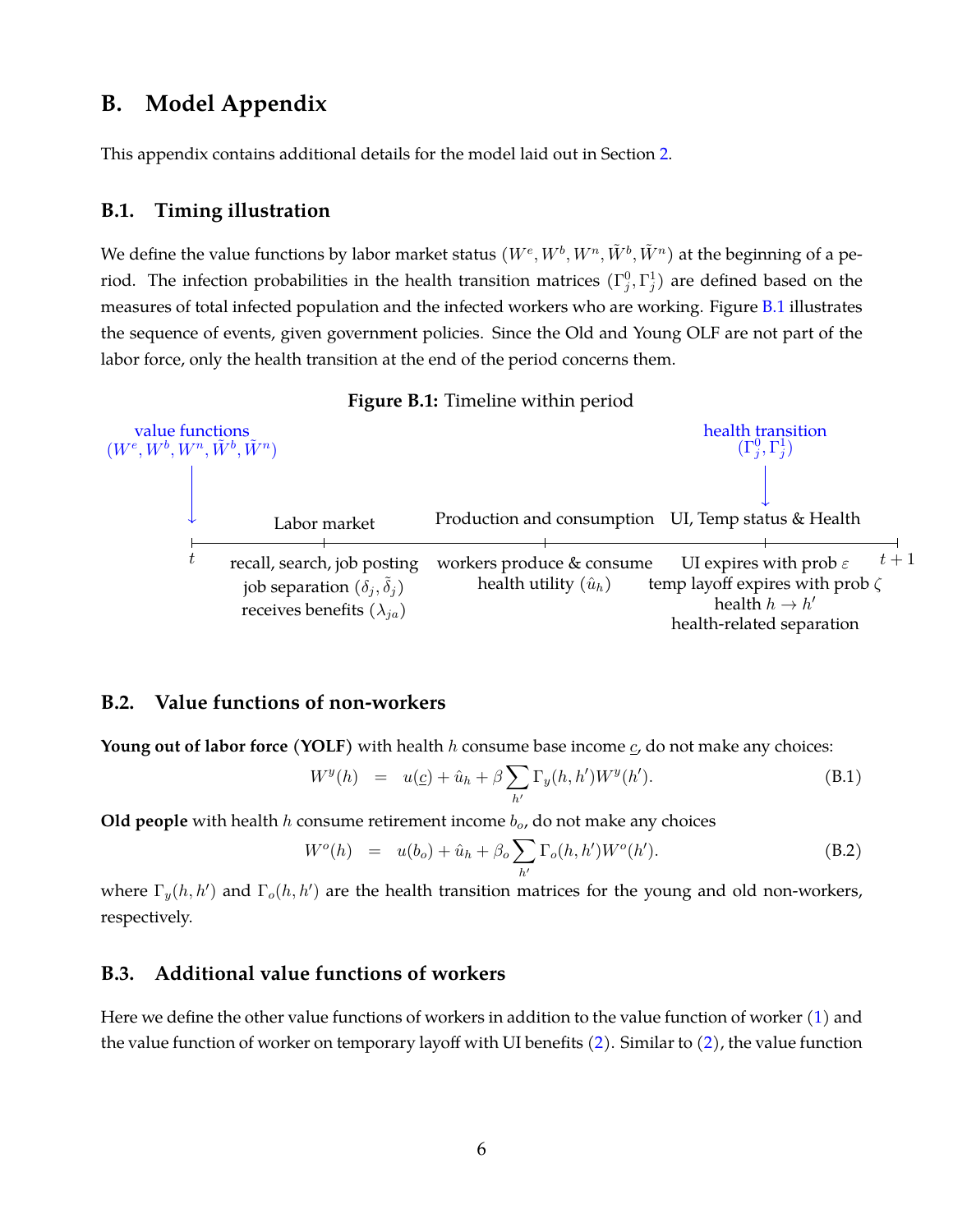of a worker  $(j, a, h)$  on temporary layoff but without UI, where health  $h \in \{\S, M, R\}$ is given by:

$$
\tilde{W}^{n}(j, a, h) = r \sum_{h'} \Gamma_{j}^{1}(h, h') \underbrace{\left[u(w_{j}a) + \hat{u}_{h} + \beta W^{e}(j, a, h')\right]}_{\text{recalled to job}}
$$
\n
$$
+ (1 - r) \left\{ \max_{x} -v(x) + \sum_{h'} \Gamma_{j}^{1}(h, h') \underbrace{xf(\theta_{ja}) \left[u(w_{j}a) + \hat{u}_{h} + \beta W^{e}(j, a, h')\right]}_{\text{no recall, finds job through search}}
$$
\n
$$
+ \sum_{h'} \Gamma_{j}^{0}(h, h') \underbrace{(1 - xf(\theta_{ja})) \left[u(\underline{c}) + \hat{u}_{h} + \beta \zeta W^{n}(j, a, h') + \beta (1 - \zeta) \tilde{W}^{n}(j, a, h')\right]}_{\text{does not find job, temp layout} (j, a, h') + \beta (1 - \zeta) \tilde{W}^{n}(j, a, h') } \right\}.
$$
\n(B.3)

Let x be the search effort of a permanently separated worker and  $v(x)$  be the disutility of search. The value function for a permanently separated worker  $(j, a, h)$  with UI, where  $h \in \{S, M, R\}$  is given by:

$$
W^{b}(j, a, h) = \max_{x} -v(x) + \sum_{h'} \Gamma_{j}^{1}(h, h') \underbrace{xf(\theta_{ja})[u(w_{j}a) + \hat{u}_{h} + \beta W^{e}(j, a, h')]}_{\text{finds job}}
$$
\n
$$
+ \sum_{h'} \Gamma_{j}^{0}(h, h') \underbrace{(1 - xf(\theta_{ja}))[u(b_{j,a}) + \hat{u}_{h} + \beta(1 - \varepsilon)W^{b}(j, a, h') + \beta \varepsilon W^{n}(j, a, h')]}_{\text{no job}},
$$
\n(B.4)

and the value function for a permanently separated worker without UI is given by:

$$
W^{n}(j, a, h) = \max_{x} -v(x) + \sum_{h'} \Gamma_{j}^{1}(h, h') \underbrace{xf(\theta_{ja})[u(w_{ja}) + \hat{u}_{h} + \beta W^{e}(j, a, h')]}_{\text{finds job}}
$$
(B.5)  
+ 
$$
\sum_{h'} \Gamma_{j}^{1}(h, h') \underbrace{(1 - xf(\theta_{ja}))[u(\underline{c}) + \hat{u}_{h} + \beta W^{n}(j, a, h')]}_{\text{no job}}.
$$

#### <span id="page-45-0"></span>**B.3.1 Value functions of Infected Severe (type I) workers**

In the model we assume that workers of health type I cannot work and do not search if unemployed. Specifically, we assume that if a type M worker on temporary layoff becomes type I, she keeps her temporary layoff status; but if a type M worker becomes type I while she is employed, she becomes permanently separated with benefits:  $W^{e}(j, a, h' = I) = W^{b}(j, a, h' = I)$ . Similarly, if a type I worker on temporary layoff is recalled back to work, she becomes permanently separated but keeps her UI status. The value functions of type **I** workers on temporary layoff are: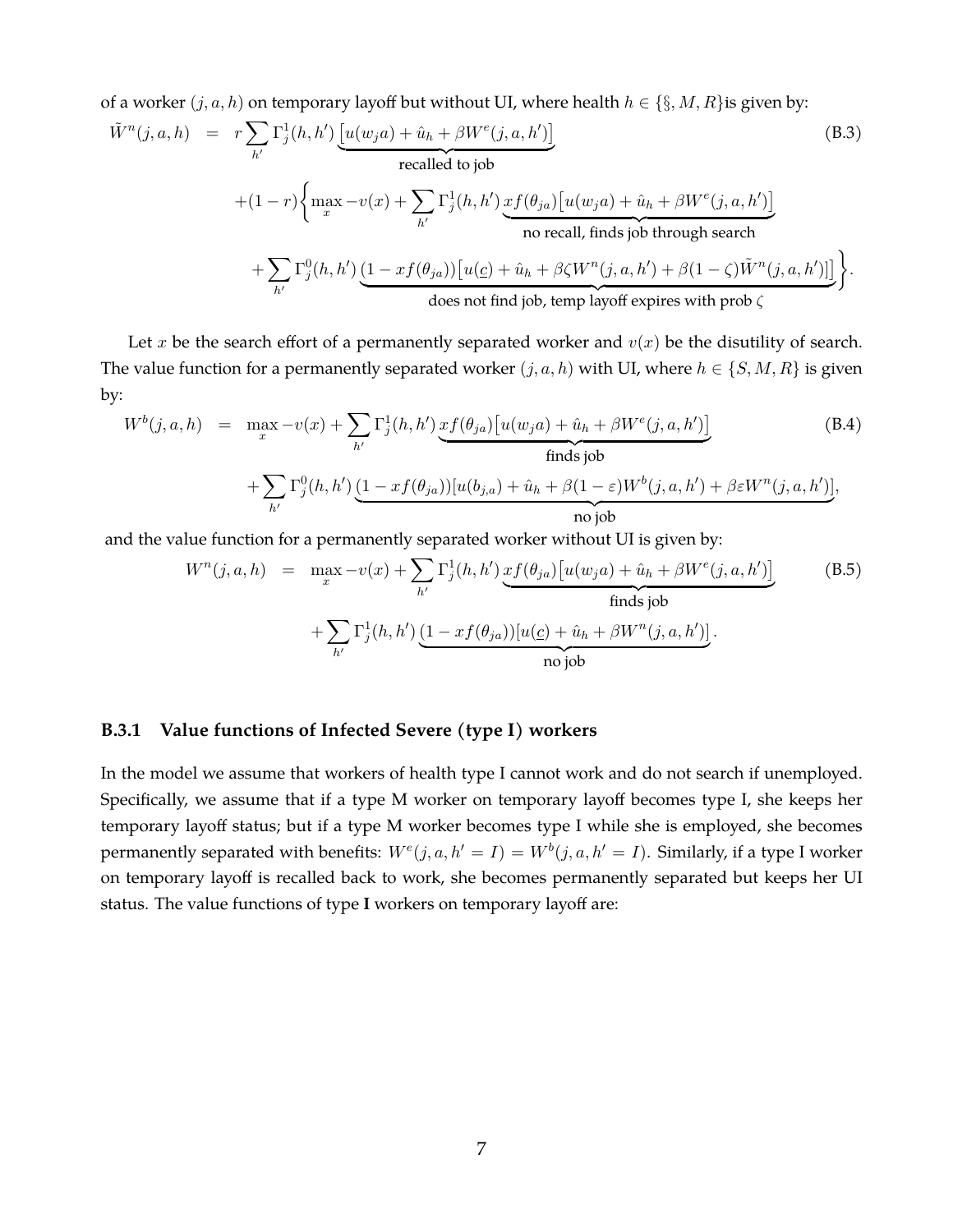With UI

$$
\tilde{W}^b(j, a, I) = r \sum_{h'} \Gamma^0_j(h = I, h') \underbrace{[u(b_{j,a}) + \hat{u}_h + \beta(1 - \varepsilon)W^b(j, a, h') + \beta \varepsilon W^n(j, a, h')]}_{\text{recalled to job but unable to work}} \tag{B.6}
$$

$$
+(1-r)\sum_{h'}\Gamma_j^0(h=I,h')\underbrace{\left(u(b_{j,a})+\hat{u}_h+\beta\zeta[(1-\varepsilon)W^b(j,a,h')+\varepsilon W^n(j,a,h')\right]}_{\text{not recalled. temp layout}}\\
$$

$$
+\beta(1-\zeta)[(1-\varepsilon)\tilde{W}^b(j,a,h')+\varepsilon\tilde{W}^n(j,a,h')]\bigg),
$$

not recalled, stays on temp layoff

Without UI

$$
\tilde{W}^{n}(j, a, I) = r \sum_{h'} \Gamma_{j}^{0}(h = I, h') \underbrace{[u(\underline{c}) + \hat{u}_{h} + \beta W^{n}(j, a, h')]}_{\text{recalled to job but unable to work}} + (1 - r) \sum_{h'} \Gamma_{j}^{0}(h = I, h') \underbrace{[u(\underline{c}) + \hat{u}_{h} + \beta \zeta W^{n}(j, a, h') + \beta (1 - \zeta) \tilde{W}^{n}(j, a, h')]}_{\text{not recalled, temp layout systems with prob } \zeta}.
$$
\n(B.7)

The value functions of type **I** workers who are permanently separated are: With UI

$$
W^{b}(j, a, I) = u(b_{j,a}) + \hat{u}_h + \beta \sum_{h'} \Gamma_j^0(h, h') [(1 - \varepsilon) W^b(j, a, h') + \varepsilon W^n(j, a, h')], \quad (B.8)
$$

Without UI

$$
W^{n}(j, a, I) = u(\underline{c}) + \hat{u}_{h} + \beta \sum_{h'} \Gamma_{j}^{0}(h, h')W^{n}(j, a, h'). \tag{B.9}
$$

### <span id="page-46-0"></span>**B.4. Additional value functions of firms**

In addition to equations [\(5\)](#page-12-2)-[\(7\)](#page-13-1), the value function of a vacancy with recall where the worker  $(j, a, h)$ ,  $h \in \{S, M, R\}$  does not have UI is given by:

$$
\tilde{V}^{n}(j, a, h) = r[(z_{j} - w_{j})a + \beta \sum_{h'} \Gamma_{j}^{1}(h, h')J(j, a, h')]
$$
\n(B.10)

\nrecalls worker

\n
$$
+ \qquad (1 - r)\beta(1 - \tilde{x}^{n}(j, a, h)f(\theta_{ja}))(1 - \zeta) \sum_{h'} \Gamma_{j}^{0}(h, h')\tilde{V}^{n}(j, a, h')
$$
\ndoes not recall worker, worker does not find new job and recall does not explore

\n
$$
+ \qquad \underbrace{(1 - r)\beta[\tilde{x}^{n}(j, a, h)f(\theta_{ja}) + (1 - \tilde{x}^{n}(j, a, h)f(\theta_{ja}))\zeta]}_{\text{does not recall worker, worker finds new job or no new find but recall expires}
$$

where  $\tilde{x}^n$  is the search effort of worker  $(j, a, h)$  on temporary layoff without UI.

The probability  $d_{ja}^h$  in the vacancy posting condition [\(7\)](#page-13-1) is the probability that a firm in sector  $j$  and submarket *a* meets an unemployed worker with health status  $h \in \{S, M, R\}$ . It is given by the search intensity-weighted fraction of the measure of type  $h$  unemployed workers among all unemployed work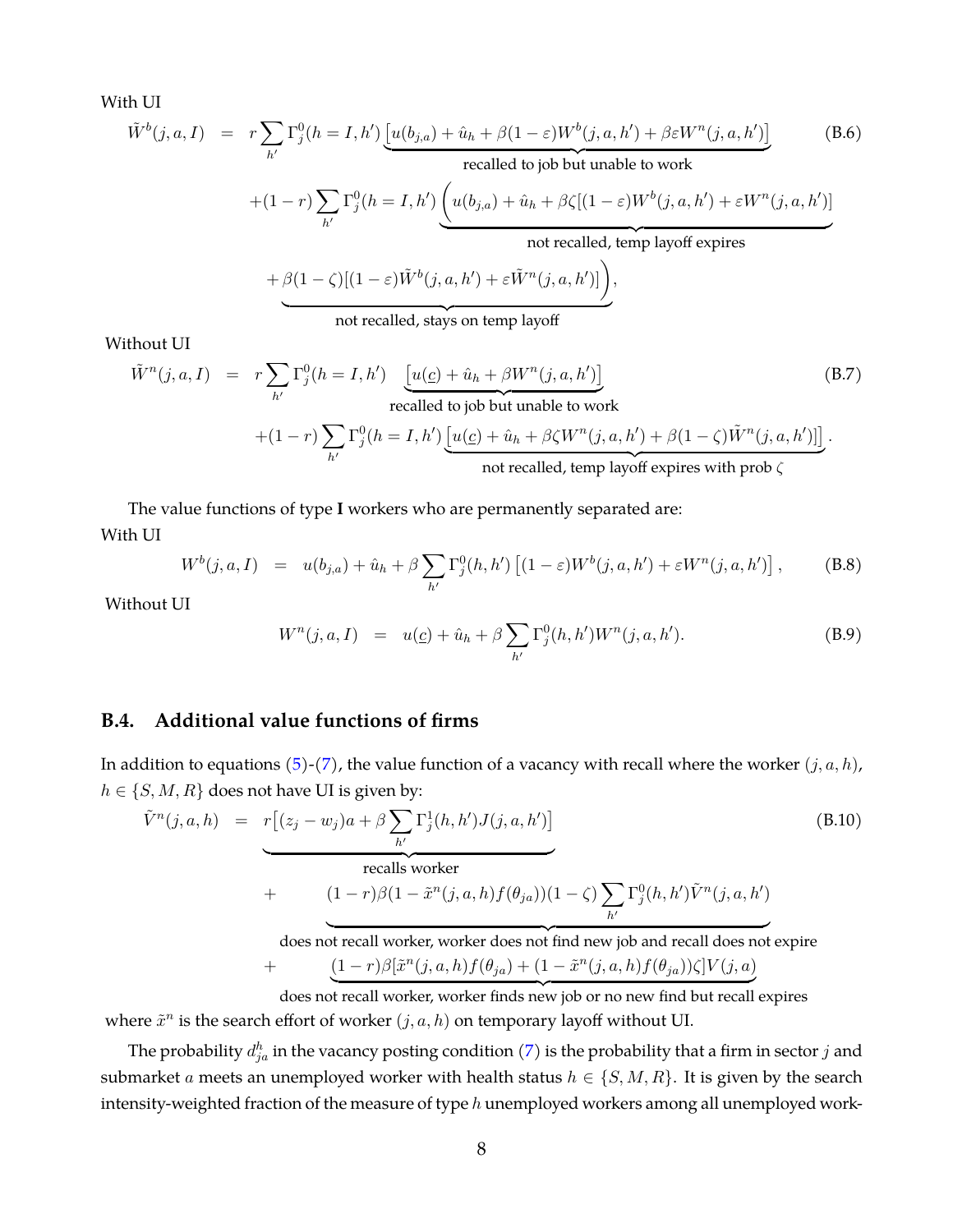ers in the  $(j, a)$  submarket:

$$
d_{ja}^{h} = \frac{\mu_{jahb}x^{b}(j,a,h) + \mu_{jahn}x^{n}(j,a,h) + (1-r)[\tilde{\mu}_{jahb}\tilde{x}^{b}(j,a,h) + \tilde{\mu}_{jahn}\tilde{x}^{n}(j,a,h)]}{\sum_{\hat{h}\in\{S,M,R\}} (\mu_{jahb}x^{b}(j,a,\hat{h}) + \mu_{jahn}x^{n}(j,a,\hat{h}) + (1-r)[\tilde{\mu}_{jahb}\tilde{x}^{b}(j,a,\hat{h}) + \tilde{\mu}_{jahn}\tilde{x}^{n}(j,a,\hat{h})])}
$$

where  $\mu_{jahb}$  and  $\mu_{jahn}$  ( $\tilde{\mu}_{jahb}$  and  $\tilde{\mu}_{jahn}$ ) are the measures of workers on permanent (temporary) layoff with and without UI benefits, respectively, in sector  $j$ , with efficiency  $a$ , health  $h$ , as defined in the next subsection.  $x^b$  and  $x^n$  ( $\tilde{x}^b$  and  $\tilde{x}^n$ ) are the search effort of workers on permanent (temporary) layoff.

### **B.4.1 Value functions of firms with type I worker**

Since type **I** workers do not work, there is no operating firm with type **I** worker. But a vacancy with recall keeps track of the health status of the worker on temporary layoff. If the worker becomes type **I**, she keeps the temporary layoff until she is recalled, at which point she becomes permanently separated, and the vacancy becomes one without recall, i.e.  $V$ . So the value functions of a vacancy with recall associated with a type **I** worker are: If worker has UI

$$
\tilde{V}^{b}(j, a, I) = r\beta \sum_{h'} \Gamma_{j}^{1}(h = I, h')V(j, a) + \underbrace{(1 - r)\beta\zeta V(j, a)}_{\text{recalls worker unable to work}} \text{does not recall, but recall option expires} \tag{B.11}
$$
\n
$$
+ (1 - r)\beta(1 - \zeta) \sum_{h'} \Gamma_{j}^{0}(h = I, h') \left[ (1 - \varepsilon)\tilde{V}^{b}(j, a, h') + \varepsilon \tilde{V}^{n}(j, a, h') \right],
$$
\n
$$
\underbrace{\qquad \qquad}_{\text{does not recall worker, recall does not expire}}
$$

If the worker does not have UI

$$
\tilde{V}^{n}(j, a, I) = r\beta \sum_{h'} \Gamma_{j}^{1}(h = I, h')V(j, a) + \underbrace{(1 - r)\beta\zeta V(j, a)}_{\text{recall worker, but recall option expires}}
$$
\n(B.12)\ndoes not recall worker, but recall option expires\n
$$
+ (1 - r)\beta(1 - \zeta) \sum_{h'} \Gamma_{j}^{0}(h = I, h')\tilde{V}^{n}(j, a, h')
$$

does not recall worker, recall does not expire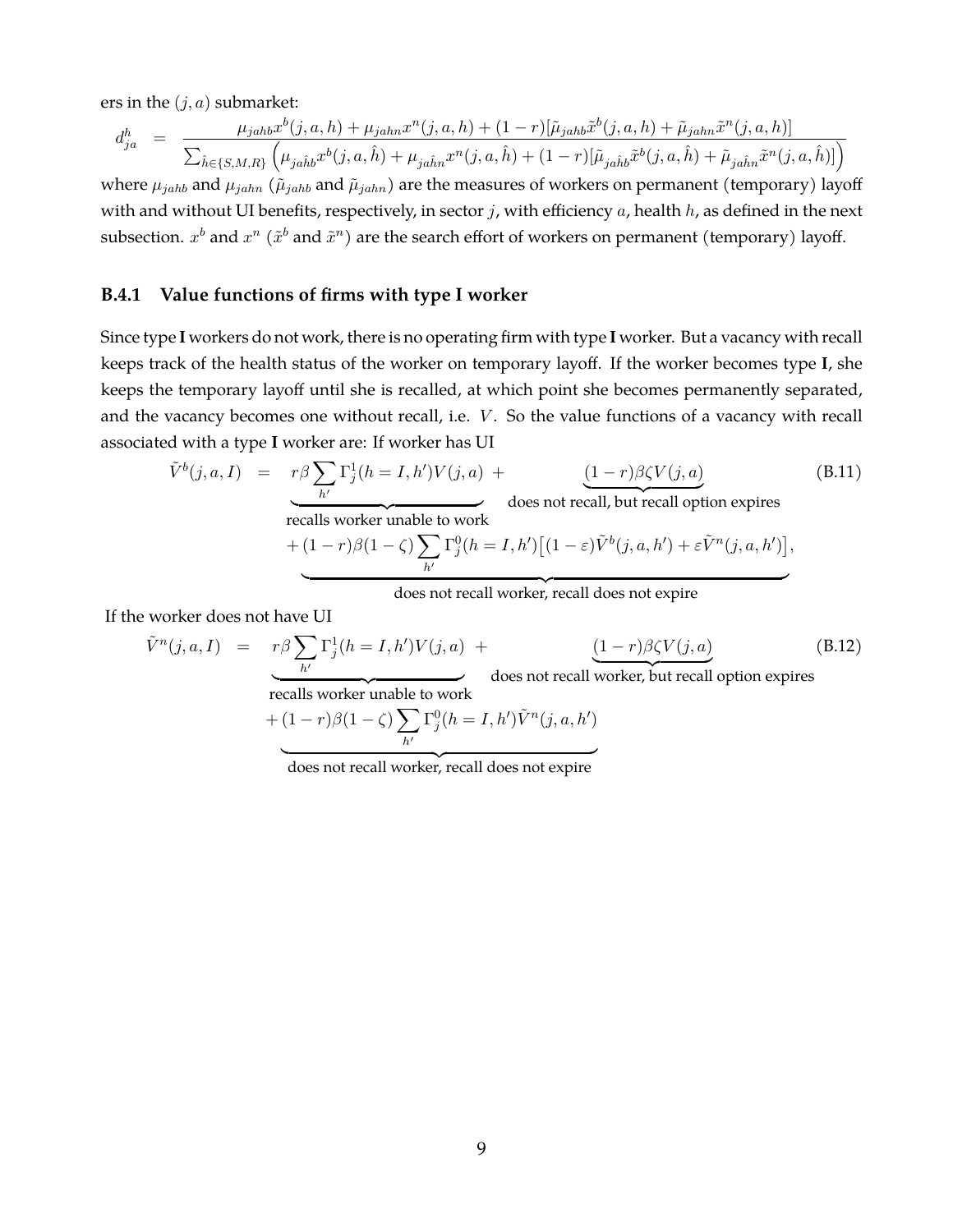#### <span id="page-48-0"></span>**B.5. Transition equations**

The distribution transitions within each period take place in two stages, as described in Section [2.4.](#page-13-2) In Stage 1 (beginning of period), recall, search, job posting, and separation take place; in Stage 2 (end of the period) the expiration of temporary layoff and the transitions in UI and health status take place. To distinguish the two stages, we define  $\mu$  as the beginning-of-period distribution of population:  $\mu_{jah\omega}$ and  $\tilde{\mu}_{jah\omega}$  are the measures of workers in sector j, with efficiency a, health h, and labor market status  $\omega$  for permanent and temporary layoffs respectively;  $\mu_{oh}$  and  $\mu_{yh}$  are the measures of Old and Young OLF with health  $h$ , respectively. At the end of Stage 1 and before Stage 2, let  $E_{jah}$ ,  $U^b_{jah}$ ,  $\tilde{U}^b_{jah}$ , and  $\tilde{U}_{jah}^{n}$  denote the measures for the group of workers  $(j,a,h)$  who are employed, permanently separated with and without benefits, and on temporary layoff with and without benefits, respectively.

We characterize the Stage 1 transitions first.

#### **B.5.1 Stage 1 transitions**

Given distribution at the beginning of the period  $\mu$ , transitions in the labor market, including recall, search, matching, and separation, are given by:

$$
E_{jah} = \underbrace{\mu_{jahe}(1-\delta_{ja})}_{\text{employed not separated}} + \underbrace{[\mu_{jahbf}f(\theta_{ja})x^b(j,a,h) + \mu_{jahnf}(\theta_{ja})x^n(j,a,h)]}_{\text{remnanently separated found a job}} + \underbrace{r[\tilde{\mu}_{jahb} + \tilde{\mu}_{jahn}]}_{\text{temp laid-off recalled}} + \underbrace{(1-r)[\tilde{\mu}_{jahb}f(\theta_{ja})\tilde{x}^b(j,a,h) + \tilde{\mu}_{jahnf}(\theta_{ja})\tilde{x}^n(j,a,h)]}_{\text{temp laid-off recalled}} + \underbrace{(\mu_{jahb}f(\theta_{ja})\tilde{x}^b(j,a,h) + \mu_{jahnf}(\theta_{ja})\tilde{x}^n(j,a,h)]}_{\text{temp laid-off recalled}} + \underbrace{\mu_{jahe}\delta_{ja}(1-\tilde{\delta})\lambda ja}_{\text{eligible unemployed not found a job newly perm unemployed receive benefits}
$$
\n
$$
U_{jah}^n = \underbrace{\mu_{jahn}(1 - f(\theta_{ja})x^n(j,a,h))}_{\text{ineligible unemployed not found a job newly perm unemployed not receive benefits}
$$
\n
$$
\tilde{U}_{jah}^b = \underbrace{\tilde{\mu}_{jahb}(1-r)(1 - f(\theta_{ja})\tilde{x}^b(j,a,h))}_{\text{eligible temp laid-off not recalled, not found a job newly temp laid-off receive benefits}
$$
\n
$$
\tilde{U}_{jah}^n = \underbrace{\tilde{\mu}_{jahn}(1-r)(1 - f(\theta_{ja})x^n(j,a,h))}_{\text{ineliizible temp laid-off not found a job newly unemployed not receive benefits}
$$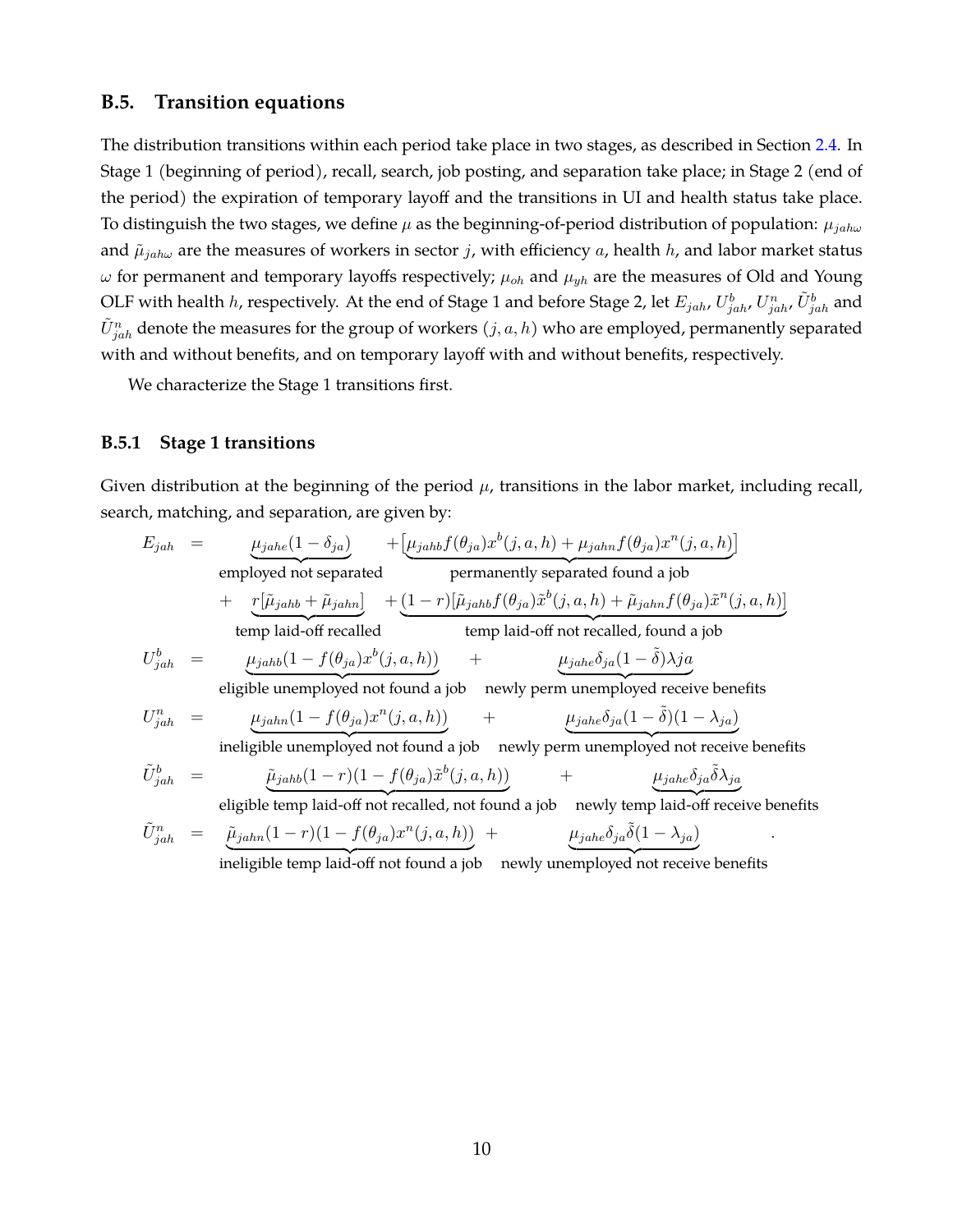Type **I** workers do not work or search, and if a type **I** worker on temporary layoff is recalled, she becomes permanently separated with benefits:

$$
E_{j a I} = 0
$$
  
\n
$$
U_{j a I}^{b} = \mu_{j a I b} +
$$
  
\ntemp layout *l* and *l* is the number of *l* and *l* is the number of *l* and *l* is the number of *l* and *l* is the number of *l* and *l* is the number of *l* and *l* is the number of *l* and *l* is the number of *l* and *l* is the number of *l* and *l* is the number of *l* and *l* is the number of *l* and *l* is the number of *l* and *l* is the number of *l* and *l* is the number of *l* and *l* is the number of *l* and *l* is the number of *l* and *l* is the number of *l* and *l* is the number of *l* and *l* is the number of *l* and *l* is the number of *l* and *l* is the number of *l* and *l* is the number of *l* and *l* is the number of *l* and *l* is the number of *l* and *l* is the number of *l* and *l* is the number of *l* and *l* is the number of *l* and *l* is the number of *l* and *l* is the number of *l* and *l* is the number of *l* and *l* is the number of *l* and *l* is the number of *l* and *l* is the number of *l* and *l* is the number of *l* and *l* is the number of *l* and *l* is the number of *l* and *l* is the number of *l* and *l* is the number of *l* and

#### **B.5.2 Stage 2 transitions**

Given distribution at the beginning of the period  $\mu$ , and distribution of workers at the end of Stage  $1$   $E_{jah}$ ,  $U_{jah}^b$ ,  $U_{jah}^n$ ,  $\tilde{U}_{jah}^b$  and  $\tilde{U}_{jah}^n$ , Stage 2 transitions consist of transitions in health, UI status, and the expiration of temporary layoff, and they give next period's distribution  $\mu'$ . We use Inf $_{con} = \rho_e \Omega_{con,e} + \rho \Omega$ to denote the total probability of infection for workers employed in the contact sector, and Inf =  $Inf_{nc}$  =  $\rho\Omega$  for the infection probability for all other groups, including workers employed in the non-contact sector, unemployed workers, the Old and the YOLF. Once a person is infected with the virus, the health transition rates are exogenous and potentially age-dependent  $(g \in \{y, o\})$ :  $\sigma_{MI}^g$  (type **M** to **I**),  $\sigma_{N}^g$  $_{MR}$ (type **M** to **R**),  $\sigma_{IR}^g$  (type **I** to **R**),  $\sigma_{ID}^g$  (type **I** to **D**).

Next period's distribution of type **S** (Susceptible) agents:

YOLF or Old (
$$
g \in \{y, o\}
$$
):  $\mu$   
Employee:  $\mu$   
Perm unemp, UI eligible:  $\mu$ 

$$
\mu'_{gS} = \mu_{gS} - \mu_{gS} \text{Inf}
$$
  
\n
$$
\mu'_{jase} = E_{jas} - E_{jas} \text{Inf}_j
$$
  
\n
$$
\mu'_{jass} = (1 - \varepsilon)U^b_{jas} + \zeta(1 - \varepsilon)\tilde{U}^b_{jas}
$$

perm unemp, UI not expired temp layoff expired, UI not expired

$$
-\left[ (1-\varepsilon)U_{jas}^{b} + \zeta (1-\varepsilon)\tilde{U}_{jas}^{b} \right] \text{Inf}
$$
  

$$
\mu'_{jassn} = \frac{\left(U_{jas}^{n} + \varepsilon U_{jas}^{b}\right)}{\left(U_{jas}^{n} + \varepsilon U_{jas}^{b}\right)} + \frac{\zeta \left(\tilde{U}_{jas}^{n} + \varepsilon \tilde{U}_{jas}^{b}\right)}{\zeta \left(U_{bas}^{n} + \varepsilon U_{bas}^{b}\right)}
$$

Perm unemp, UI ineligible:

perm unemp, no UI or UI expired temp layoff expired, no UI or UI expired

$$
-\left[ (U_{jas}^{n} + \varepsilon U_{jas}^{b}) + \zeta (\tilde{U}_{jas}^{n} + \varepsilon \tilde{U}_{jas}^{b}) \right] \text{Inf}
$$
  

$$
\tilde{\mu}'_{j a S b} = \underbrace{(1 - \zeta)(1 - \varepsilon) \tilde{U}_{j a S}^{b}}_{\text{temp level and required}} - (1 - \zeta)(1 - \varepsilon) \tilde{U}_{ja S}^{b} \text{Inf}
$$

Temp layoff, UI eligible:

temp layoff not expired. UI not expired

Temp layoff, UI ineligible:  $\tilde{\mu}$ 

$$
\tilde{u}_{jasn}' = \underbrace{(1-\zeta)(\tilde{U}_{jas}^n + \varepsilon \tilde{U}_{jas}^b)}_{\text{temp layout for expired.}} - (1-\zeta)(\tilde{U}_{jas}^n + \varepsilon \tilde{U}_{jas}^b)\text{Inf}
$$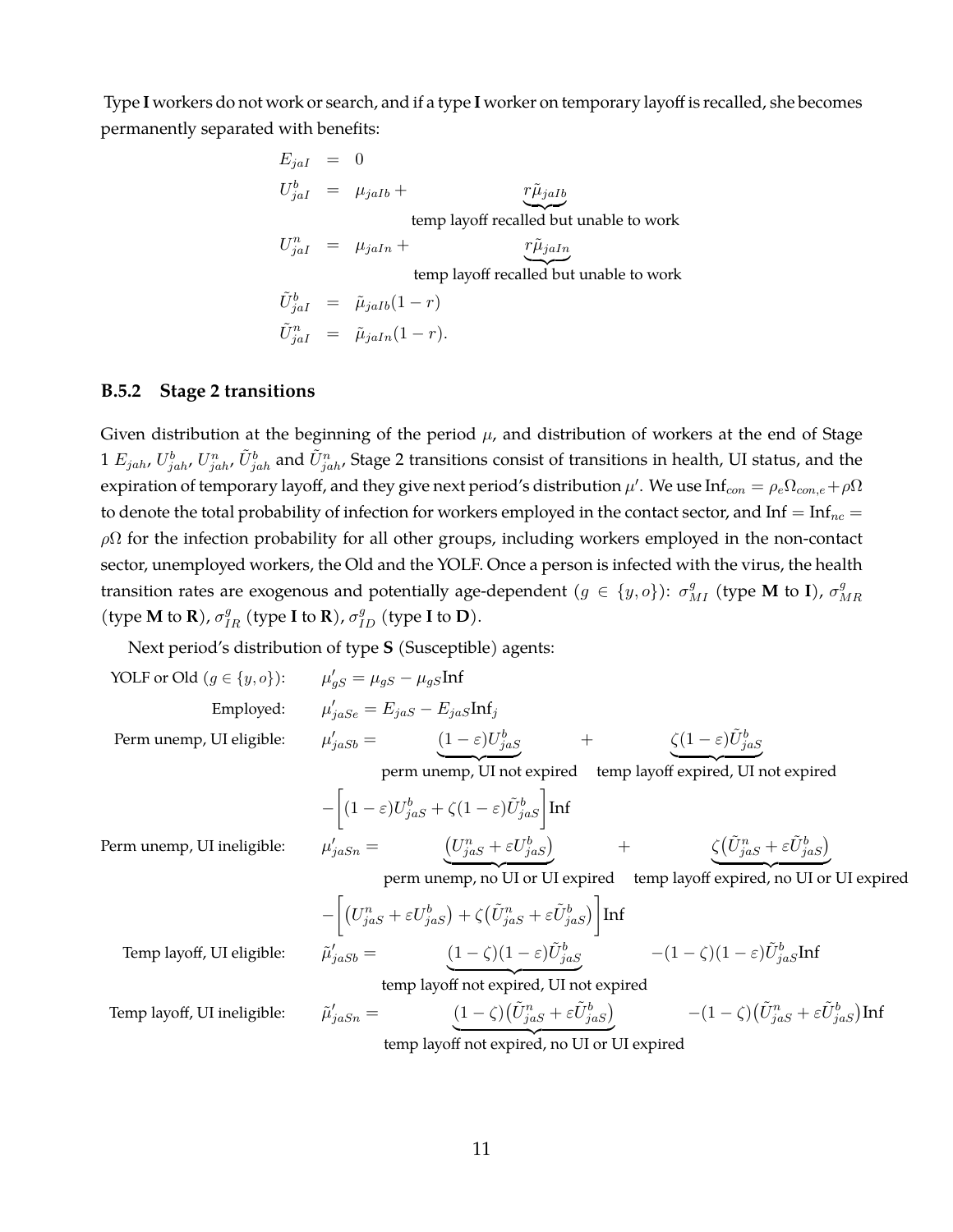Next period's distribution of type **M** (Infected Mild)

Next period's distribution of type M (Insected Mila) agents:  
\nYOLF or Old (
$$
g \in \{y, o\}
$$
):  $\mu'_{gM} = \mu_{gM} - \mu_{gM}(\sigma_{MI}^g + \sigma_{MR}^g) + \mu_{gS}Inf$   
\nEmployee:  $\mu'_{j\alpha Me} = E_{jaM} - E_{jaM}(\sigma_{MI}^g + \sigma_{MR}^g) + E_{jaS}Inf$   
\nPerm unemp, UI eligible:  $\mu'_{jaMb} = \frac{(1-\varepsilon)U_{jaM}^b}{(1-\varepsilon)U_{jaM}^b} + \frac{\zeta(1-\varepsilon)\tilde{U}_{jaM}^b}{\zeta(1-\varepsilon)U_{jaS}^b + \zeta(1-\varepsilon)\tilde{U}_{jaM}^b} = \frac{U}{\mu_{jaM}} - \frac{\zeta(1-\varepsilon)U_{jaM}^b}{\zeta(1-\varepsilon)U_{jaS}^b + \zeta(1-\varepsilon)U_{jaS}^b + \zeta(1-\varepsilon)\tilde{U}_{jaS}^b} \text{Inf}$   
\nPerm unemp, UI ineligible:  $\mu'_{jaMn} = \frac{(U_{jaM}^n + \varepsilon U_{jaM}^b)}{\zeta(0_{jaM}^m + \varepsilon U_{jaM}^b)} + \frac{\zeta(0_{jaM}^m + \varepsilon \tilde{U}_{jaM}^b)}{\zeta(0_{jaM}^m + \varepsilon \tilde{U}_{jaM}^b)} = -\frac{U_{jaM}^n + \varepsilon U_{jaM}^b}{\zeta(0_{jaM}^m + \varepsilon \tilde{U}_{jaM}^b)} + \frac{\zeta(0_{jaM}^m + \varepsilon \tilde{U}_{jaM}^b)}{\zeta(0_{jaM}^m + \sigma_{MR}^b)} + \frac{\zeta(0_{jaM}^m + \varepsilon \tilde{U}_{jaM}^b)}{\zeta(0_{jaM}^m + \sigma_{MR}^b)} + \frac{\zeta(0_{jaM}^m + \varepsilon \tilde{U}_{jaM}^b)}{\zeta(0_{jaM}^m + \sigma_{MR}^b)} + \frac{\zeta(0_{jaM}^m + \varepsilon \tilde{U}_{jaM}^b)}{\zeta(0_{jaM}^m + \sigma_{MR}^b)} = \frac{(1-\zeta)(1-\varepsilon)\tilde{U}_{jaM}$ 

Because type **I** (Infected Severe) workers do not work, there are no employed workers in this health group, i.e.  $\mu'_{jale} = 0$ . If a type **M** worker becomes type **I** while employed, she becomes permanently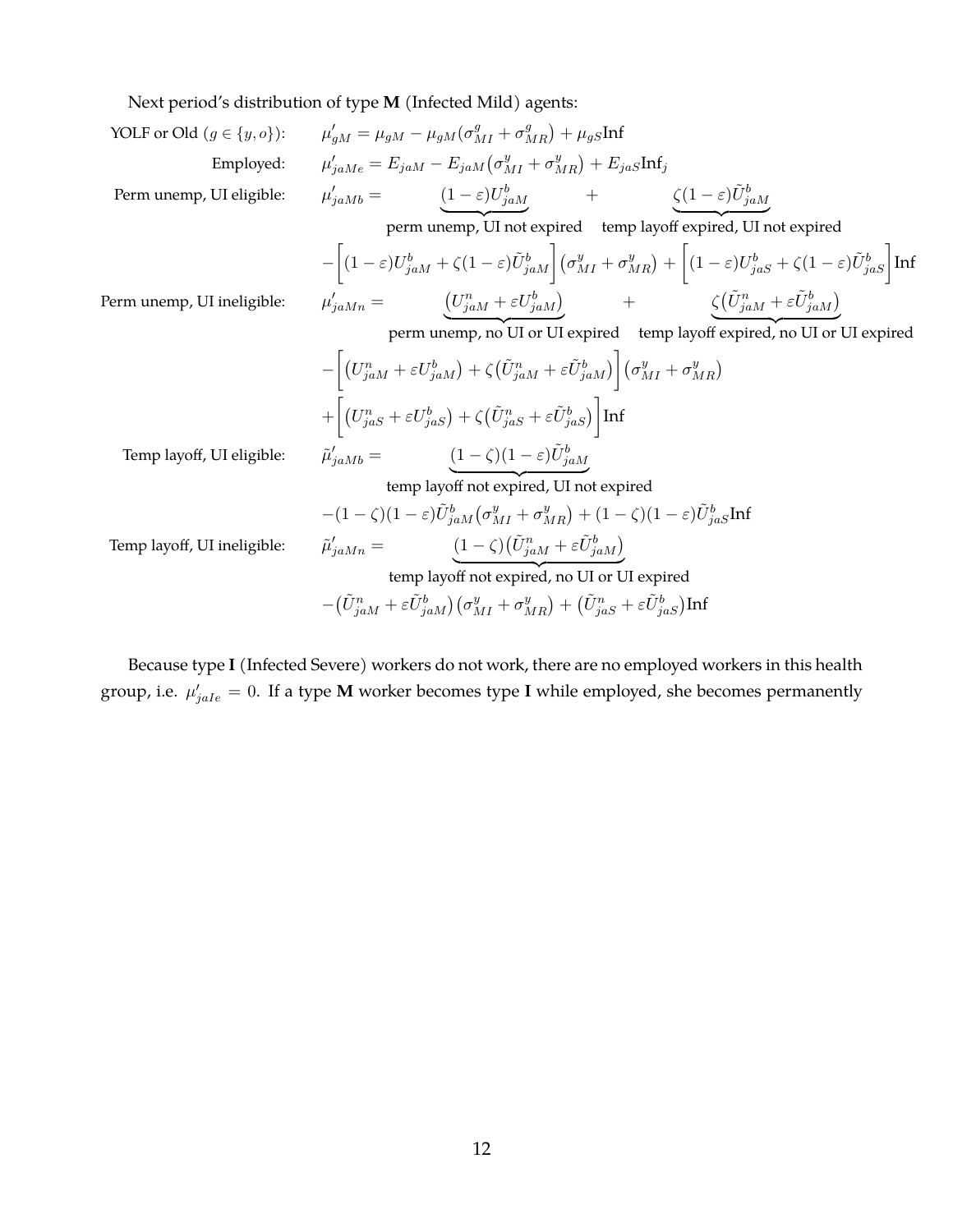separated with UI. Next period's distribution of type **I** agents:

YOLF or Old 
$$
(g \in \{y, o\})
$$
:  $\mu'_{gI} = \mu_{gI} - \mu_{gI} (\sigma^g_{IR} + \sigma^g_{ID}) + \mu_{gM} \sigma^g_{MI}$   
\nPerm unemp, UI eligible:  $\mu'_{jaIb} = \underbrace{(1 - \varepsilon)U^b_{jaI}}_{\text{perm unemp, UI not expired,}} + \underbrace{\zeta(1 - \varepsilon)\tilde{U}^b_{jaI}}_{\text{perm unemp, UI not expired, UN not expired}} + \underbrace{\zeta(1 - \varepsilon)\tilde{U}^b_{jaI}}_{\text{perm. }I}$ 

$$
-\left[ (1-\varepsilon)U_{jaI}^b + \zeta (1-\varepsilon)\tilde{U}_{jaI}^b \right] \left(\sigma_{IR}^y + \sigma_{ID}^y \right)
$$
  
+ 
$$
\left[ (1-\varepsilon)U_{jaM}^b + (1-\varepsilon)\tilde{U}_{jaM}^b + \underbrace{E_{jaM}}_{\text{employed type } \mathbf{M} \text{ turns type } \mathbf{I}} \right] \sigma_{MI}^y
$$

Perm unemp, UI ineligible:

$$
V_{jaln} = \left( U_{jal}^n + \varepsilon U_{jal}^b \right) + \left( \tilde{U}_{jal}^n + \varepsilon \tilde{U}_{jal}^b \right)
$$

perm unemp, no UI or UI expired temp layoff expired, no UI or UI expired

$$
-\left[ (U_{jaI}^{n} + \varepsilon U_{jaI}^{b}) + \zeta (\tilde{U}_{jaI}^{n} + \varepsilon \tilde{U}_{jaI}^{b}) \right] (\sigma_{IR}^{y} + \sigma_{ID}^{y})
$$
  
+ 
$$
\left[ (U_{jaM}^{n} + \varepsilon U_{jaM}^{b}) + \zeta (\tilde{U}_{jaM}^{n} + \varepsilon \tilde{U}_{jaM}^{b}) \right] \sigma_{MI}^{y}
$$
  

$$
\tilde{\mu}_{jaIb}' = \underbrace{(1-\zeta)(1-\varepsilon)\tilde{U}_{jaI}^{b}}
$$

Temp layoff, UI eligible:  $\hat{\mu}$ 

temp layoff not expired, UI not expired

$$
-(1 - \zeta)(1 - \varepsilon)\tilde{U}_{j a I}^b (\sigma_{IR}^y + \sigma_{ID}^y) + (1 - \zeta)(1 - \varepsilon)\tilde{U}_{j a M}^b \sigma_{MI}^y
$$
  

$$
\tilde{\mu}_{j a In}^{\prime} = \underbrace{(1 - \zeta)(\tilde{U}_{j a I}^n + \varepsilon \tilde{U}_{j a I}^b)}.
$$

Temp layoff, UI ineligible:

temp layout not expired, no UI or UI expired  
\n
$$
-(1 - \zeta)(\tilde{U}_{jal}^n + \varepsilon \tilde{U}_{jal}^b)(\sigma_{IR}^y + \sigma_{ID}^y) + (1 - \zeta)(\tilde{U}_{jal}^n + \varepsilon \tilde{U}_{jal}^b)\sigma_{MI}^y
$$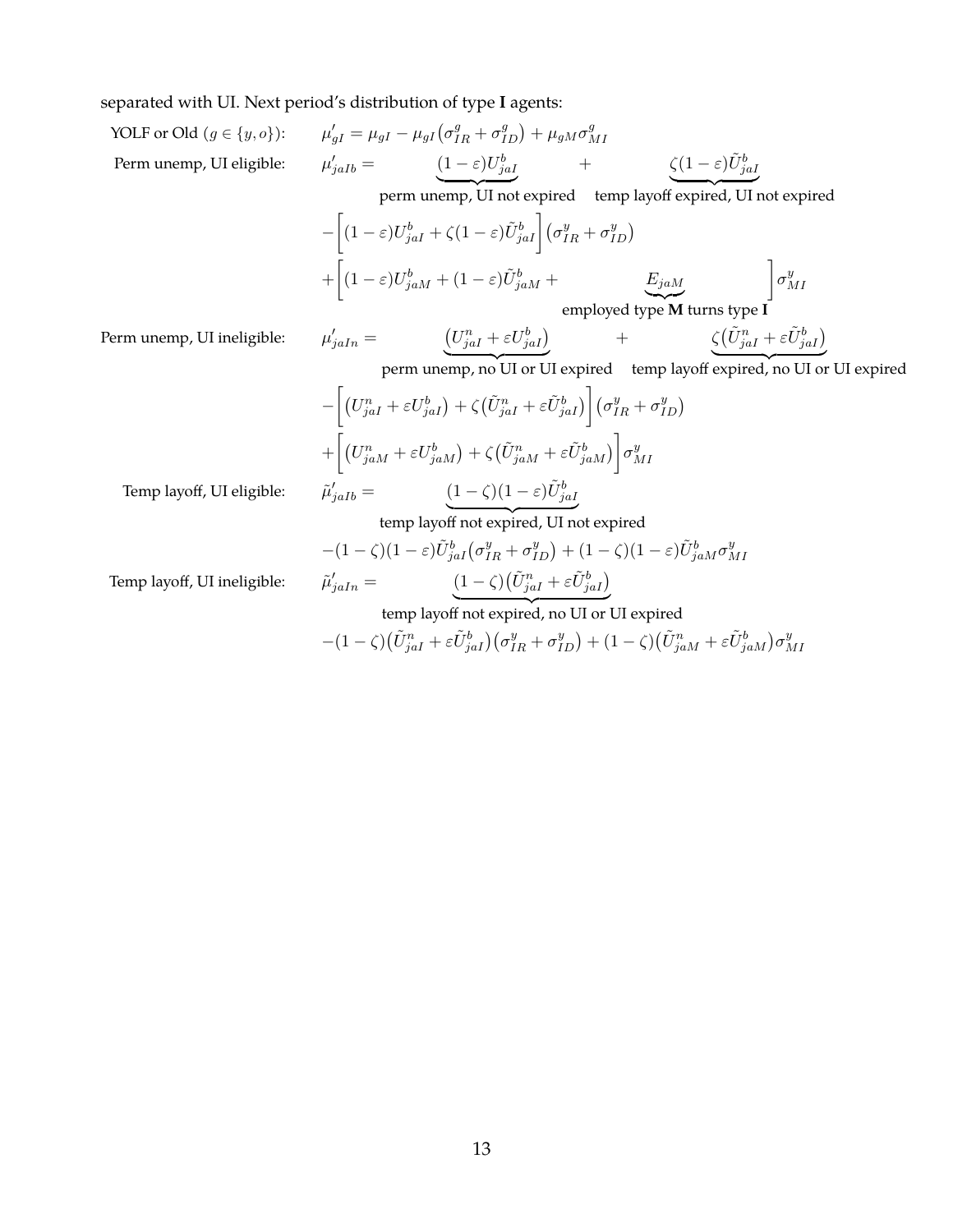Next period's distribution of type **R** (Recovered) agents:

YOLF or Old 
$$
(g \in \{y, o\})
$$
:  $\mu'_{gR} = \mu_{gR} + \mu_{gA}\sigma_{MR}^g + \mu_{gI}\sigma_{IR}^g$   
\nEmployee:  $\mu'_{jahR} = E_{jah} + E_{jaA}\sigma_{MR}^g$   
\nPerm unemp, UI eligible:  $\mu'_{jahB} = \underbrace{(1-\varepsilon)U^b_{jaR}}_{(1-\varepsilon)U^b_{jah} + \sigma_{MR}^g} + \underbrace{\zeta(1-\varepsilon)\tilde{U}^b_{jaR}}_{(1-\varepsilon)U^b_{jah} + \sigma_{MR}^g} + \left[(1-\varepsilon)U^b_{jah} + (1-\varepsilon)U^b_{jah} + (1-\varepsilon)U^b_{jah}\right]\sigma_{MR}^g$   
\nPerm unemp, UI ineligible:  $\mu'_{jahRn} = \underbrace{(U^a_{jaR} + \varepsilon U^b_{jah})}_{(1-\varepsilon)h} + \underbrace{\zeta(\tilde{U}^a_{jaR} + \varepsilon \tilde{U}^b_{jah})}_{(1-\varepsilon)h} + \underbrace{\zeta(\tilde{U}^a_{jaR} + \varepsilon \tilde{U}^b_{jah})}_{(1-\varepsilon)h} + \left[(U^a_{jaR} + \varepsilon U^b_{jaM}) + \zeta(\tilde{U}^a_{jaR} + \varepsilon \tilde{U}^b_{jaM})\right]\sigma_{MR}^g + \left[(U^a_{jaI} + \varepsilon U^b_{jaI})\right] + \zeta(\tilde{U}^a_{jaI} + \varepsilon \tilde{U}^b_{jaI})$   
\n $+ \zeta(\tilde{U}^a_{jaI} + \varepsilon \tilde{U}^b_{jaI})\right]\sigma_{IR}^g$   
\nTemp layout, UI eligible:  $\tilde{\mu}'_{jaRb} = \underbrace{(1-\zeta)(1-\varepsilon)\tilde{U}^b_{jaR}}_{(1-\zeta)(1-\varepsilon)U^a_{jaR} + \sigma_{MR}^g}$   
\ntemp layout, curl ineligible:  $\tilde{\mu}'_{jaRb} = \underbrace{(1-\zeta)(1-\varepsilon)\tilde{U}^b_{jaR} + \sigma_{MR}^g}{(1-\zeta)(1-\varepsilon)U^a_{jaR} + \sigma_{MR$ 

Finally, next period's measure of **D**ead agents:

YOLF or Old 
$$
(g \in \{y, o\})
$$
:  $\mu'_{gD} = \mu_{gD} + \mu_{gI} \sigma_{ID}^g$  (B.13)

Works of sector *j*: 
$$
\mu'_{jD} = \mu_{jD} + \sum_{a} \sum_{\omega \{b,n\}} (\mu_{jaI\omega} + \tilde{\mu}_{jaI\omega}) \sigma^y_{ID}
$$
(B.14)

Both **R**ecovered and **D**ead are absorbing states.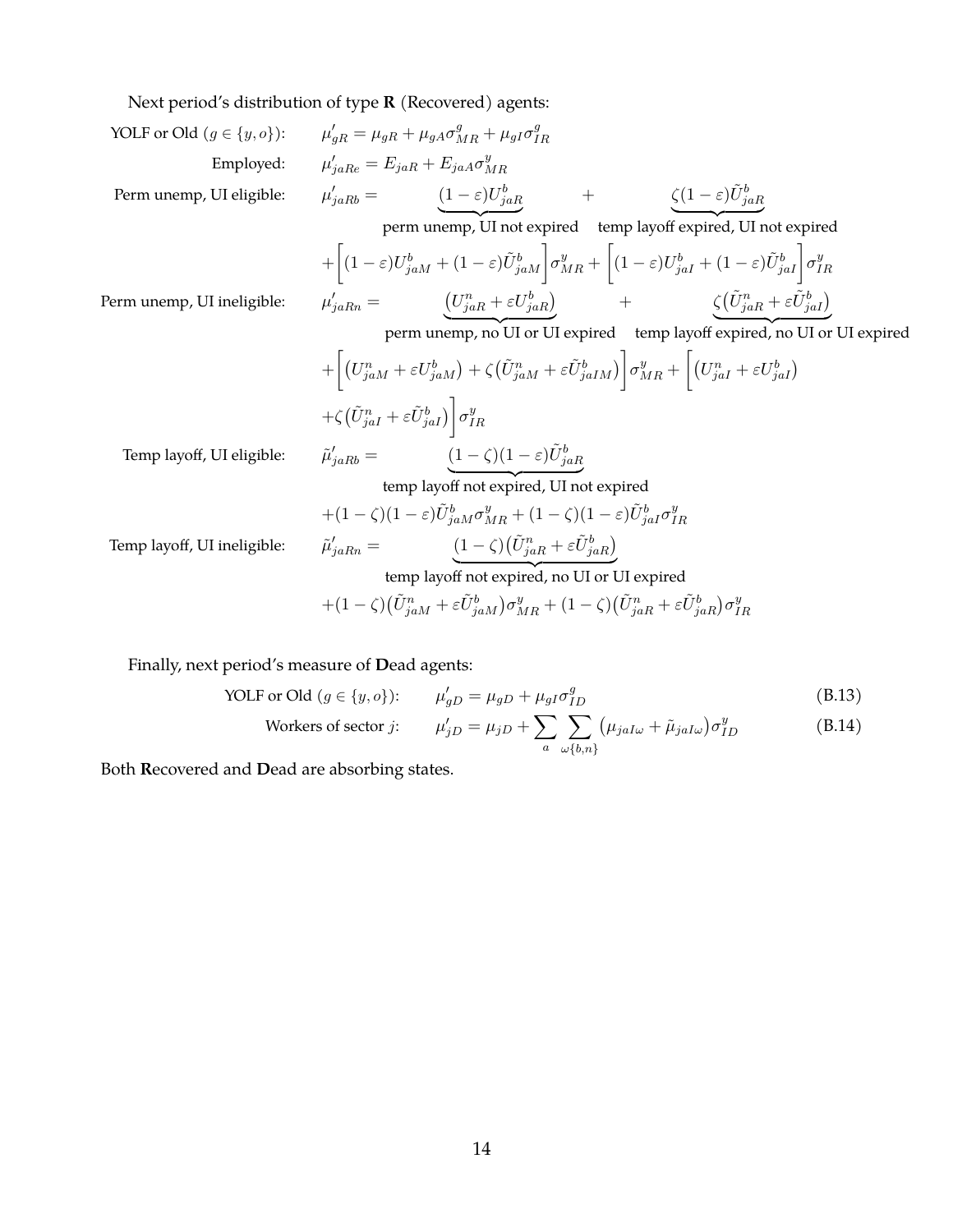# **C. Results Appendix**

#### <span id="page-53-2"></span>**C.1. Additional figures for Section [3](#page-14-0)**

Figure [C.1](#page-53-0) shows the weekly UI benefit level for different wage income levels, with and without the \$600 benefit top-up:

$$
b_{j,a} = \min\{\eta \cdot w_j a, b_{ub}\} + b_{top}.
$$

<span id="page-53-0"></span>The flat portion represents the calibrated upper bound on benefits level  $b_{ub}$ . The highlighted part of the curve presents income levels where UI income with the \$600 top-up is higher than wage income.



**Figure C.1:** Weekly UI benefit level for different wage levels (in dollars)

Figure [C.2](#page-53-1) shows the calibrated probability of receiving UI for newly unemployed workers ( $\lambda_{ia}$ ) and the model-generated UI recipient rate over relative wages. Because UI benefits may expire before a worker finds a job, and because workers with and without UI search differently, the recipient rate differs from  $\lambda$ .

<span id="page-53-1"></span>**Figure C.2:** Probability of receiving UI and UI recipient rate over wages



Figure [C.3](#page-54-0) shows the calibrated path for the shutdown policy  $m_t$ , the probability that a separation is temporary, and the CARES UI policy. Note that the last panel shows the eligibility expansion, captured by increases in the probability that newly unemployed workers receive UI benefits. Because the parameter  $\lambda_{ja}$  depends on income, it takes a range in the pre- and post-pandemic steady states with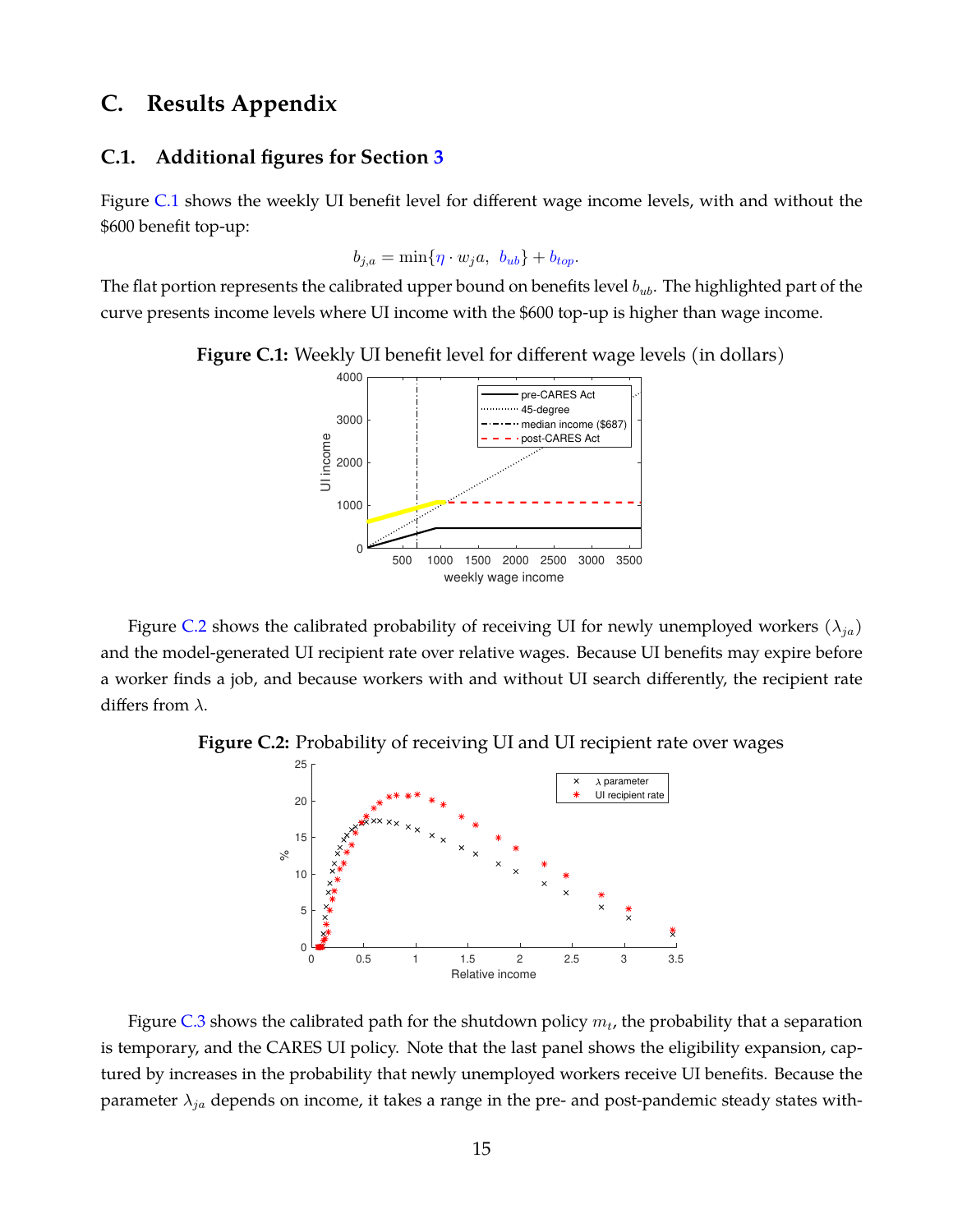<span id="page-54-0"></span>out the CARES UI policy. We use the shaded areas to show this range. With the eligibility expansion introduced by CARES UI during the pandemic, the parameter increases to 0.98 for everyone.



**Figure C.3:** Calibrated parameter path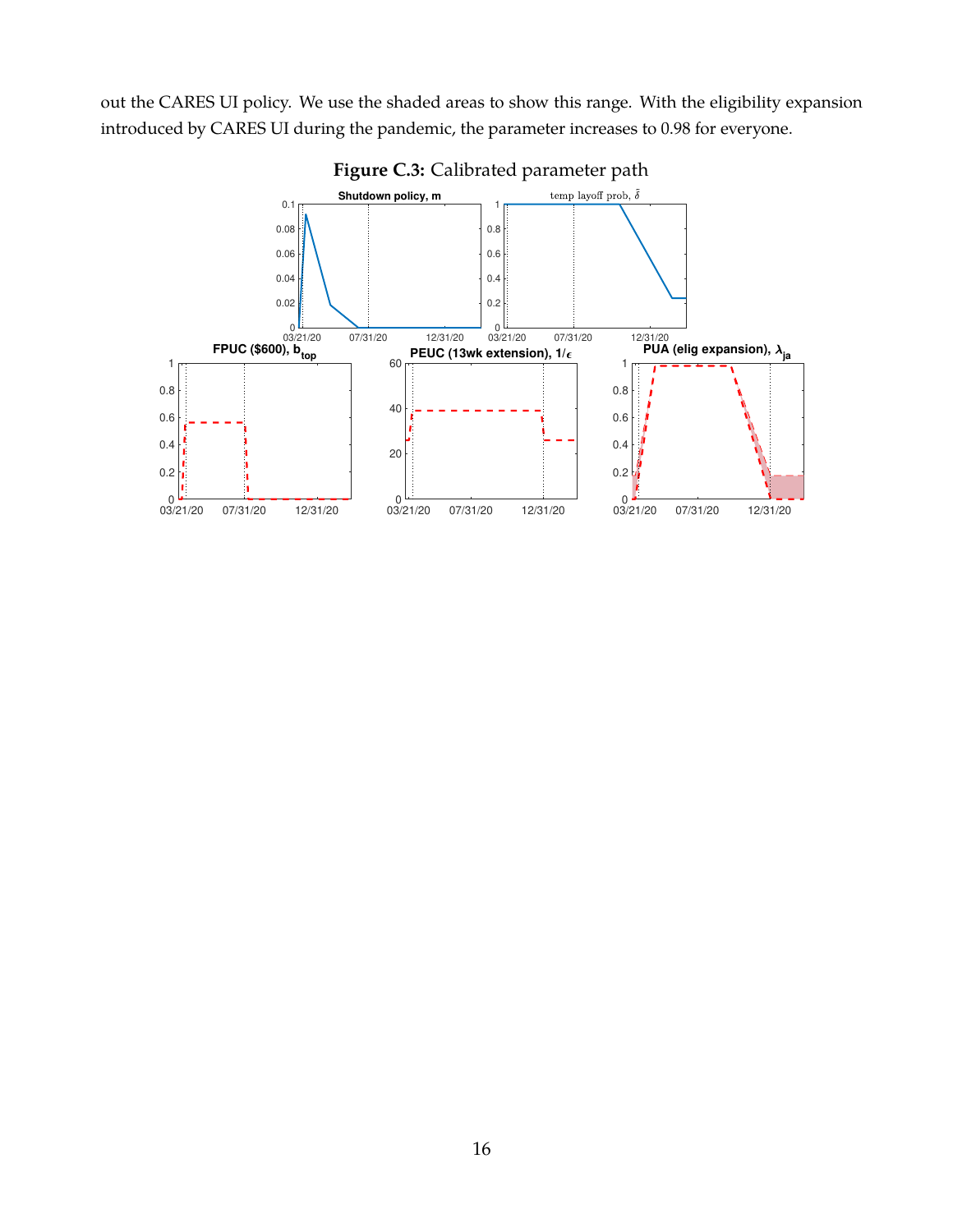# **C.2. Additional results for Section [4.1](#page-23-2)**

Table [C.1](#page-55-0) shows the unemployment and total cumulative deaths under each policy scenario and the computed total effect of CARES UI and shutdown and the computed effect of CARES UI only. All scenarios reported here are with infection risk.

<span id="page-55-0"></span>

| Policy scenarios                    | Apr-Dec 2020 Avg<br>Unemployment (%) | <b>Total Cumulative</b><br>Deaths $(\% )$ |
|-------------------------------------|--------------------------------------|-------------------------------------------|
| a. No shutdown, No CARES UI         | 7.79                                 | 0.21                                      |
| b. shutdown only                    | 11.54                                | 0.19                                      |
| c. CARES UI only                    | 8.61                                 | 0.21                                      |
| d. shutdown $+$ CARES UI            | 13.16                                | 0.19                                      |
|                                     | Effect on Avg<br>Unemployment (ppt)  | Effect on Total<br>Cumulative Deaths (%)  |
| Effect of CARES UI & Shutdown (d-a) | 5.36                                 | $-7.81$                                   |
| Effect of CARES UI (d-b)            | 1.61                                 | $-2.09$                                   |

### **Table C.1:** Unemployment and deaths in difference policy scenarios

Note: The first panel reports the average unemployment and total cumulative deaths under each policy scenario. The second panel shows the computed effects of CARES UI and shutdown, and of CARES UI only. All policy scenarios are with infection risk.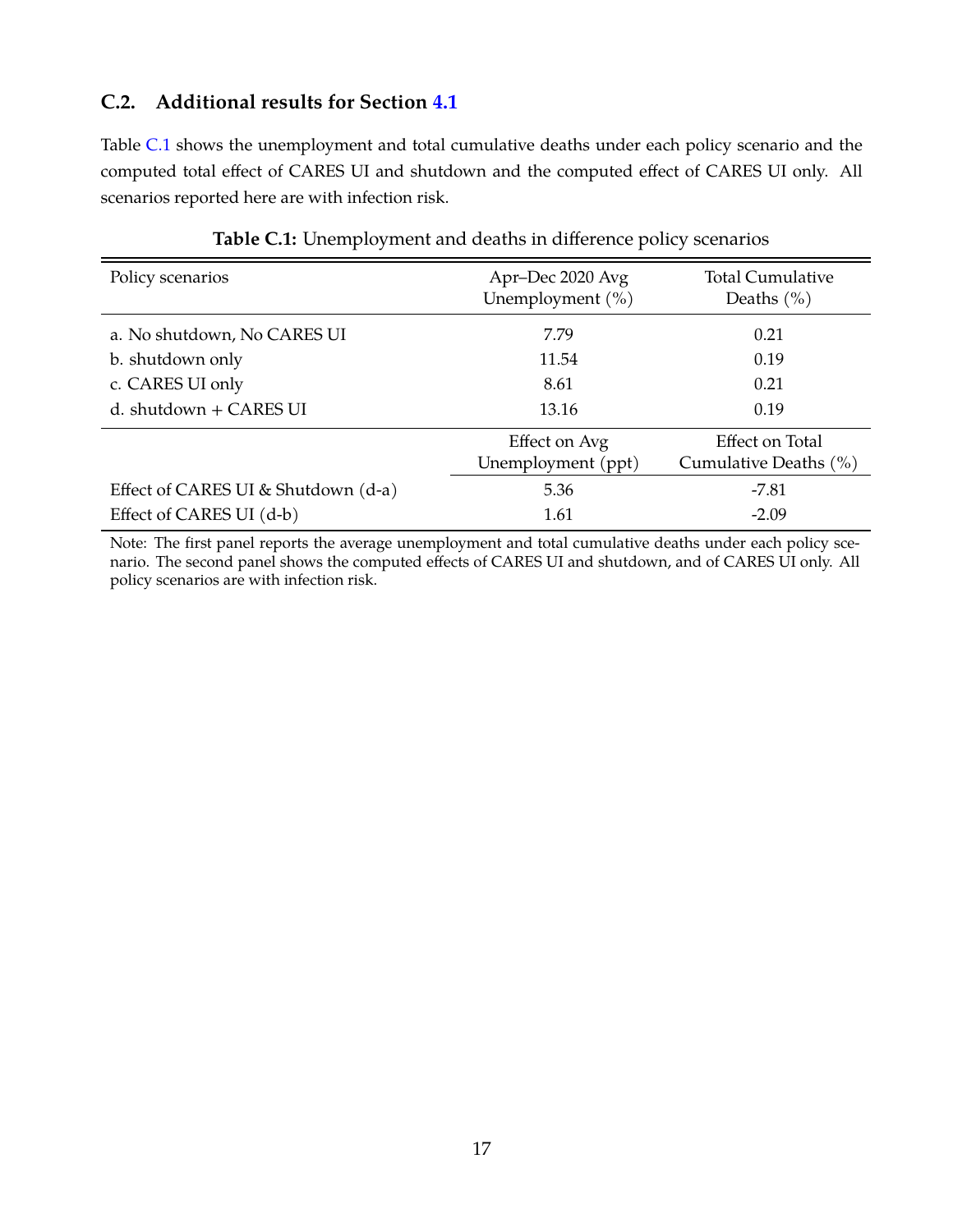# <span id="page-56-0"></span>**C.3. Robustness check results for Section [4.6](#page-33-0)**

# <span id="page-56-1"></span>**C.3.1 Alternative health calibration: Larger shares of type M agents**

Figure [C.4](#page-57-0) shows the health and unemployment dynamics under the assumption of larger shares of type **M** agents. We use  $\sigma_{MI} = 0.2$  here ( $\sigma_{MI} = 0.5$  in the baseline calibration) and re-calibrate the health parameters. The re-calibration gives  $\sigma_{ID}^y = 0.625\% * 7/18$ ,  $\sigma_{ID}^o = 12.5\% * 7/18$ ,  $\rho = 1.1$ ,  $\rho_e = 2.43$ and  $\gamma = 0.6$ .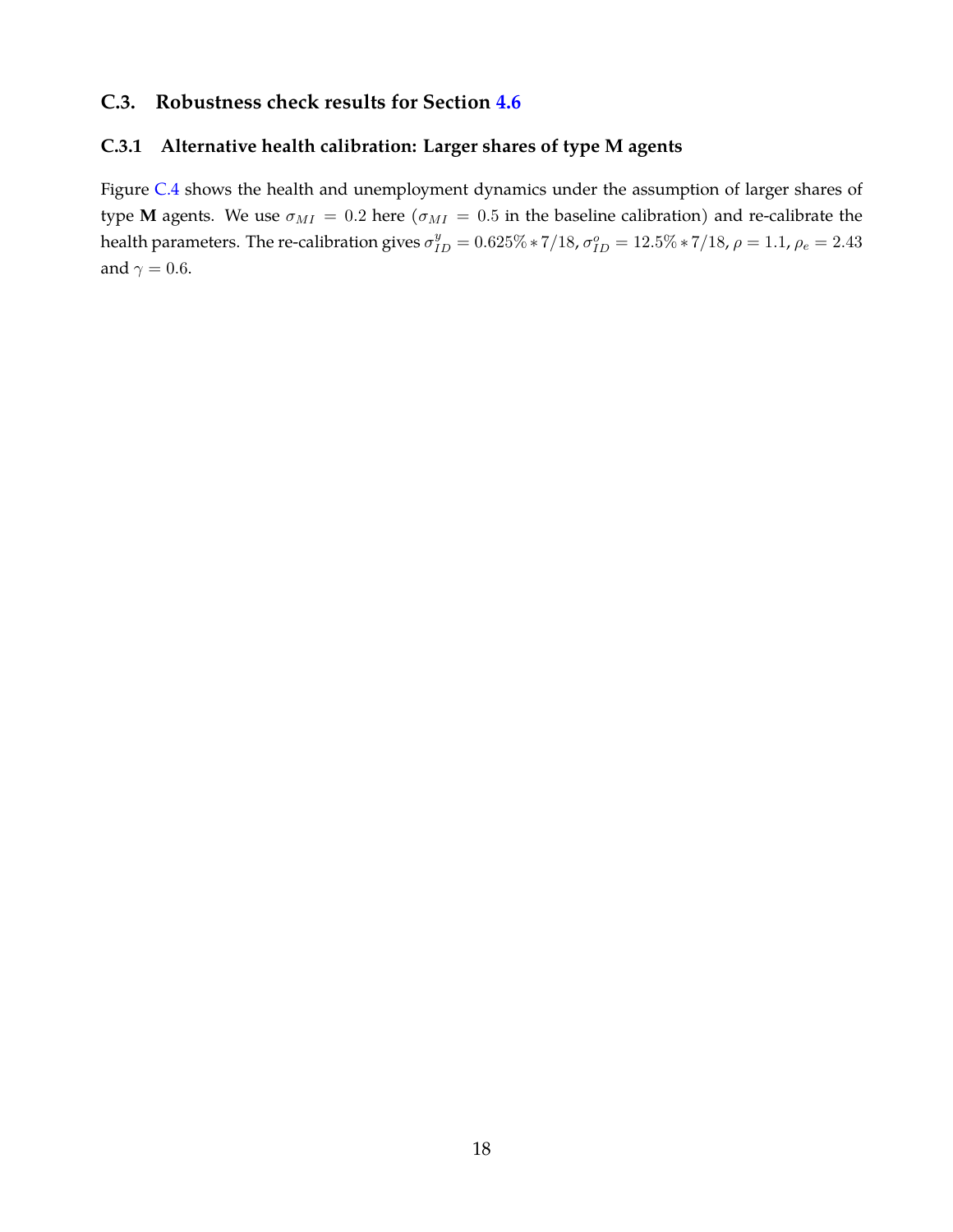<span id="page-57-0"></span>**Figure C.4:** Health and unemployment with larger shares of Infected Mild agents



(A) Health distribution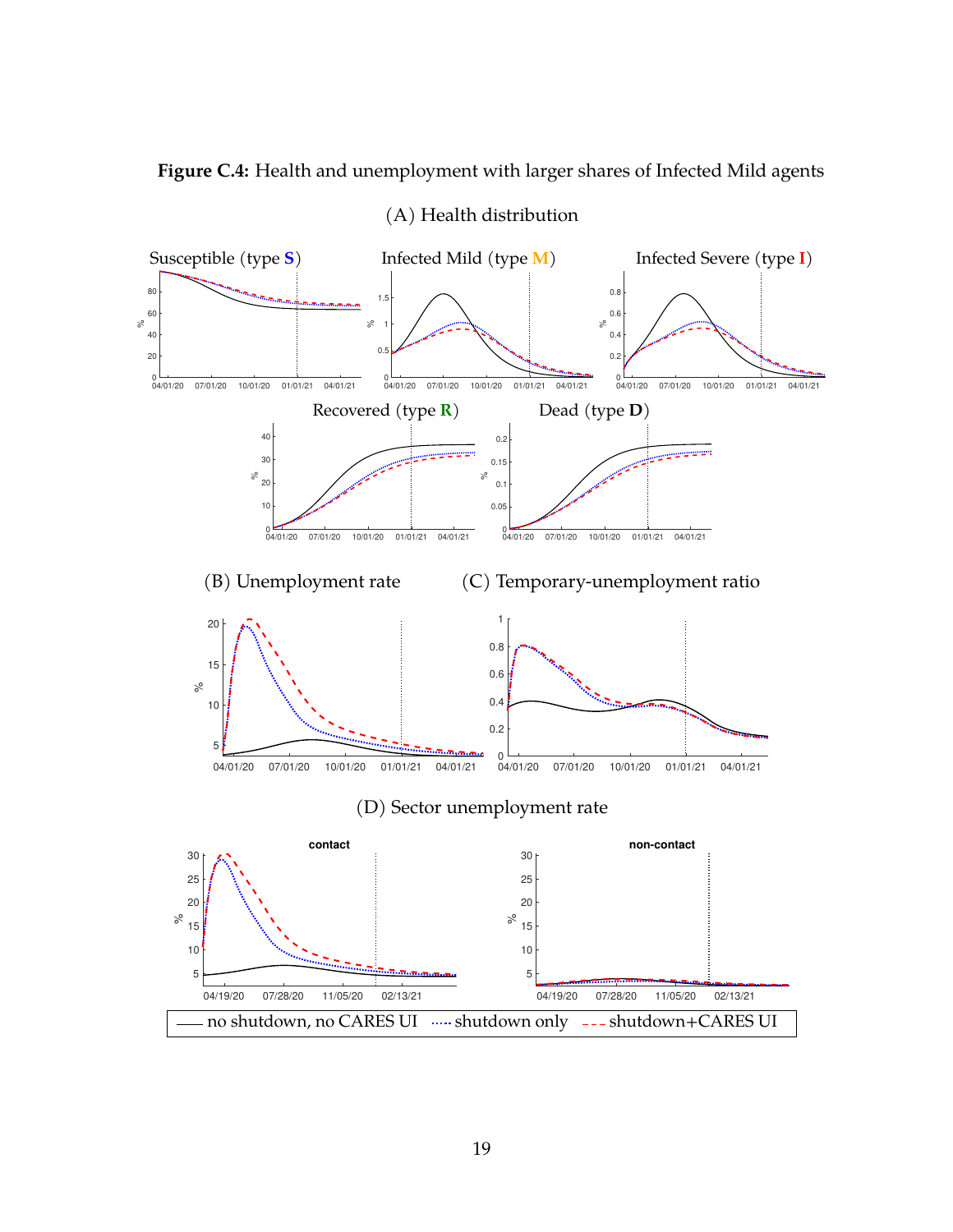### **C.3.2 Alternative health calibration: Different initial size of infected population**

Table [C.2](#page-58-0) compares the effects of CARES UI with different assumptions about the size of the initial infected population. In the baseline we assume 0.02% of population are type **M** at the start of simulation. Alternatively, we use 0.01% and 0.03% and re-calibrate the health parameters. With 0.01%, the recalibration gives  $\sigma_{ID}^y = 0.25\% * 7/18$ ,  $\sigma_{ID}^o = 5\% * 7/18$ ,  $\rho = 1.05$ ,  $\rho_e = 3.49$ ,  $\gamma = 0.41$ . With 0.03%, the re-calibration gives  $\sigma_{ID}^y = 0.25\% * 7/18$ ,  $\sigma_{ID}^o = 5\% * 7/18$ ,  $\rho = 0.79$ ,  $\rho_e = 2.63$ ,  $\gamma = 0.58$ . Figures [C.5](#page-59-0) and [C.6](#page-60-0) show the health and unemployment dynamics under the alternative assumptions, which are similar to the baseline.

<span id="page-58-0"></span>

| Assumptions about Initial share of type M       | Effect on Apr-Dec 2020<br>Avg Unemployment (ppt) | Effect on Total<br>Cumulative Deaths (%) |
|-------------------------------------------------|--------------------------------------------------|------------------------------------------|
| Baseline ( $0.02\%$ of population are type M)   | 1.61                                             | $-2.09$                                  |
| Smaller initial infection (0.01% of population) | 1.64                                             | $-2.40$                                  |
| Larger initial infection (0.03% of population)  | 1.60                                             | $-1.95$                                  |

**Table C.2:** Effects of CARES UI under different assumptions about initial infection

Note: Effect of CARES UI (with shutdown) is calculated relative to shutdown only without CARES UI. The policy effect is expressed in percent terms for cumulative deaths, and in percentage points for unemployment rate. The alternative scenarios are re-calibrated to match the same set of targets (especially deaths) as in the baseline calibration.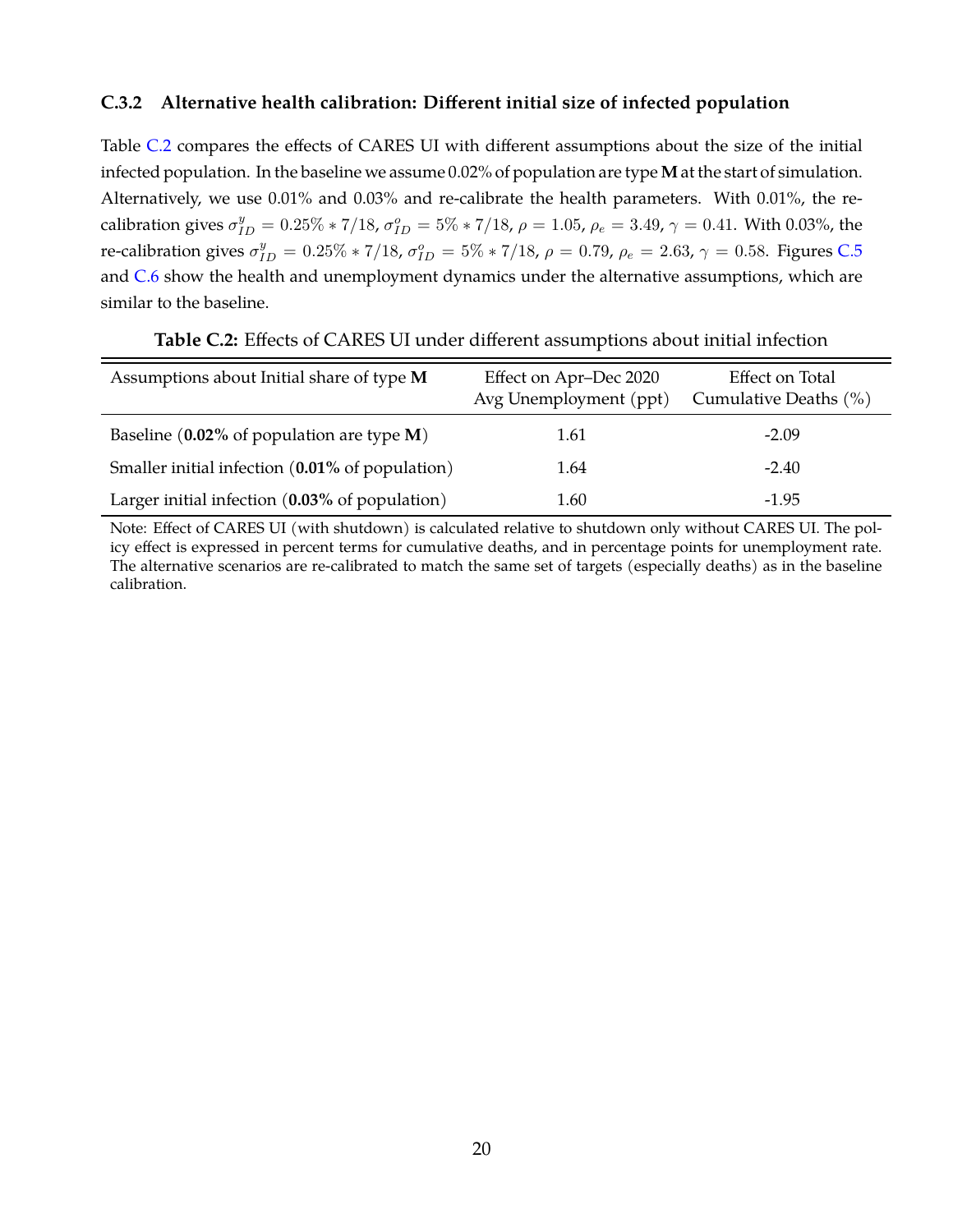# <span id="page-59-0"></span>**Figure C.5:** Health and unemployment with **smaller** share of initial infection (**0.01%** of population type **M**)



(A) Health distribution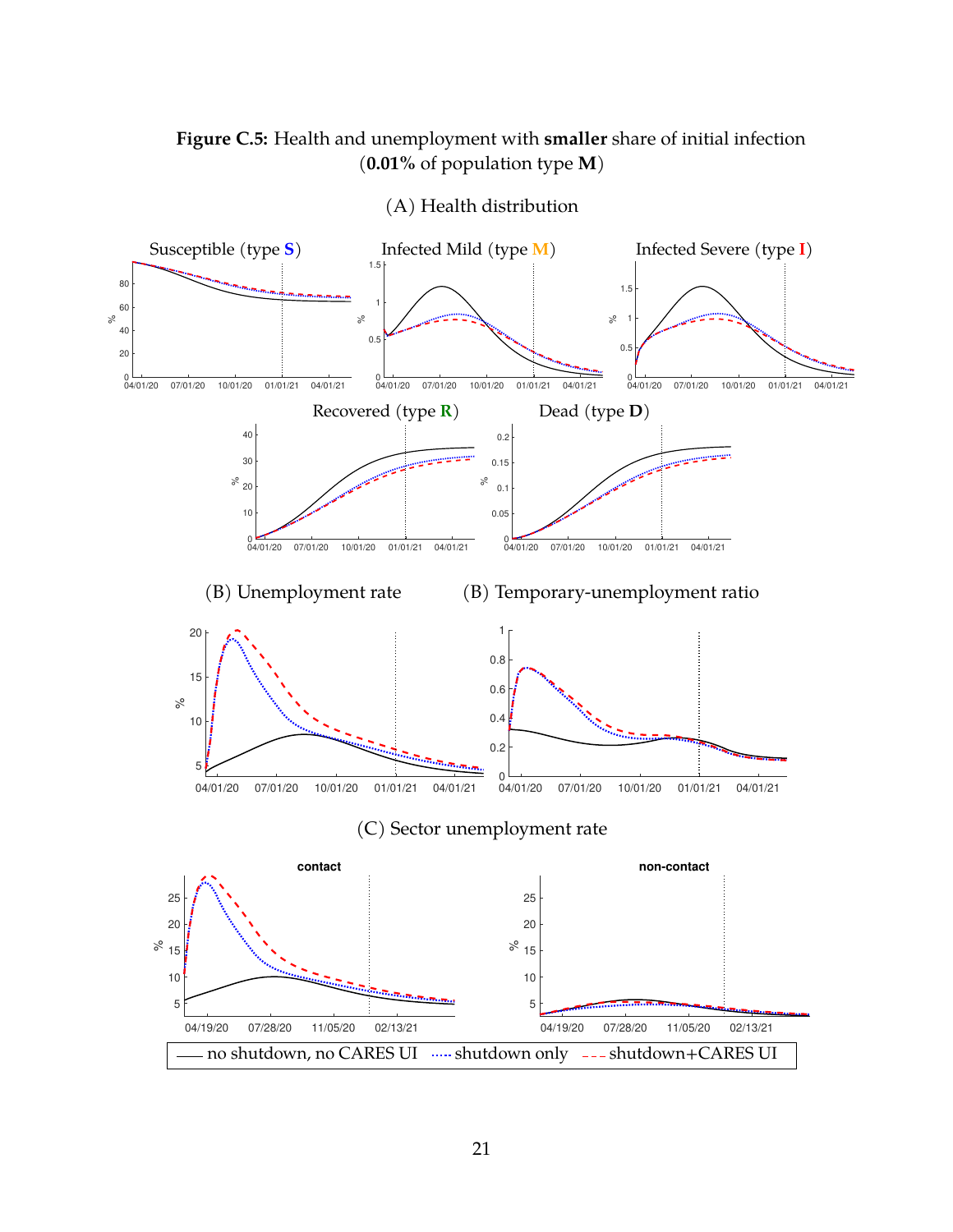# <span id="page-60-0"></span>**Figure C.6:** Health and unemployment with **larger** share of initial infection (**0.03%** of population type **M**)



(A) Health distribution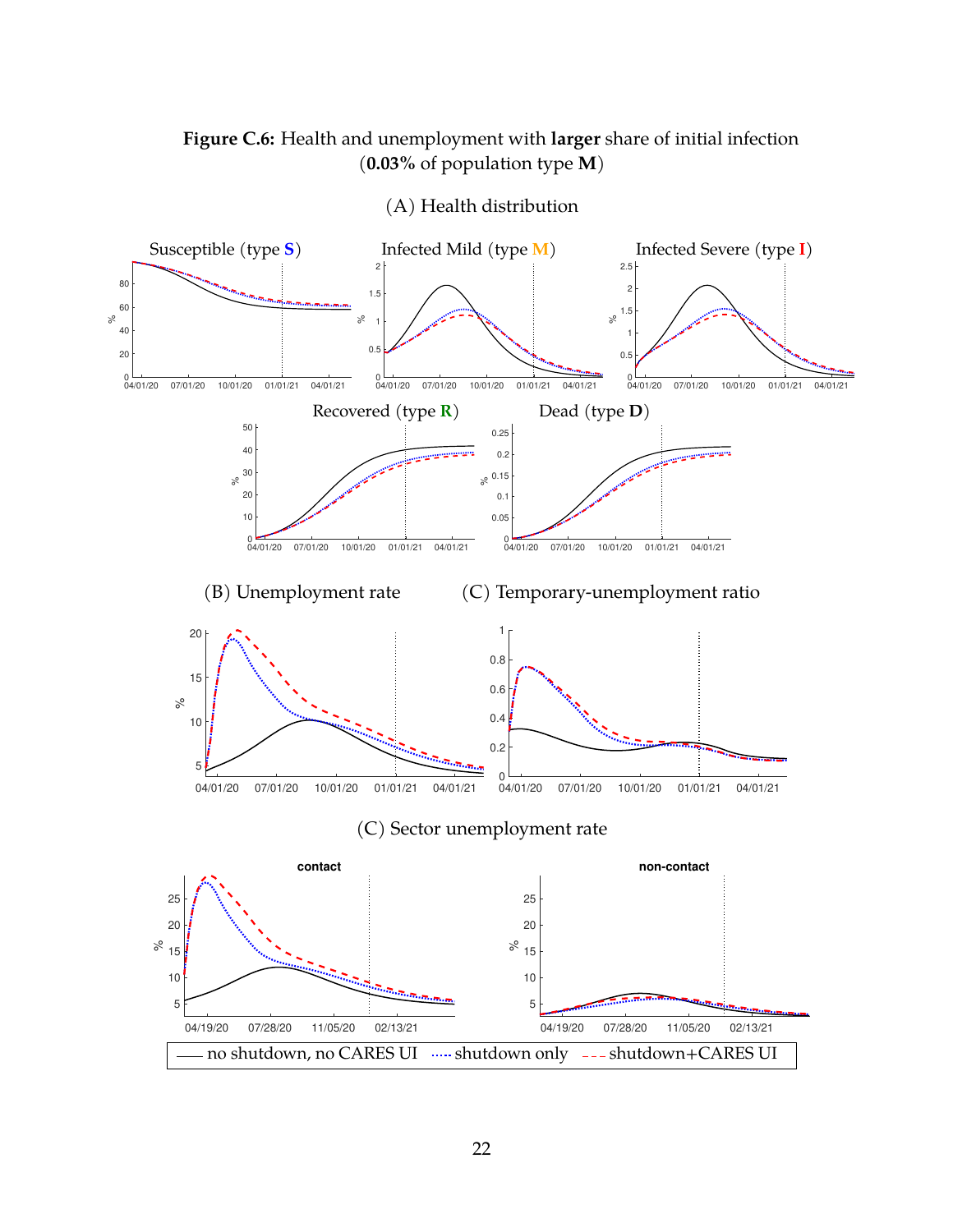# **C.3.3 Workplace infection in the non-contact sector**

Figure [C.7](#page-62-0) shows the health and unemployment dynamics when workers in the non-contact sector also get infected at workplace. We assume the per-contact infection rate in the non-contact sector is also  $\rho_e$ , the same as the contact sector, and we re-calibrate the health parameters. The re-calibration gives  $\sigma_{ID}^y = 0.25\% * 7/18$ ,  $\sigma_{ID}^o = 5\% * 7/18$ ,  $\rho = 0.92$ ,  $\rho_e = 2.32$  and  $\gamma = 0.5$ .